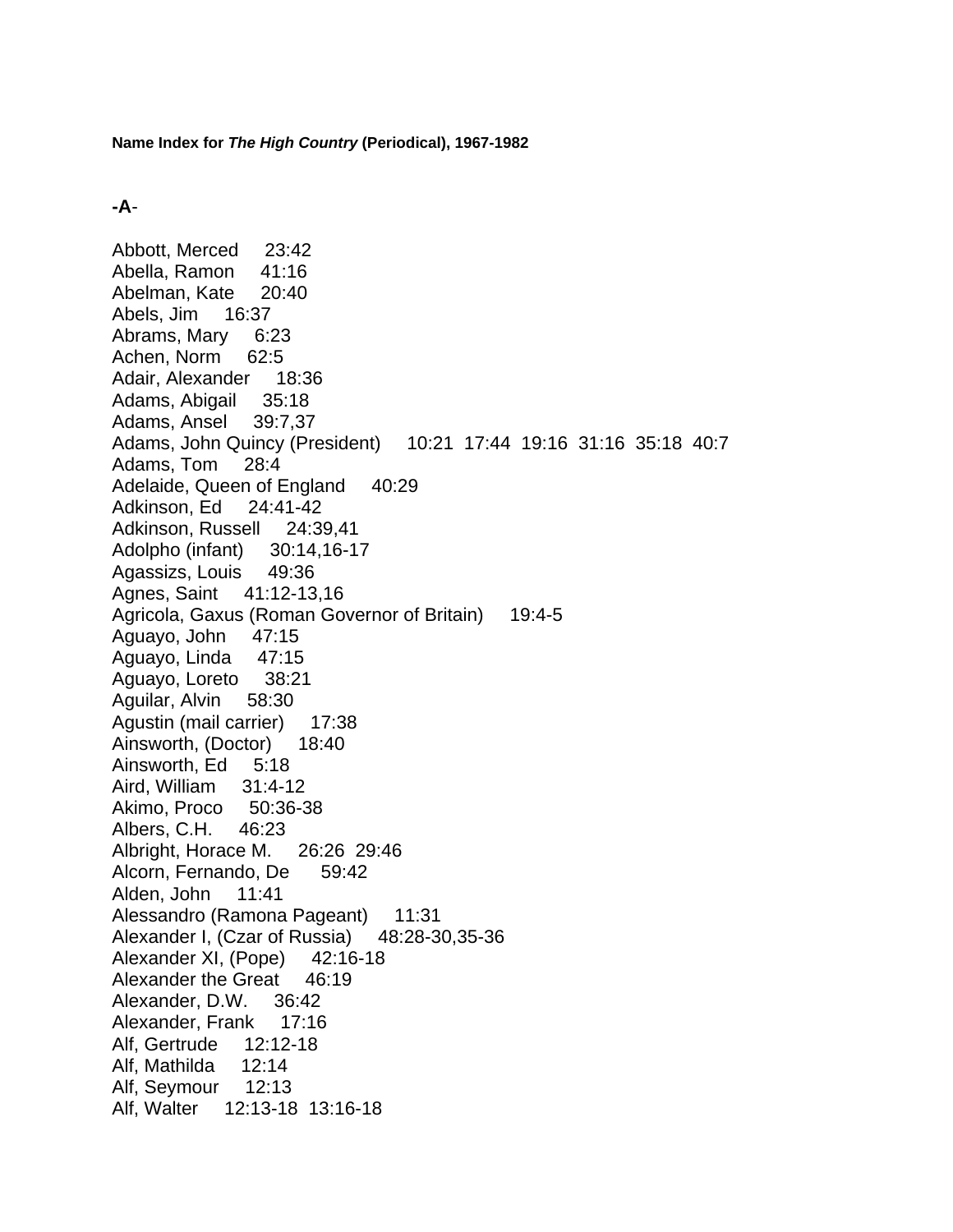Alf, Walter Jr. 12:18 Alipas, Santos 12:44 Aliso del Luis, Don 48:9,14 Allen, D.K. 29:19-20 Allen, J. Douglas 7:3-7 13:37 21:30 Allen, John F. 21:24,30 Allen, Jonas 29:26 Altimira, Jose 26:47 Alvarado, Juan Bautista 15:23 22:37 23:6-9 24:21-22 36:22 38:39 48:38 49:8,11-12 Alvarado, Maria Ignacio Moreno 16:5 Alvarado, Tomas 16:3-7 Alvarado, Ysidora Maria 13:27 16:5 Alvarez, Eliza 1:24,25,26 Alvarez, Sammy 13:2-5 Alvidra, Felix 39:10-11 Amable, Padre 38:21 Amalu, Sammy 13:2-5 23:23 Ames, Jesse Wilbur 23:19-23 Ames, Jesse Julian Jr. 23:22 Ames, John Judson 27:12 Ames, Mary 23:21-22 Ames, Perfecta (see Epinosa, Perfecta) Amsbury, F.A. 53:24,31 Amurrio, Gregorio 32:19 Anderson, Charlie 37:47 Anderson, John 51:26 Anderson, R.M. 52:35 Anderson, Robert 41:46 Andrade, Mariana 30:12-20 Andreas, Tony 30:26 Andreason, (Chief of Police) 2:6 Andres, Don 18:40 Angel (beekeeper and basket maker) 9:28-35 Angel ("Neanes", "Peter Autrines") 7:32 Anza, Juan Bautista de 3:2 7;14-21,24 8:36,44-54 9:3 11:47 15:43 24:25 27:38 28:12 31:3 32:29 33:6 45:33 50:36 54:42 "Marching with Anzqa" 35:39 Apis, grandchildren (see "Williams" Apis, Maria) Apis, Maria Antonia 45:46 46:8-11,14 Apis, Maria Jesus 46:8-9,11 Apis, Nepemuceno 46:9 Apis, Pablo 5:34,35 6:2 7:9 8:24 11:30 24:26-27 29:35-37 46:7-14 Arbuckle, Fatty 16:39 Arcane, Mr. and Mrs. A.B. and Charley 25:19-21 Arce, Angel Ojeda and Venturo 8:62 Arce, Bonifacio 8:63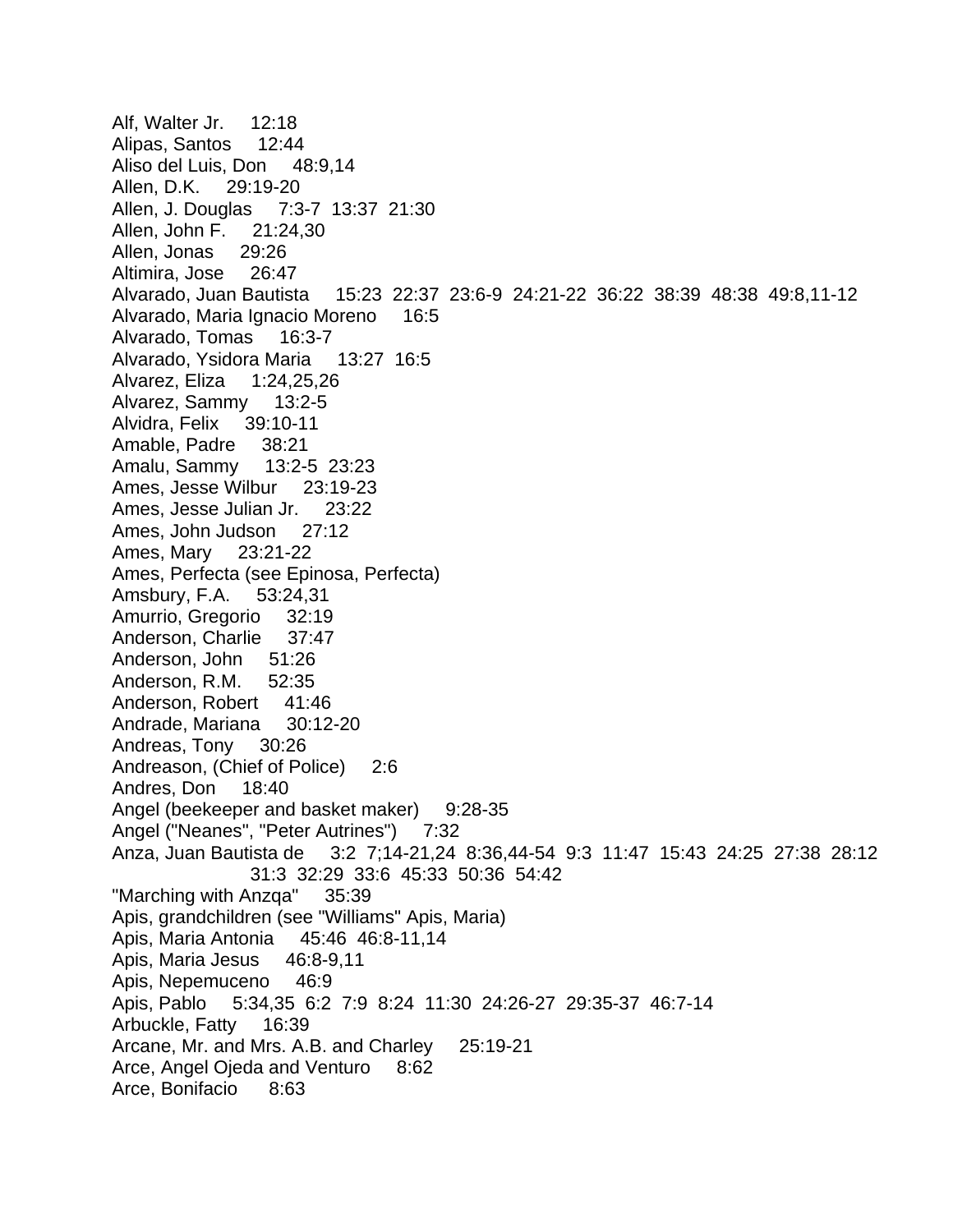Arce, Lidia 8:63 Archivos de Fieros y Senales 17:27 Ardenata, Andre de 42:17 Ardillero, Francisco 17:18 18:39-43 Arena, Luis 49:31 Arenas, Luis 11:32 48:10,39 Arquella, Concepcion (Concha) 48:31 35:36 Arquella, Jose Dario 24:21 35:40 48:31 35:36 Arquella, Luis Antonio 24:22 39:16 47:23 Arquella, Santiago 17:14 49:21 Armijo, Manuel 42:40 Armstrong, Neil 34:11-12 Arnaiz, Clara, Eugene, Daisy 45:28,31,33 Arnaiz, Daniel, Edward, Ernest, Henry 45:30,36 Arnaiz, Dolores, Eleanor 45:35,36 Arnaiz, Eugene 35:37 Arnaiz, Fanny 45:27-36 Arnaiz, Dolores Garduna 35:36 45:27-36 Arnaiz, Manuel Garduna 35:36 45:27-36 Arness, James 15:17 Arnold, Adelaid Wilson 13:33 Arredonde, Theodore 30;15,17 Arrillaga, Jose Joaquin de 24:21 39:17,20 Arroyo, Juana 30:15-17 Arroyo, Padre 30:15 Arsenoth 32:37 Arviso, Hank 58:28-29 Arviso, Lloyd 58:28-29 Ashely, William H. 6:8 16:19 17:45 34:40-42 Ashbridge, Bert 26:15 Ashbridge, Fred (biography) 26:14 Ashbridge, Rosanne 26:16 Ashbridge, William 26:15,18 Ashman, Antonio 2:22 7:9 8:23 9:20-26 10:40 12:46 14:48 25:12-13 29:38,39 31:32-33 39:14 42:12-13 46:8 50:4 Ashaman, Tony (autobiographical) 31:32-38 Asimov, Isaac 46:19 Assis, Alessandro (fictional) 45:26 Astor, John Jacob 6:26 Atondo, Admiral 8:51 21:20 Atwater, W.H. 34:20-21 Auchinachie, J.T. 54:31 Austin, Stephen F. 14:29 Avila, Encarnacion 17:14 38:40 Avila Family 39:47 Avila, Luisa 38:40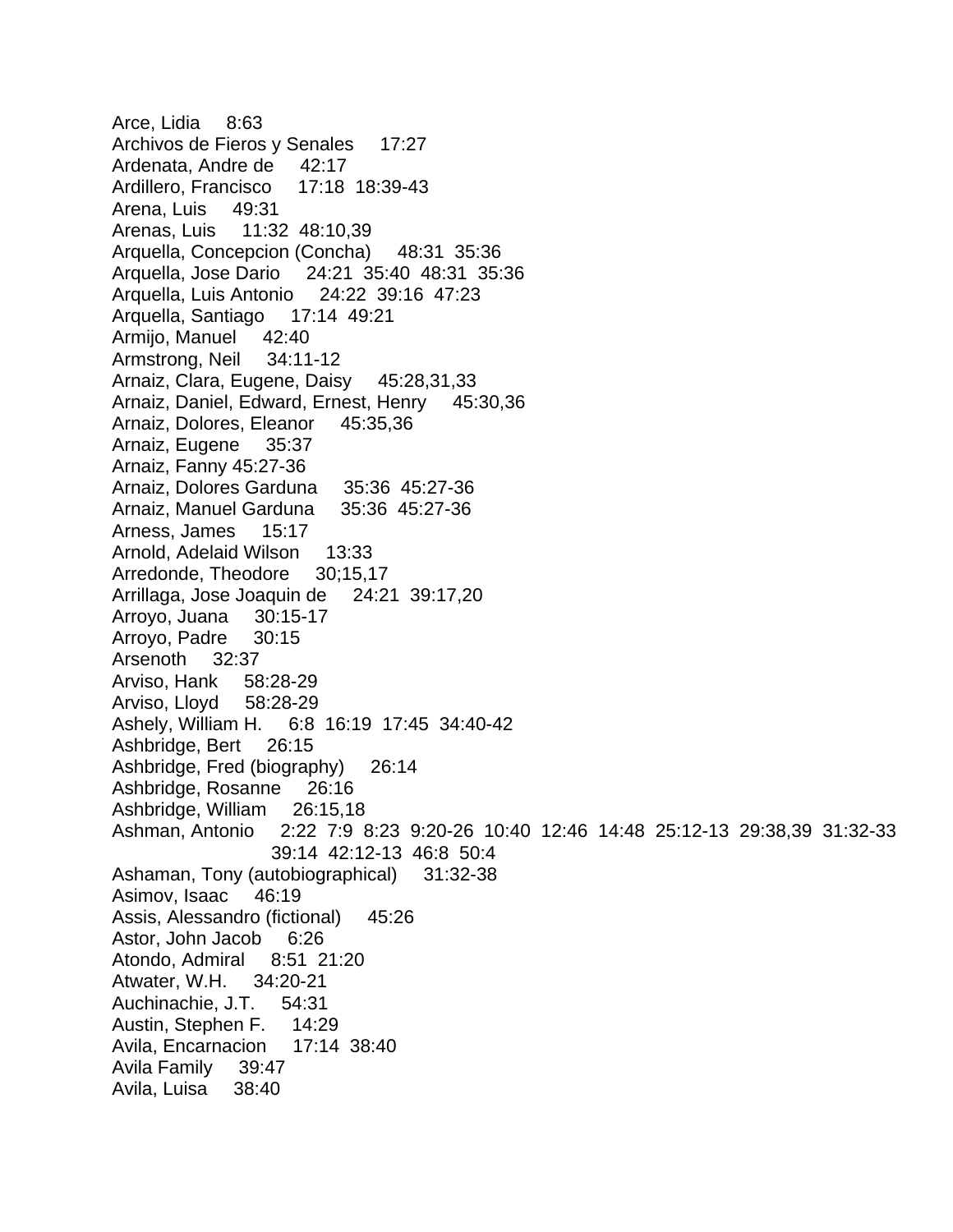Aviles, Felipe Moreno 21:32 Axe-the-Bear (Sioux Chief) 20:42 Ayujak, Leon 27:back cover Azrak, George 2:36,39 58:13

## **-B-**

Babcock, Elisha S. 53:18 Back, Joe 3:41-42 Bacon, Nathaniel 34:43 Baegert, Johann Jacob 8:6-11 21:20 Bagby, R. Saunders 23:12 Baily, Drury 4:9-10 Bailey, Frank 4:9-10 Bailey, G. (U.S. Postal Service Special Agent) 12:27 16:42,43 Bailey, Howard 57:36 58:36 Bailey, Jim 4:9-10 Bailey, Phillip James 51:5 Baker, Arcadia, de 13:10 46:14 Baldwin, Aniza 19:23 22:48 49:24 Baldwin, Clara 16:36 19:17,21,23 Baldwin, Elias Jackson "Lucky" 16:36 18:inside cover 19:15-23 22:48 30:39 37:10 45:15 49:24 Baldwin, Jennie Dexter 19:23 Baldwin, Sarah (Unruh) 19:21 Balfour, Sir James 62:28 Bambick, Winifred 24:13 Banbury, Jabez 38:40 Bancroft, George 40:8 Bancroft, Hubert H. 13:34 48:27 49:9,12 Bandini, Arcadia 13:28 Bandini, Dolores 46:31 Bandini, Elena 11:27 Bandini, Juan Lorenzo 5:21 11:27 13:26 38:19-21 46:31-32 49:21 Bandini, Margarita 46:31 Bandini, Refugia 5:21 46:31-32 49:21 Bandini, Sarah 46:14 Bandini, Ysidora 11:27 13:28 Banks, James P. "Chief" 58:27-30 Banks, Maxie 58:29 Banks, Vivian 58:28 Bankes Family 27:38 Banks, Mr. 24:34-35 Banning (cook) 57:34 Banning brothers 13:10 Banning,Evelyn I. 38:23-27 47:45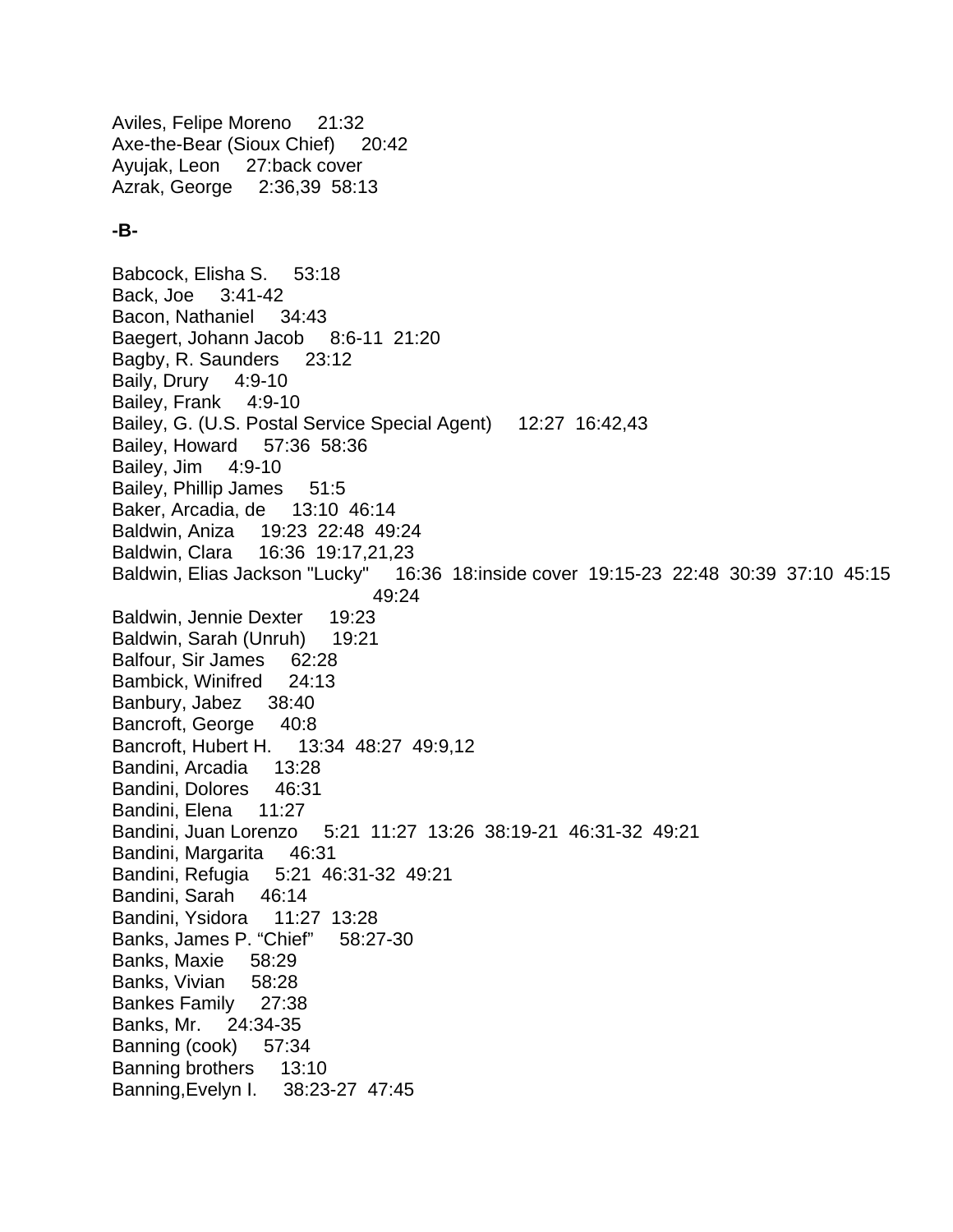Banning Family 26:17 Banning, Phinneas 8:29 52:14 Bara, Theda 49:24 Barber, A.G. 2:19 Barbero (Italian printer) 5:26 Barlotti, Robert 51:46 Barlow and Cafron 7:11 9:19 11:41 13:40 Barnard, John K. 19:33 Barness boys (Trappers) 3:43-44 Barnett, A.A. 2:7 10:13 14:31 Barnett, Ralph 5:37 Barnett, Ysabel G. Gonzalez (Bessie) 5:37 Barraga, (Mexican Vice-President) 48:33 Barreneche, Father 8:54 Barron, Bruce 9:32 30:11 Barrow, Phil 51:30 Bart, Black 38:35 Barth, Olive (Mrs. "Gib" Miller) 58:35 Bartlesson, John, (party) 49:11 Bartlett, Washington 24:23 Barton, Bill 14:11 Barton, Hiram 40:32 Barton, James R. 17:15-16 18:41,43 52:12 Bascom, Henry 24:37 Basquez, Art 22:34-35 Basquez, Lillian 22:34-35 Bassett, Sam 14:18-23 33:14 Batterman, J.J. 38:34 Baumgartner, Mary 36:28 Baxter, Doc 28:21-22 Baxter, Harold 28:21-22 Beach, Rex 30:39 Beach, W.W.H 53:30-31 Beale, Edward Fitzgerald 8:38 31:26,28-31 39:38-46 53:13 Beale, Mary (Edwards) 39:40 Beale, Truxton 39:40 Bean, Joshua H. 52:14 Bear, Standing 38:23 Beauregard (army officer) 15:6-7 Pierre Gustave Toutant 30:46-47 Beckworth, Jim 10:24 Beebe, Lucius 56:16 Bekrens, Charles 30:40 Behring, Vitus (northern explorer) 48:28 Belardes (rancher) 15:15 Bell, Horace 17:13 24:38 46:11 52:14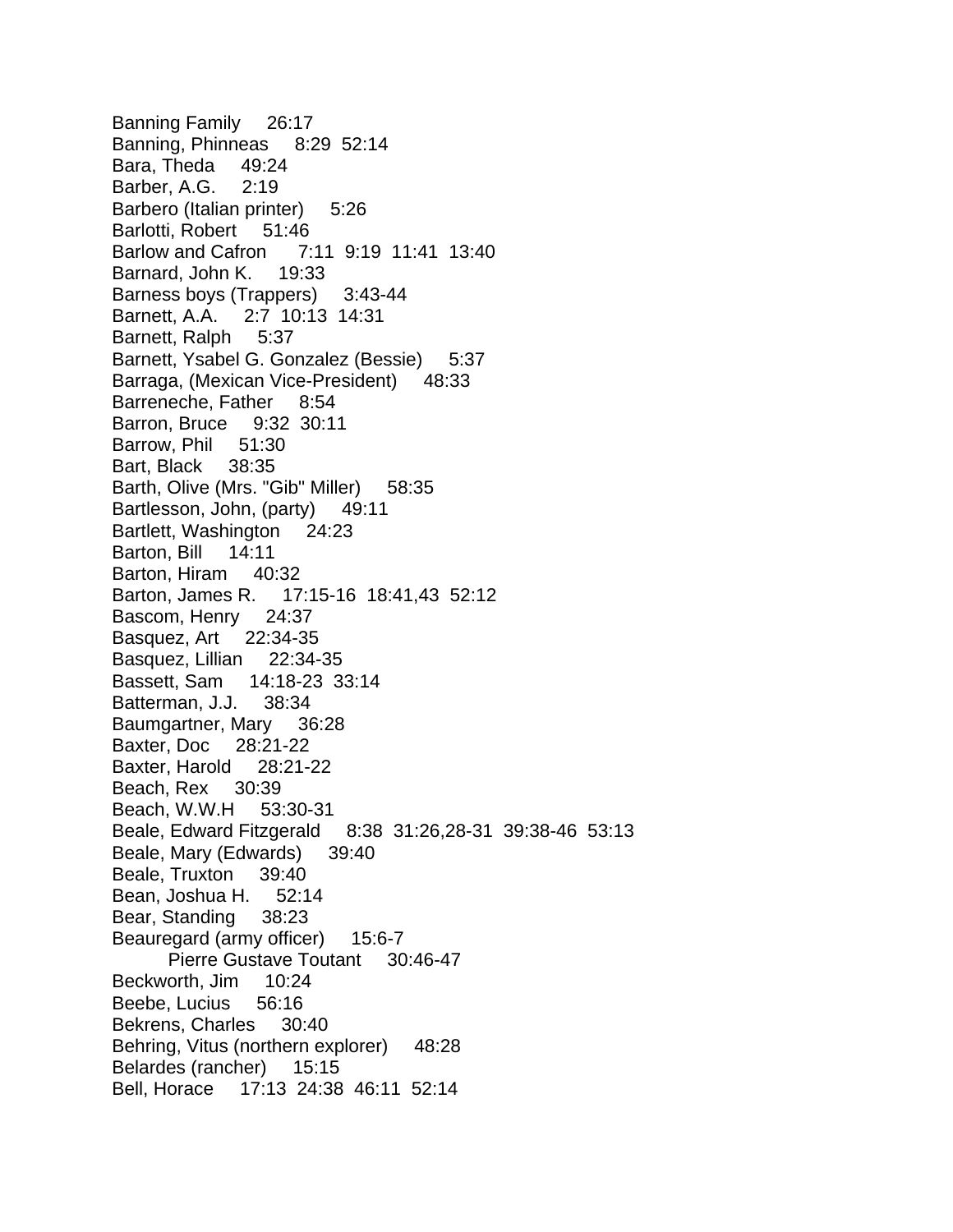Comments on Los Angeles 48:18 Bellis, Jane (Sousa) 24:14 Belyea, Bob 51:32 Benitz, William 48:34 Bennett, Asabel, George, Martha, Melissa, Sarah 25:16-21 Bennis, K.V. 58:36 Benson, Amos 51:38 Benson Family 50:38 Benson, Simon 51:38,39,43 Bent, Charles and wife 34:40-42 39:30 58:20-22 Benteen, Frederick W. 20:42 Bentley, Horace M. 35:11 Bentley, Walter E. 35:11 Benton, Thomas Hart 34:39,43 39:39,41 Bentzel, Fred L. 11:41-44 Bergman, Alice 15:8 Bergman, Arlie W. 15:4 Bergman, Carl H. "Wog" 15:11 Bergman, Coral 15:9-12 Bergman, Esther 15:4-8 Bergman, Harriet 15:12 Bergman, Harry 15:8,9-12 Bergman, Henry Fred 15:8,11-17,38 25:13 47:15 Bergman, Jacob 2:37 5:33 15:4-8,10-12 16:46 23:9 24:27 33:25 44:23 52:9 Bergman, Philipina 15:7,8,10 Bergman, Philipine 15:7,10-11 Bergman, Sheriff 1:26 Bernadine, Sienna de, (Saint) 4:26 Bernasconi, Bernardo 17:39-42 Bernasconi Family 27:38 Bernasconi, Felicita 17:41 Bernasconi, Joseph 17:41 Bernasconi, Mathilda "Tilly" 17:41 Berry, Kate Moore 35:19 Bessemer, Sir Henry 58:25 Bethel, Jean 28:34 Betzel, Mr. 11:43 Beves, Sir 18:45 Bianchi, Donna 59:11,17-22 Bianchi, John 59:4-11,17-22 Biddle, W. Craig 28:32 Bidwell, Annie Kennedy 22:41 Bidwell, John A. 22:36-41 Bierce, Ambrose 15:33 Big Foot (Sioux Chief) 20:47 Big Man (Sioux Indian) 20:43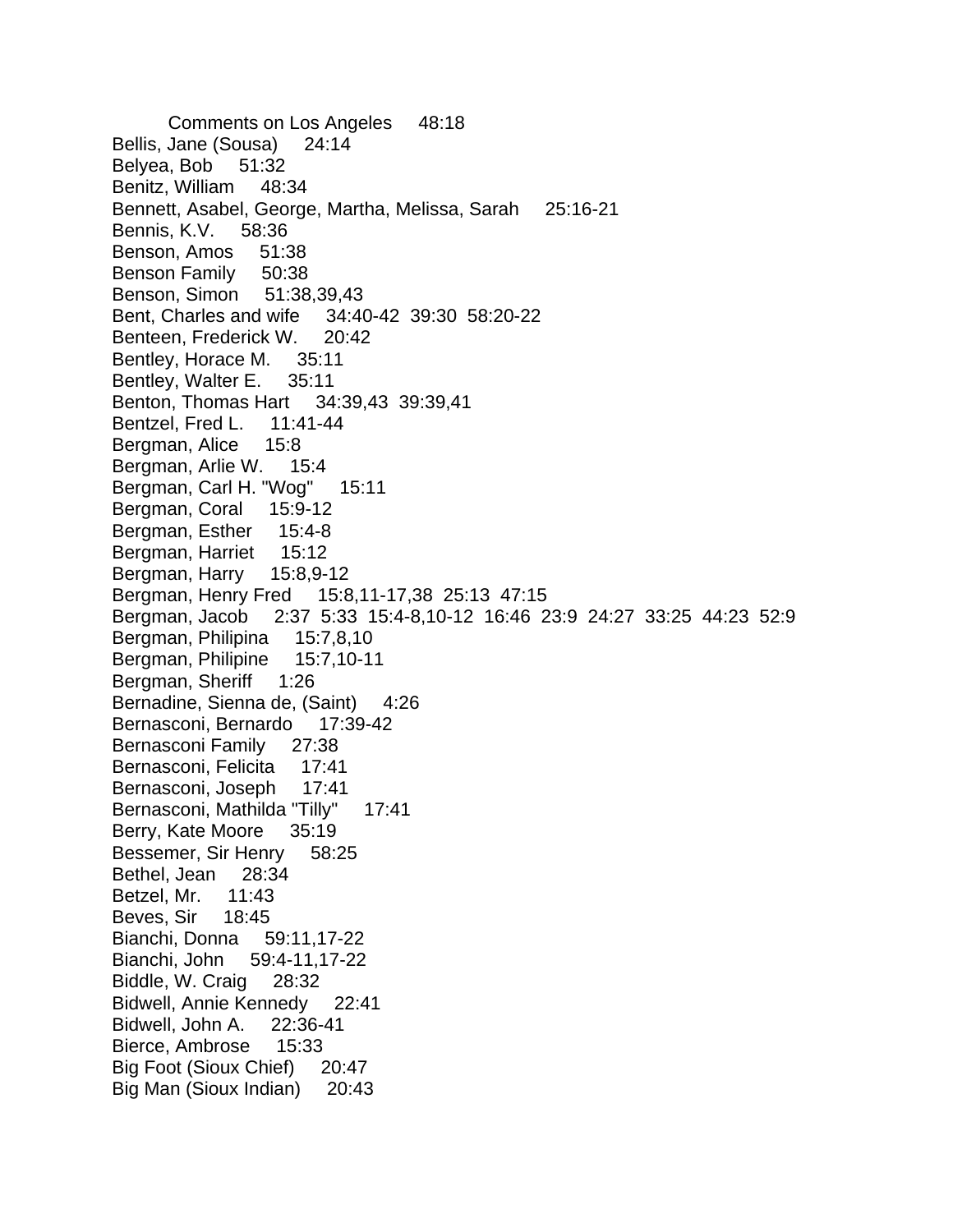Bigler, John 13:28 23:37 24:23 Bielawawaki, Mr. 60:16 Bills, Lonzo C. 30:38,40 Billy the Kid 33:28 Birch, Amos 31:40 Birch, Harry 19:43 Birch, James E. 8:39 12:26 15:18 19:29 27:33-37 Bird, Jessica 26:21-23 Bismarck (Prussian Statesman) 6:17 Blach, Ebenezer 31:40 Black, (escaped convict) 38:34-35 Black, Esther Boulton 46:7-14 52:22 Black, Jack 20:37 Black, J.W. 27:5-9 28:35 Black, J.W. Jr. 9:32 Blackburn, William 50:21 Blacktooth, Cecelio 2:2 15:26 19:31 Blacktooth, Nicholas 15:31 Blair, Tommy 58:32 Blake, Art 3:37 Blake, W.P. 15:23 32:24,27 Blande, William C. 18:36 Bloche, William 21:34 Blocker, Ab 14:27 Blue, Hugh 11:26 Body, Waterman S. 28:5 Boggs, Lilburn W. (Governor) 54:11 Bolton, Herbert E. 12:32 Bonneville, Benjamin L.E. 10:22 32:36 Booker, C.K. 60:14 Boone, Daniel 10:3 34:8 42:39 Booth, Edwin 42:34 Booth, John Wilkes 42:29 32:34 46:30 Booth, Newton 24:23 Borchard, Theresa 45:20 Borglum, Gutzon 28:11 Borica, Diego de 23:5 24:21 41:11 Borrows, David Prescott 21:42-43 Bouchard, Hippolyte de 36:35 Boughton, Bob 27:5-9 28:34 Boulting House, (Richard) 11:26 Bourdon, Michael 17:44 Bourne, D.A. 19:38 Bow, Clara 37:23-24 Bowen, "Ace" (Colonel) 62:18-21 Bowen, Helen Gilman 48:47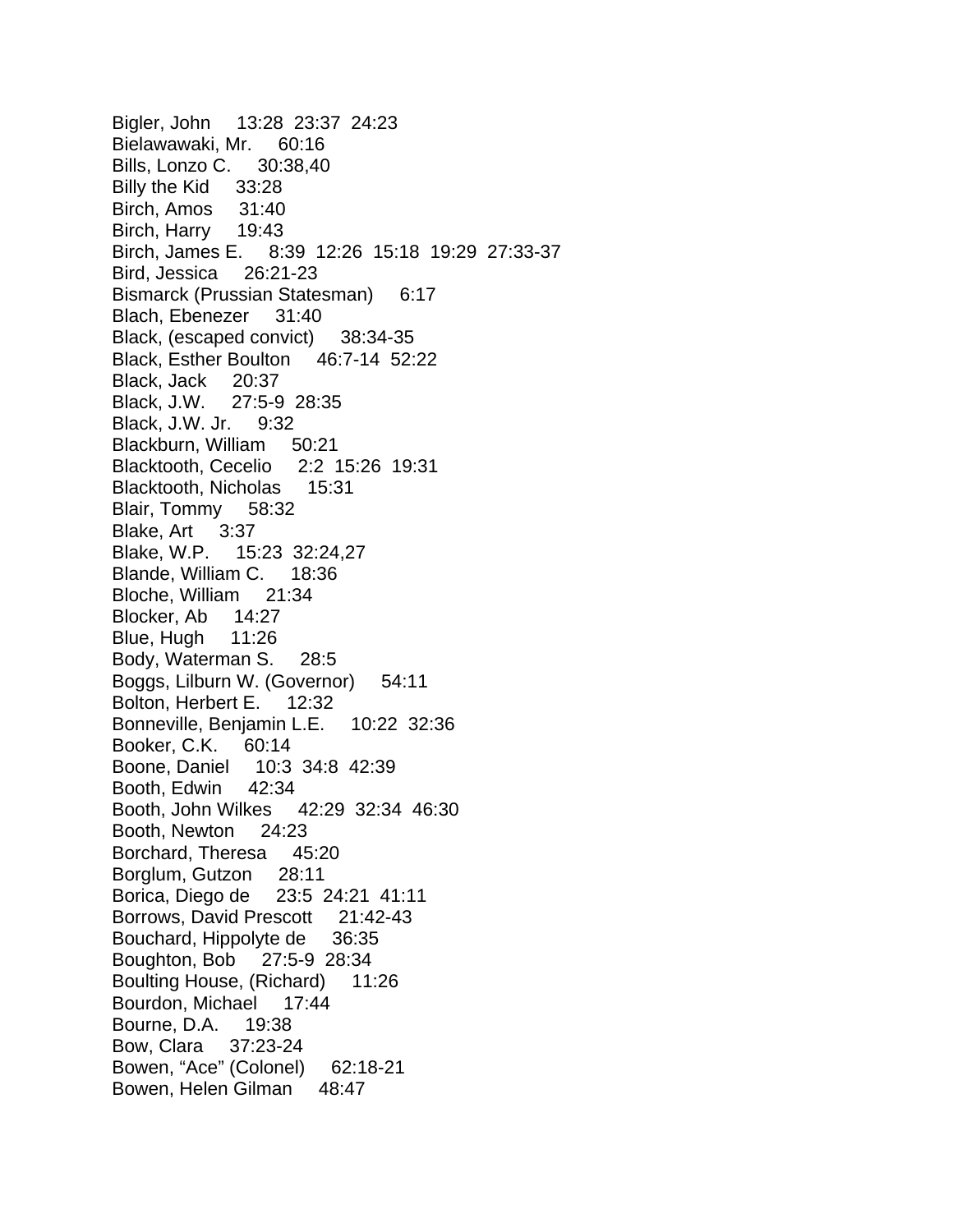Bowley, Crockett 12:38 Bowman, (Lieutenant) 54:5 Bowron, B.R. 25:30-31 Bowron, Fletcher 25:30 Boyar, Frank 59:20 Boyar, Louis H. 56:15 Boyd (lake concessionaire) 33:37-39 Boyd, Philip L. 39:5-6 Boyer, Don 21:15,17 Boyer, Frank 59:20-21 Boyle, Tom 2:19 Brackett, J. 42:20 Bradshaw, Irma (Bassett) 14:22-23 Bradshaw, William D. 41:48 Brady, Ellsworth 12:inside cover Branch, Sidney 4:26 50:38 Brannan, Sam 5:12-13 6:29 24:47 27:13 Brantley, Jim 58:14 Bratton, Katherine 21:23 Bratton, Napoleon 21:23 Bravo, Jaime 20:17 Breckenridge, John C. 24:44 Breen, Patrick (and diary) 24:45 Bregg, Walter H. 35:36 Bridger, Jim 10:22 16:17 17:6 50:12 Bridger, Joseph 46:12-13 Bright, William 7:37 Bringhurst, William 28:16 Bristol, A.O. 38:40 Brocious, Bill "Curly" 2:28,30 Broderick, W.J. 46:13 Brown, Baptiste 6:8 Brown, Dave 39:10-11 Brown, Edmund G. 24:23 Brown, Ernie 17:22-23 Brown, Frank E. 40:31-35 Brown, James E. 14:31 30:9-10 46:33-41 52:38-42 Brown, John 15:26 Brown, J. Ross 39:19 Brumgardt, John R. 23:39 35:2 38:17-22 41:48 44:42 Bryant, Nelson 14:17 Bryon, William Jennings 15:39 45:45-46 Bucareli, Viceroy 7:16 8:47 28:23 Buchanan, James (President) 50:12 53:10,11 Buck, Jack 11:26 Buckley, Alexander 41:16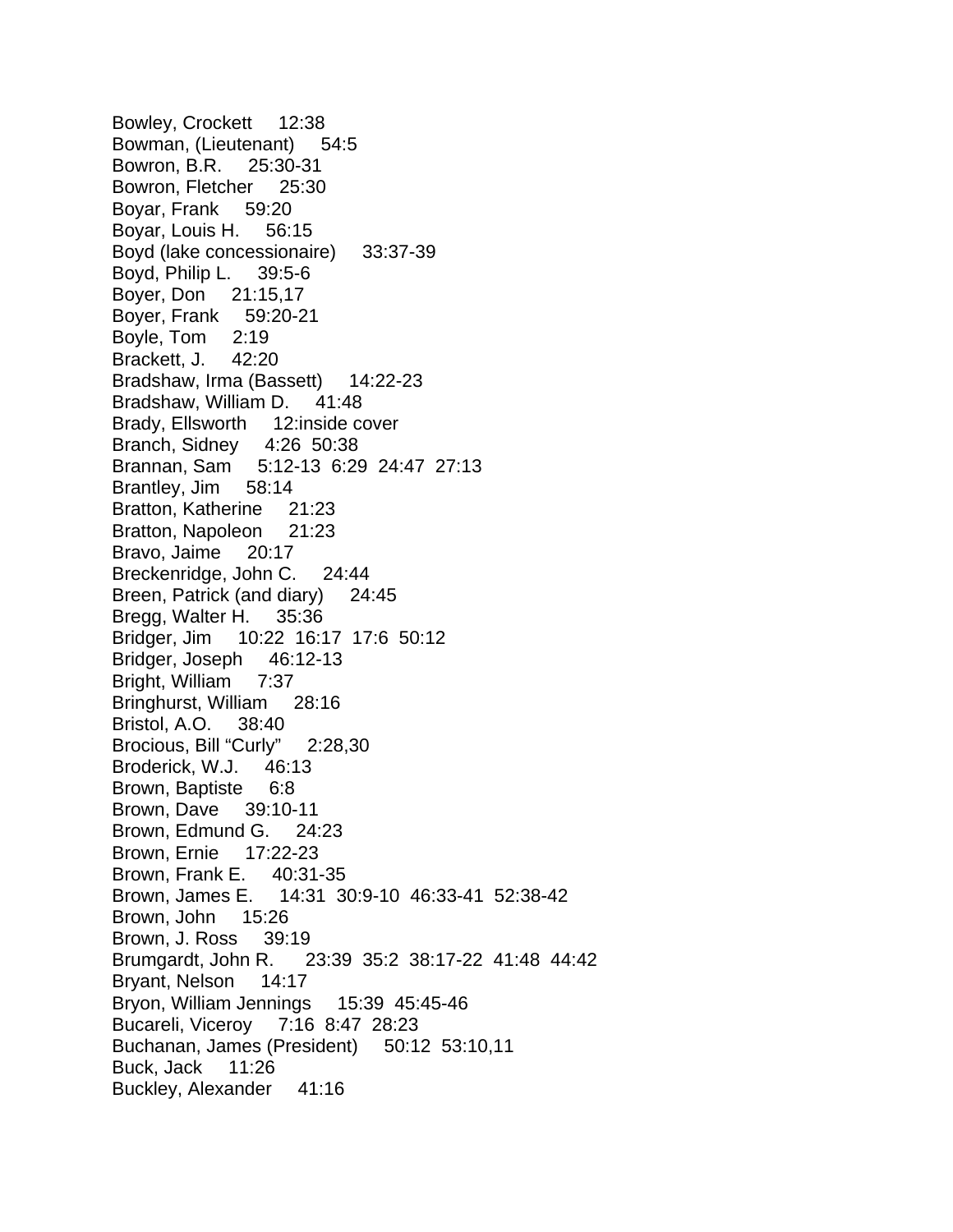Budd, James H. 24:23 Buddy, Charles F. (Bishop) 52:44-46 Buffalo Bill 59:21 Bulkey, Charles S. 38:15 Bullis, W.S. 7:10,12 Bullock, Kim 12:6 Bunker, Ed 45:29,35 Bunnelle, Lloyd R. 29:34 Burbank, Luther 57:24,25 58:25 Burcham, Charles A. 26:40-43 Burcham, Rose La Monte 26:40-43 Burdick, (General) 57:22 Burman, "Wild Bob" 26:12 Burnett, Peter H. 9:2 23:37 24:23 37:6-7 Burnham, Daniel H. 37:42 Burnham, Frank 10:41 Mrs. Frank 30:10 Burnham, George 10:11,41 Burns, James F. 37:9 Burr (Butterfield station man) 16:45 Burross, Mittylene 11:20-23 Burroughs, Hulbert (Hully) 30:41 40:22 50:47 Burton, Frank A. 35:36 Burton, (Captain) 18:19 Burton, Frank 35:36 Bush, Bob 38:43 Bush, Mrs. Marjie 52:15 Bush, Thomas H. 37:31,33 Buteyne, Mr. and Mrs. Jeromie 3:19 Butler, Frank 62:18 Butler, Jim 26:40 Butler, John 37:34 Butterfield, Daniel 17:46 42:31 Butterfield, John 2:36 7:8,13 12:26 16:48 17:46 19:29 27:33 35:42-45

## **-C-**

"Cabeza de Vaca, Alva Nunez" 44:6-11 Cabrillo, Juan Rodriguez 9:2 15:23 Caesar, Julius 55:34,35 Cahpasahpish, Lauriano 6:2 Calac, Alec 34:28,30 Calac, Felix 4:35 Call, Harry 22:40 Callahan, Steve 12:6,8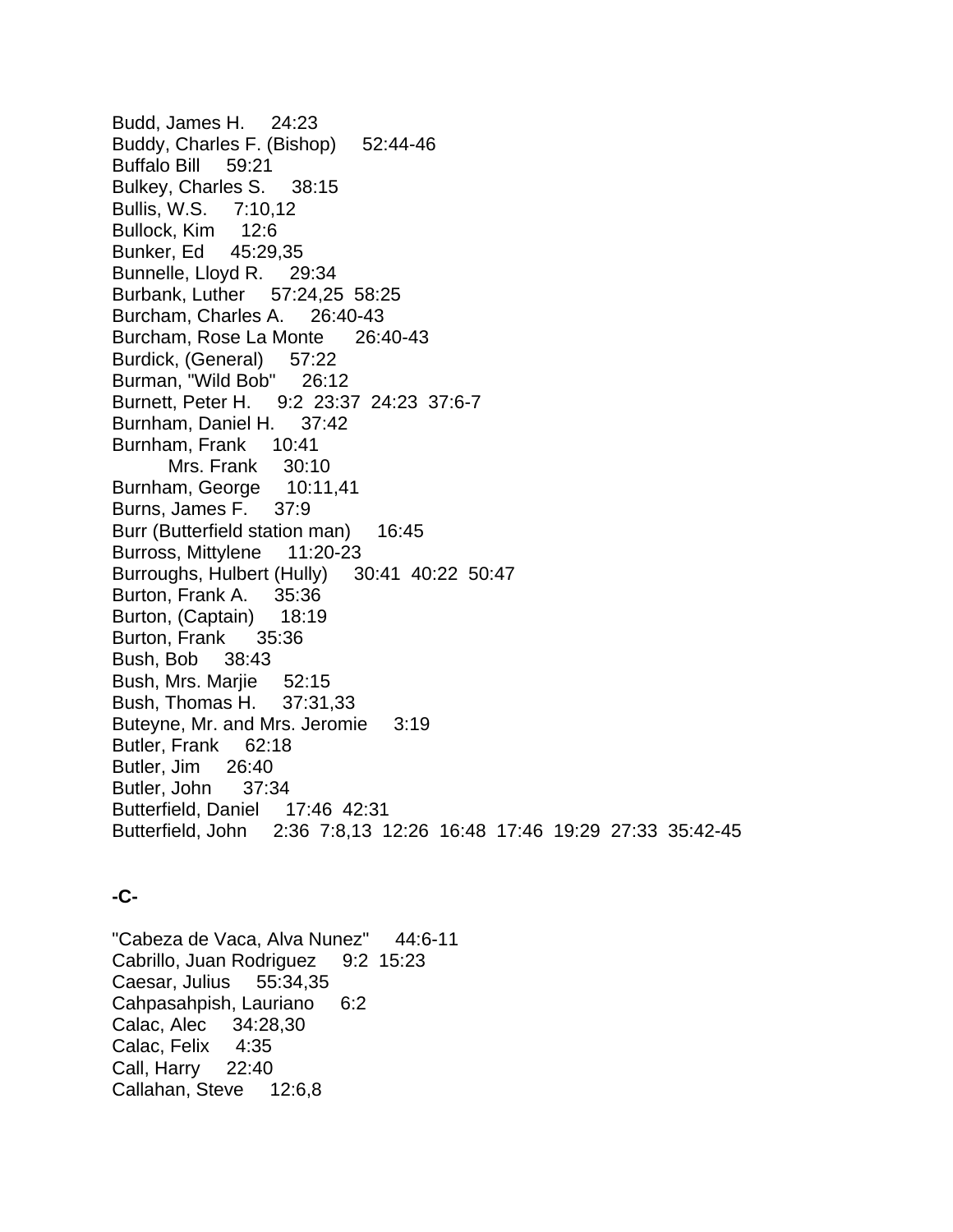Callahan, Walt 12:6 Callaway, Ely 48:13 Calles, Ellias 31:28,31 Calles, Plutarco 31:31 Caltzonzin (Toltec King) 29:30 Calzada, Antonio 41:12,16 Cambon, Senitos 8:52 15:42 Cameron, George 21:13-14,18 Cameron, John 21:14-15 Cameron, Mary 21:13 Cameron, Verne Lucius 7:29-36 8:59 15:3 27:20 Campbell, Alvin B. 29:34,46 Campbell, James A. 25:32 Campbell, William 35:26 Cannon, Ray 55:26-33 Cantarini Family 14:31 Cantarina, Angel 25:13 Capone, Al 36:27 58:11 Capra, Frank 62:18 Capra, John 37:34 Cardenas, Garcia de Lopez de 33:4 Carey, Eddie 30:10 Carey, Hugh L. 48:6 Carey, Paul 30:10 Carillo Family 39:48 Carillo, Alcade Pedro 29:15 Carillo, Anastacio (sergeant) 41:15 Carillo, Carlos 36:22 Carillo, Charles C. 23:10 Carillo, Francisca 21:44-45 Carillo, Joaquin and Maria Ignacio Lopez 21:45 25:47 41:1 Carillo, Jose Antonio 43:18 49:30 56:12 Carillo Family (2) Carillo, Josefa 29:12 Carillo, Marciano (sergeant) 41:12 Carillo, Maria Antonia 6:2 Carillo, Ramon 12:44 23:10-11 46:12 Carillo, Vincent Sepulveda de Yorback 23:10 46:12 Carleton, James Henry 2:38 8:28,40 23:11 25:37 Carlisle, Robert 46:11-13 Carlos III (Spain) 15:40-41 Carlota (Empress of Mexico) 39:35 Carlyle, Thomas 53:37 Carnegie, Andrew 18:34 52:3-4 58:23-26 Carns, Robert 45:43-46 Carr, Harry 42:25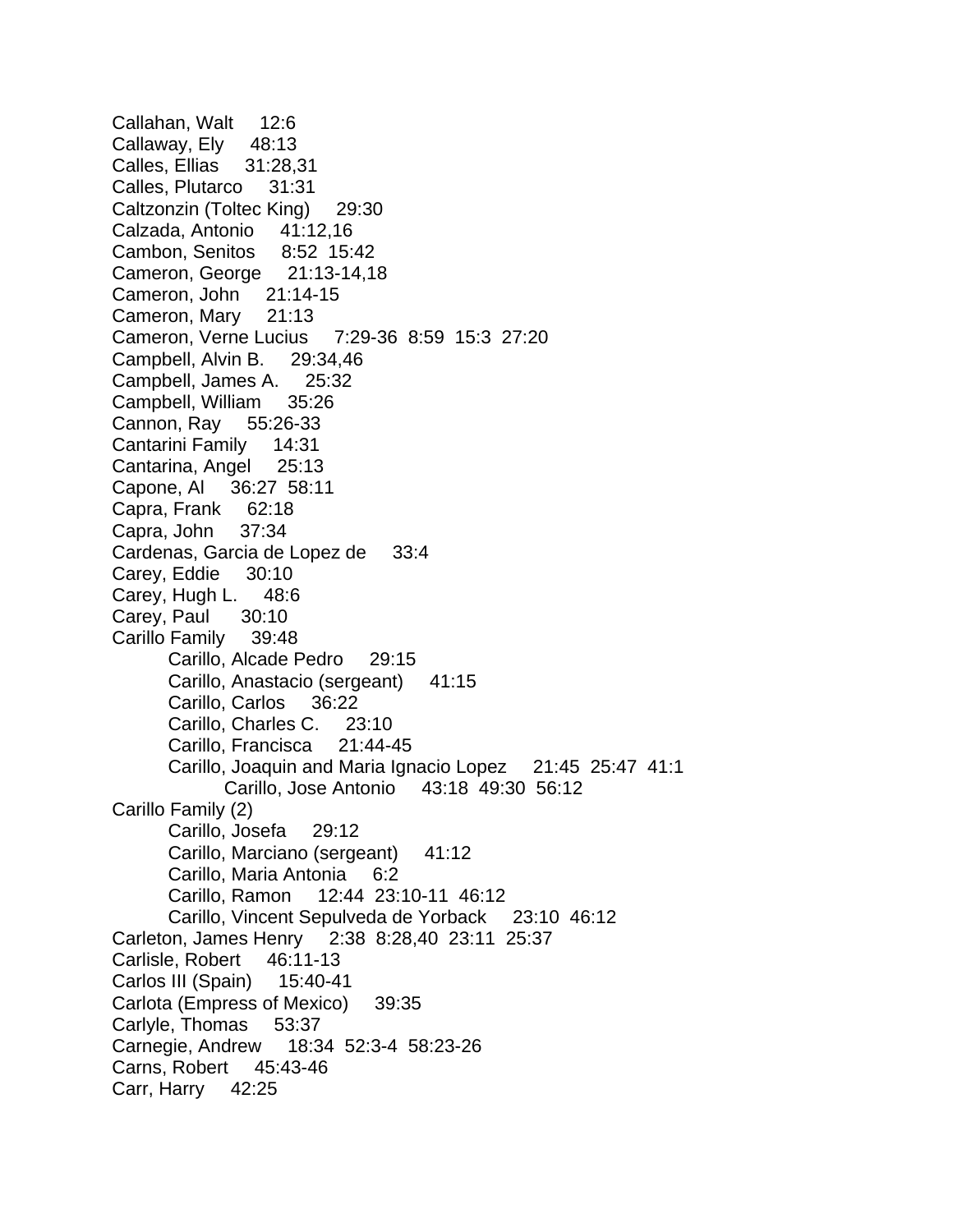Carrol, George 33:39 Carroll, A.J. 53:13,14 60:14-18 Carroll, Steve 25:43 Carson, Kit 4:17 4:17 6:2 8:20,38 9:3 10:22 11:47 19:31 24:26 25:36 31:26,28 39:39,42 42:39-40 45:8 49:12 Carson, Lindsey 42:39 Carson, Mrs. Kit 39:30 Carson, Rachel 15:37 Carson, Robert 42:40 Carson, William 42:40 Carter (boy) 9:41 Carter (cattleman) 28:46 Carter, Alfred Wellington 22:30 Carter, Charles 9:10 Carter, Joe 29:20 Caruso, Enrico 14:37 Carver, Bill 42:9 Cary, Art 7:18 Casarin, Jimenno 49:10 Caskey, Mrs. Eliza 25:31-32 Cassidy, Butch 6:8-9 (see Parker, Robert Leroy) 42:5-9 52:17 59:21 Cassidy, Mike 42:7-8 Castamares, Manuel 26:20 Castillo, Juan B. 31:35 Castillo, Ricardo (Polos del Castillo) 7:7 Casto (Spanish General) 15:23 Castro, Jose 22:37 23:6 24:22 49:12 Catherine, (Saint) 29:40 Cauch, Alzha 3:28 Cavaller, Jose 29:9 Cazas, Felipe 25:13 Chaffee, George 54:42 Chalfant, W.A. 27:15 Chambers, Charles E. 50:41 Chambers, Wayne 25:39 Chandler, Otis Sr. 57:21 Chapalac, Manuelito Cota 6:18-19 8:22-29 12:42-48 17:17 18:40 48:10 Chaplin, Charlie 53:28 Chapman, Alfred B. 37:9 Chapman, Bill and Mary 35:47 Chapman, Mrs. Jesse E. 30:20 31:12 Chapman, Joseph 15:45 36:34-39 Chapman, Mary 22:26 Chaque, "Poison" 42:14 Charbonneau, Jean Baptiste 10:20 19:31 34:10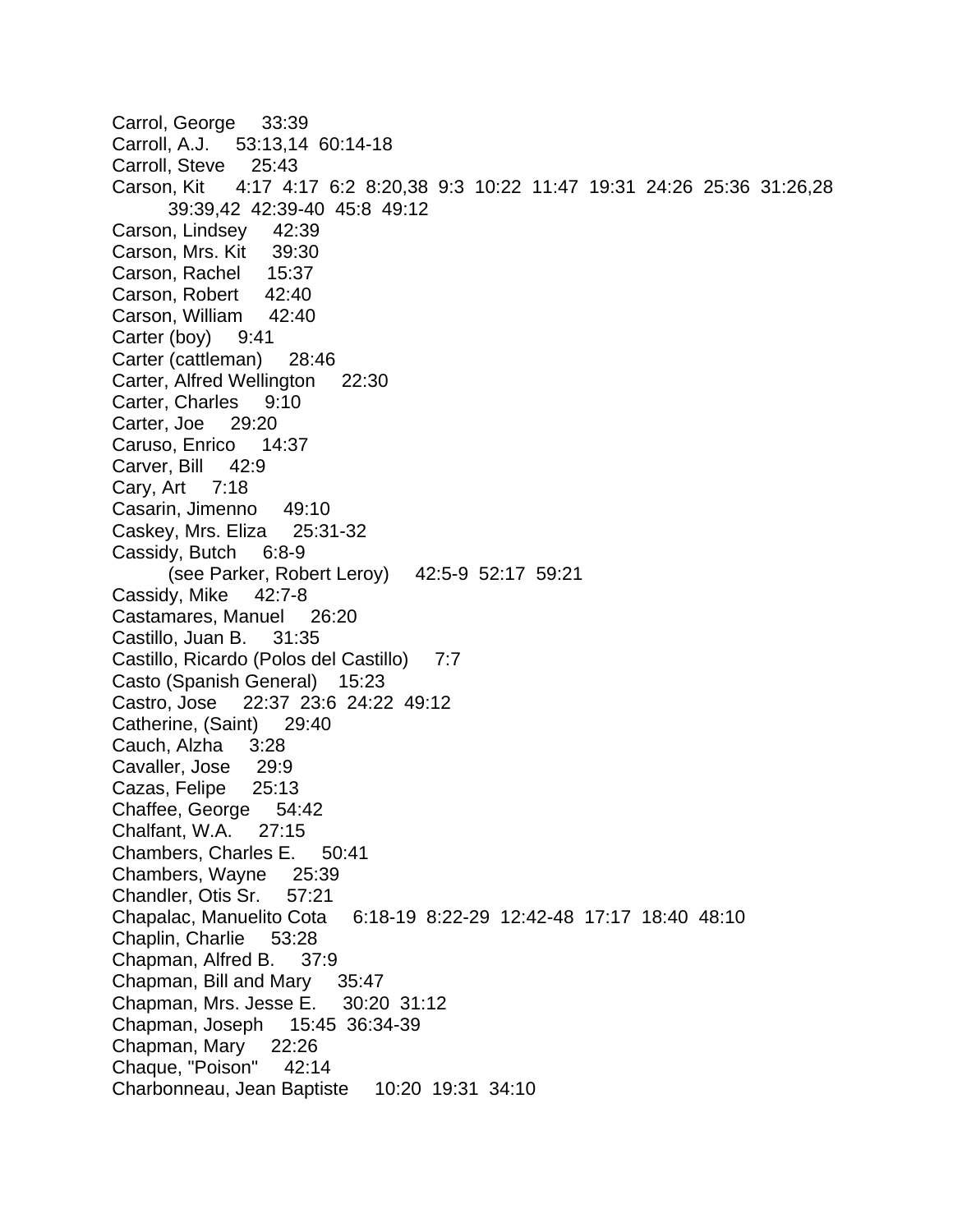Charbonneau, Toussaint 10:19 34:10 Charge, Clarence 22:40 Charles II (England) 23:20 Charles III (Spain) 7:15 Charles V (England) 23:11 Charles, Henry 17:15 Chase, Ethan A. 20:35 Chase, Joseph Smeaton 16:3 36:26 Chavez, Antonio 15:30 Chavez, Julian 3:15,17,19 "Chef of the Forest" 19:8,14 Chester, Birdie 23:44 Chevoya, Cayatino 30:14 Chevrolet, Louis 26:12 Cheyenne Leader 59:36 Chickering, Allen 12:34 Chico, Mariano 41:15 Chihu, Tomas 49:21,23 Chilson, Eamer 35:37 Chilson, Dick 35:37 Chilson, Henry 35:37 Chilson, R.W. 35:37 Chiriaco, Joe L. 31:44 Chiriaco, Robert 31:43-44 Chisholm, J.W. 2:5-8 24:30-31 Christianson, William Erastus 42:8 Chutnicut, Remijio 15:30 Cibimoat, Juan Maria 15:26-28 Cibimoat, Ramona 15:28 Cipris, Marcelino 41:12 Clanton, Elmer 21:18 Clark, Elam 21:35 Clark, Eli P. 23:35 56:14 Clark, Fred 7:25-28 Clark, Galen 53:35 Clark, Jim 38:34 Clark, Miss 58:35 Clark, Tom 41:8 Clark, William 10:19 26:25-26 Clark, Herbert L. 25:44 Claverly, Bob 42:8-9 Clavigero, Francisco 29:30 Clay, Henry 40:7 Clayton, Menora 52:8,10 Clayton, William 41:29 Clemens, Lillybelle 13:31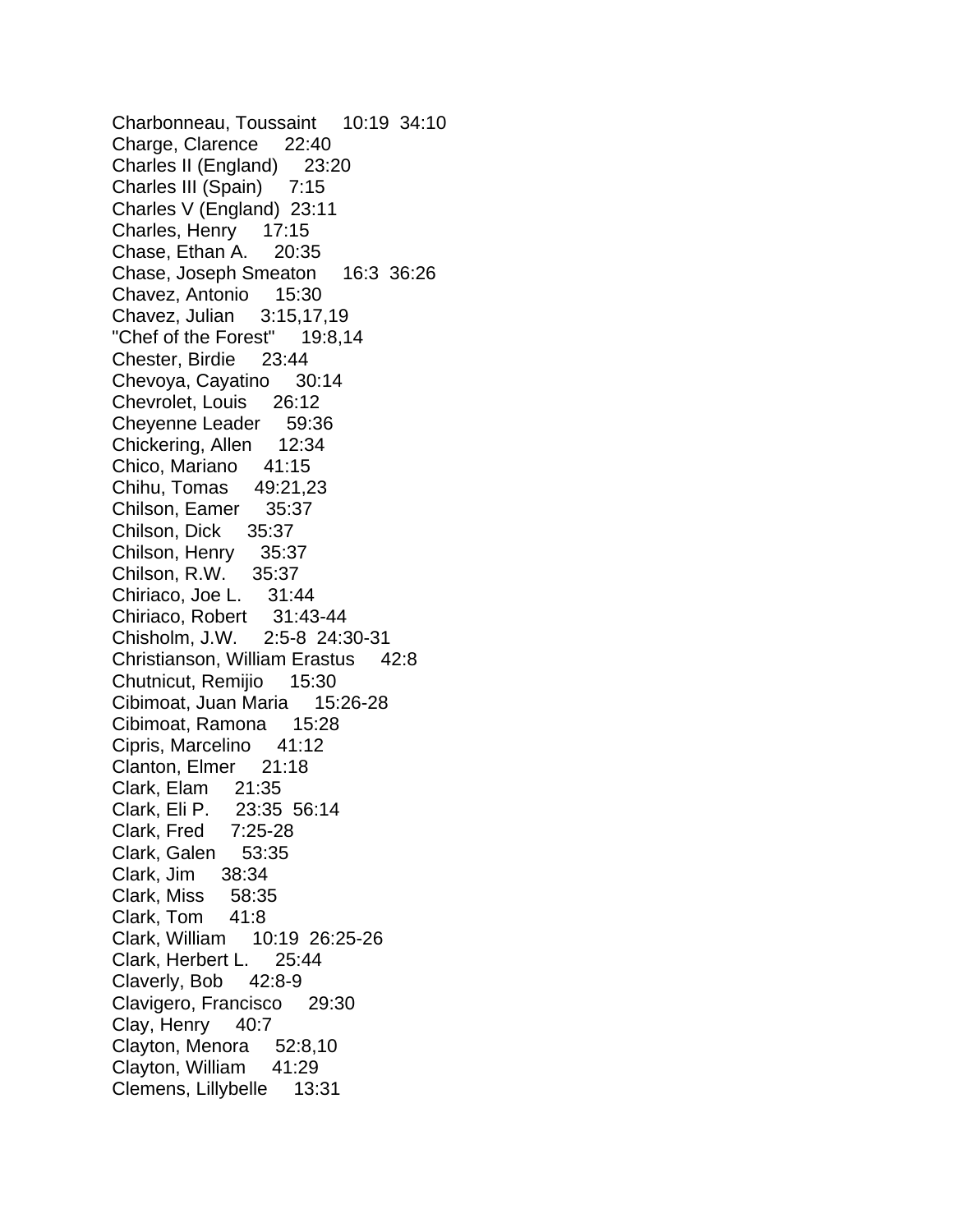Clements, Ken (Major) 54:6-13 55:7-15 Clements, William 2:18-22 Cleveland, Grover (President) 38:41 Cleveland, R.J. 22:27 Click, Cecil 6:14,40 Cline, Daniel 5:36 Clinton, Henry 35:23,28 Cloud, G.W. 24:47 Clough, John 38:34 Clough, Miss 50:26 Cloutier, Dale 30:44 Clum (Indian agent) 13:8-9 Coates, Ben 13:21-23 53:8 Cobb, Irving S. 23:12-13 Coble, John 59:34 Cody, William 32:38 Coffin, Stearn 35:34 Colak (Fallbrook constable) 38:29 Cole, Bill 23:21 Cole, George 13:17 Colechurch, Peter de 40:26-27,29 Coleman, A.L. 4:9 Collier, Eliza Jane 39:36 Collier, Margaret (Graham) 39:36 Collier, William 37:13 45:9 Colter, John 25:2 26:24-26,29 Columbus, Christopher 9:2 13:23 16:23 18:27 29:4,7-8 30:33 42:16-17 Commerson, M. 11:38 Conejo, Miguel L. 21:21 Conger, Colonel 42:33 Conibear, Claudia 4:30 Conibear, Mr. and Mrs. Ted 4:30-33 60:5-7 Conlan, Tom 6:23 Conn, C.G. 25:41 Connley, Peter 2:21 Contreras, Antonio 45:31 Contreras, Jesus 45:32-33 Contreras, John 45:31-36 Conway, Edward 62:28 Conway, Pat 25:45 Cook, C.W. 26:26 Cook, James 6:25 35:46-47 36:6 42:19 44:24-33 Cook, Megaphone 13:14 Cooke (Koch), Elvira Swan 9:7 Cooke, Philip St. George (Lieutenant Colonel) 4:19 10:18-22 11:33 12:8,47-48 19:28 24:27 54:6-13 55:6-15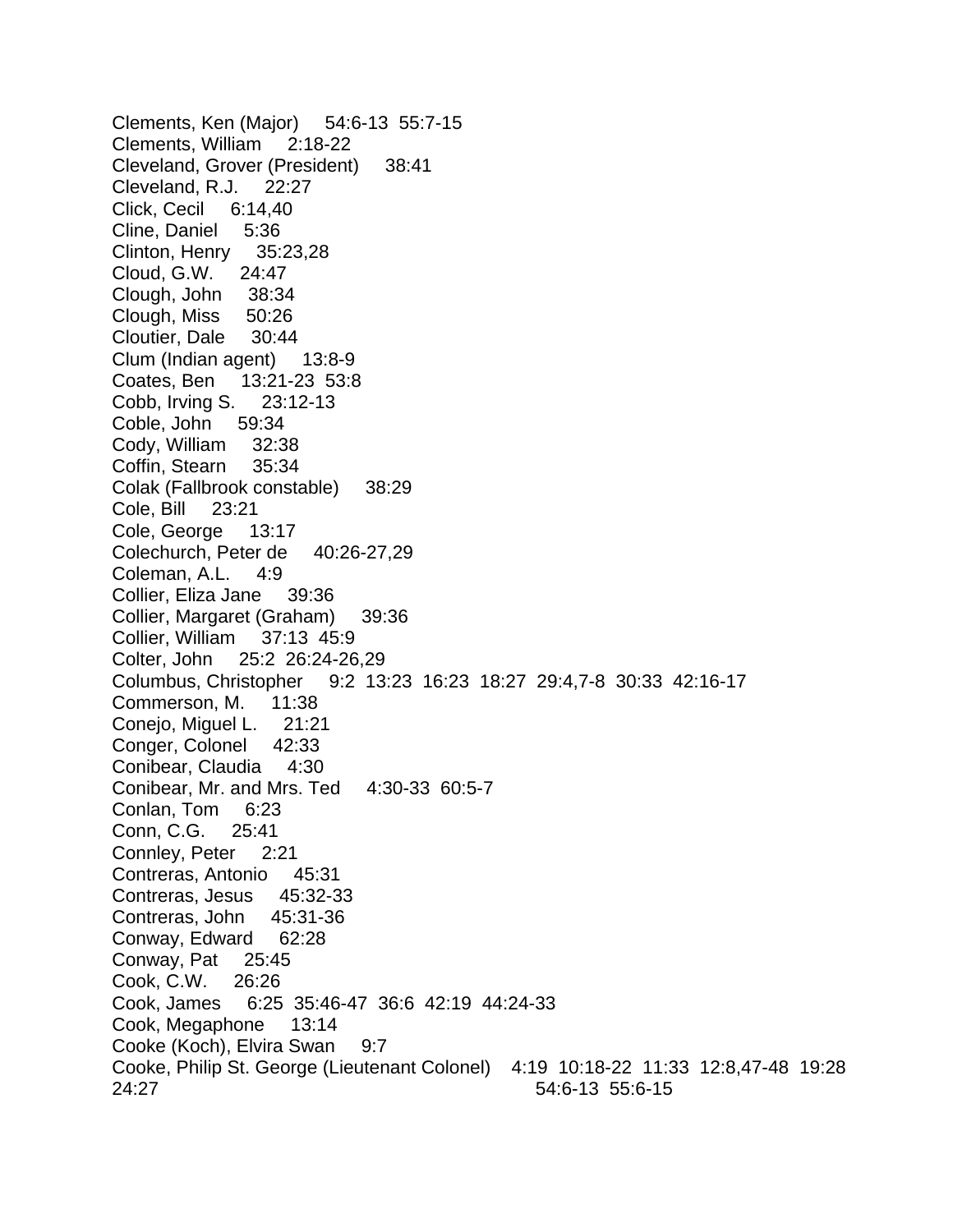Cooper, Earl 26:11-12 27:17 Cooper, Walt 25:13-14 31:32 Copeland (settler) 27:38 Copely, Ira C. 53:22 Copley, James 27:16 Corbett, Boston 42:29-34 Corbett, Thomas P. 42:30 Corbin, John 35:15 Corbin, Margaret 35:15 Cordova, Victoria Duarte 38:37-38 Corn, Samuel 17:10 Cornelius, Laura 2:39 15:26 Corney, Peter 36:35 Cornwallis, Earl Charles 35:19,22-29,47 Coronado, Francisco Vasquez 9:2 18:27 44:11-12 Coronel, Antonio 42:21-23,25 Coronel Family 38:24,26 Corralez, Ramon 45:26 Cortez, Fernando 8:5 9:2 11:36 Cortez, Hernan 21:20 23:11 29:6 Costa (Cahuilla Indian) 8:19 Costillo, Felipe 15:39 Cota, Alferez 41:14 Cota Family 39:47 Cota, Maria Antonio Marta 30:20 Cota, Victor 8:28 Cotton, H.H. 38:7 Counto (Sonoma Indian) 20:39 Coursey, Mrs. (Lighthouse Keeper's wife) 15:35 Couts, Cave Johnson Sr. 3:17-18 4:18 11:27 13:24-32 24:47 37:33 49:19-29 50:46,51 57:40 Couts, Cave Johnson II 3:15-18 13:31 Couts, Cave Johnson III 13:31 Couts, Elena (Dear) 11:27 Couts, Isadora Bandini 49:28 Couts, Lillybelle 13:31 Couts, Mario 3:18 Couts, William 13:25 Couts, Ysidora Forster 3:18 11:27 13:30 Covarrubeas, Jose 41:15-16 Cowper, Dorothy 38:2 Cox, Bill 1:31 3:30 4:22 5:14 6:14 7:29 8:22-29 9:4-10 11:10 15:13 16:24 17:13 18:39-43 19:7-14 27:18-22 57:10-13 Cox, Berry 16:25 Cox, Bertha 4:33 10:45 11:14,16 Craig, William 32:37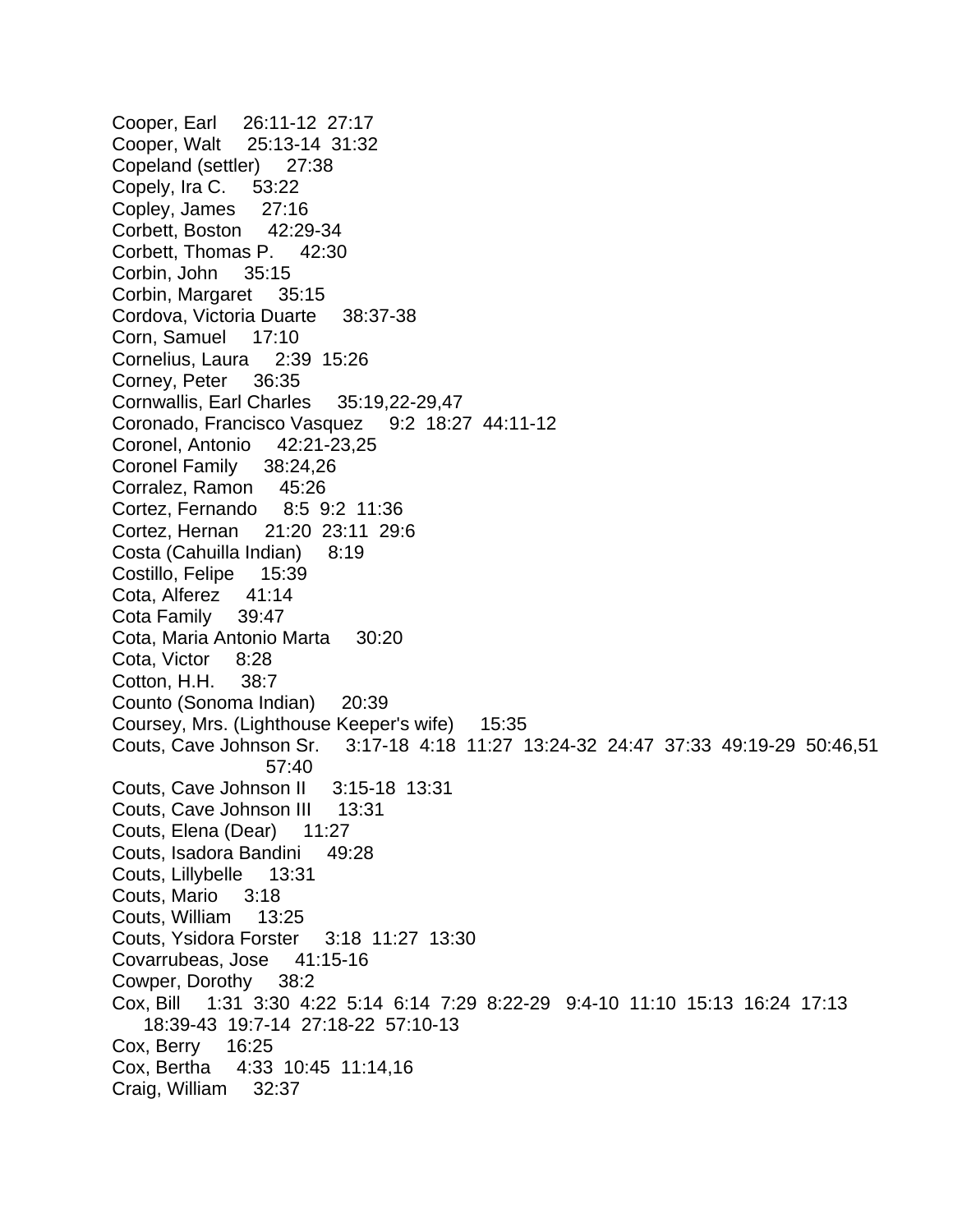Cramer, Mr.and Mrs. Charles 20:38 Crane, D.R. 53:26 Crawford, Emmet (Captain) 29:32 Crawford, Joe 45:31 Crazy Horse (Sioux Chief) 20:43 Creighton, (Father) 11:10 Crespi, Juan 4:23 8:36 26:34 31:12 36:20 38:5-6,45 39:15 Cresswell, R.M. (Captain) 53:25 Crippen, Effie Maude 19:32-34 Crippen, Joshua 19:33 Crocker, Charles 21:43 36:25 Crocker, Mr. (Butterfield Company driver) 14:44 Croix, Theodoro de, (Marquis) 8:53 30:34 Croker, Mr. 14:44 Cronyn, David 38:24 Crook, George 29:20 Crosby, E.O. 29:36 Crossman, George H. 31:25 Crosswaite, Philip 15:13 Crosswaithe, Philip 13:14 Crouches, Herbert 18:10 Crouse, Charley 42:8 Cubberly, Norman G. 31:20-22 Cuesta, Felipe Arroyo de la 41:16 Cuishman, George 12:48 Culverwell, Charles 9:39 Cummings, Alfred 50:12 53:10 Cunningham (Butterfield station man) 16:45 Curly (Pawnee Chief) 38:27 Currey, Kid 52:15-21 Currie, James L. 2:22 Cushing, John E. 38:13 Custer, George Armstrong 20:40-47 34:14 35:29 Cutler, Lyman 30:23

## **-D-**

Daggert, G.T. 50:38 Daggett, (Lt. Governor) 12:15 Daimler, Gottlieb 33:21 Dallas, Charles 25:16 Dalton, Henry 40:14 49:30-32 Dalton, Henry (grandson) 50:46 Dalton, Maria Guadalupe (Zamorano) 49:31-32 50:46 Dalzell, Henry 40:14 Dalzell, "Grandma" 38:33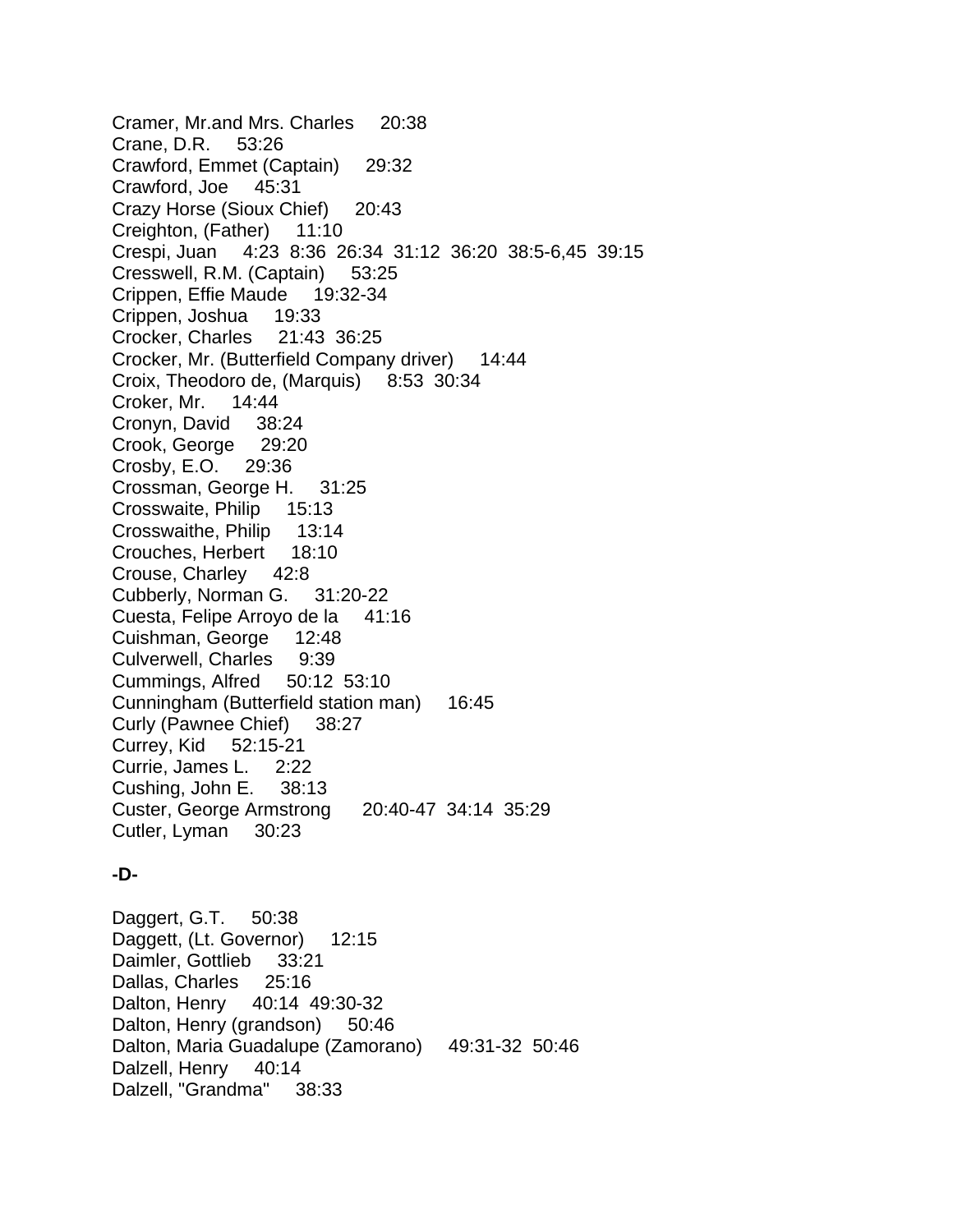Dana, E. 48:27 Dana, George S. 16:43-44 Dana, Richard Henry Jr. 4:15 8:38 23:19 29:12 38:6 Dance, George 40:28 Daniel, Francisco Pancho 18:40-42 D'Arcy, Joaquin 23:42 D'Arcy, Julian 23:41-42,44 D'Arcy, Stephen Julian Duke 22:4-5 23:41-44,46 24:48 Darragh, J.W. 51:37 Dart, Isom 6:8 Darwin, Charles 49:36 Dash, Norman 39:37 Davey, M.A. 17:11 Davis, Mr. 24:36-37 Davis, Jefferson 18:16 26:10 31:25-26 39:33-34,42 41:41-47 53:11,12 Davis, Samuel 41:42 Davis, John 26:38 Davis, Slick 58:29 Davis, William Heath 37:30 Dawn, Silent 8:14-19 Brigadier General Ted Smith Day, Frank 37:40-41 38:28 Dean, Belle 14:48 Dean, Mrs. George 14:48 De Anza, Juan Bautista 27:38 Dear, Elena Couts 11:27 Dear, Parker 11:27 DeArce, Mercedes 15:14 DeArce, "Squirrel" 15:17 DeArmand, Nate 10:41 Dearmin, Joshua 3:13 Death Valley Scotty 16:13 27:46 DeBaker, Mrs. Arcadia 13:10 DeBougainville, Louis Antonio 11:38 DeBoulban, Rauosset (Count) 18:15 DeFord, Miriam Allen 22:40 DeFrate, Julia Flinn 23:19,22-23 DeGalvez, Bernando 11:38 DeLoberio, Vasco 11:36 Del Valle, Ysabel 45:26 Demet, Jean 18:38 DeMontalvo, Garci Ordonez 11:36 Dempsey, Jack 16:37 DeNeve, Felipe 15:15 56:19 Denton, Babe 9:39 Denton, Bill 9:40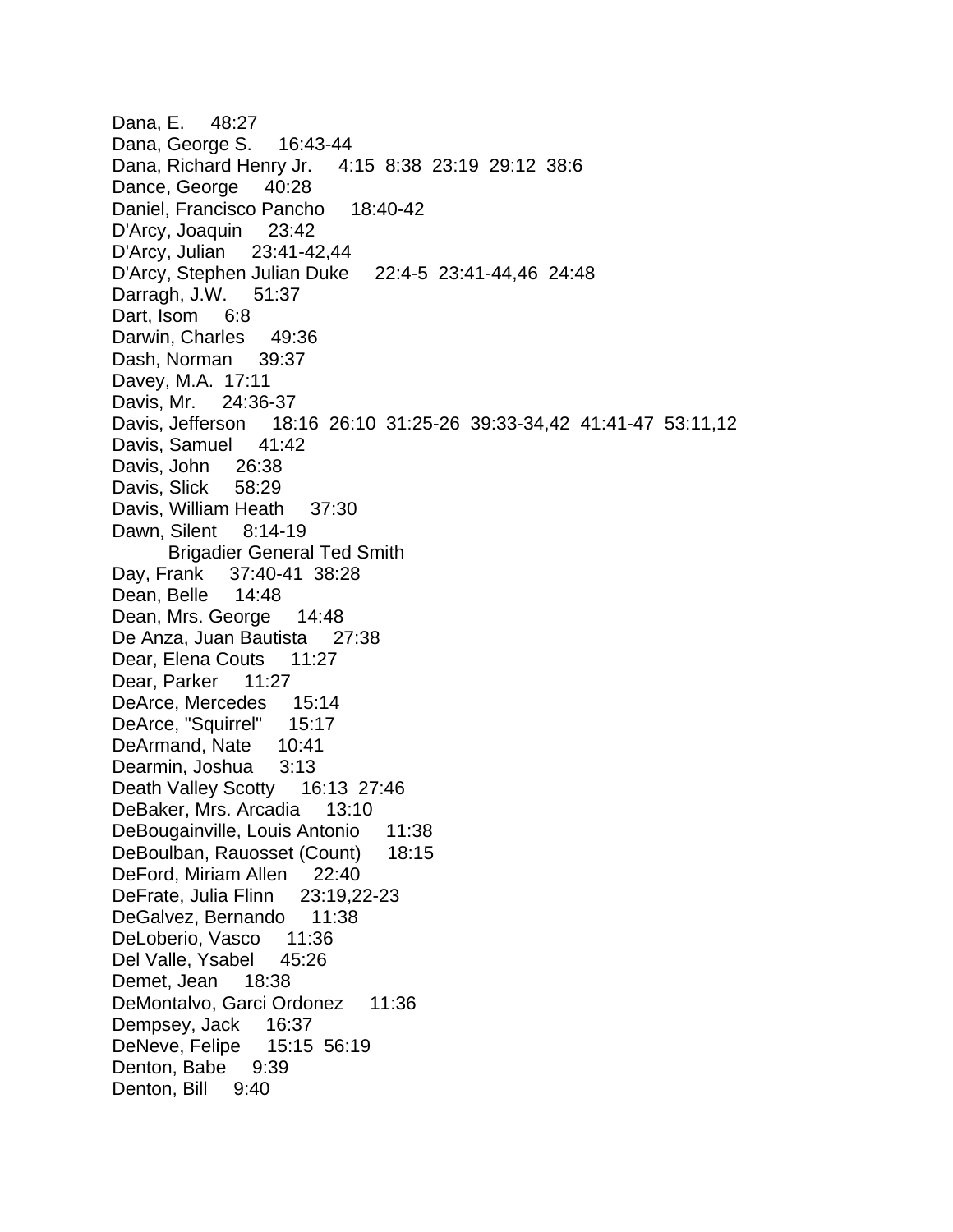Denver, Frank 38:32 DePalma, Ralph 26:12 DePindray, Marquis 18:15 Derby, George 27:14,16 Deringer, Henry 46:30 DeSylva, Bud 23:43 24:48 DeWitt, A. 54:31 Dexter, Mrs. 19:36-37 DeZaldivar, Juan 18:28 DeZaldivar, Vincente 18:28 Diamond Lil 14:7 Diaz, Bernal 11:37 Diaz, Michael (Miguel), "Jerry" 2:5-8 Diaz, Michael (Father) 7:26 8:45-54 Diaz, Porfirio 31:10 Dickens, Asbury 34:41 Dickey, William 22:37-38 Dickson, C.S. (Doctor) 26:23 Diego, Juan 45:23-26 Dietz von, Arthor 19:11 Dietz von, Howard 19:7-14 Dietz von, Wilhelm 19:11 Diguet, Leon 28:33-34 Dimmick, Mr. 56:34 Dinsmore, William B. 12:26 Diolcetian (Roman Emperor) 41:12 Dixon, Joseph K. 20:40 26:24 Doane, George C. 4:18 19:44 Docampo, Andres 44:44 Dodge, Mrs. J.H. 26:22 Doheny, Edward L. 56:14 Dolan, James M. 20:8-9 Dolbeer, John 3:25 Dole, Sanford B. 6:31 "Dollars" (police officer) 32:32-34 Domingo, Old (Luiseno Indian) 15:10 Dominquez Family 39:47 Dominquez, Pedro 37:7-8 Doniney, Gina J. 6:14 Donohue Family 41:16 Dorantes, Andres 44:8 Dorsey, Kewen H. 47:16 Dorsey, Mr. and Mrs. Hilliard P. 47:16 Dorsey, Tommy 11:10 Douglas, David 12:39 Douglas, Lee F. 24:42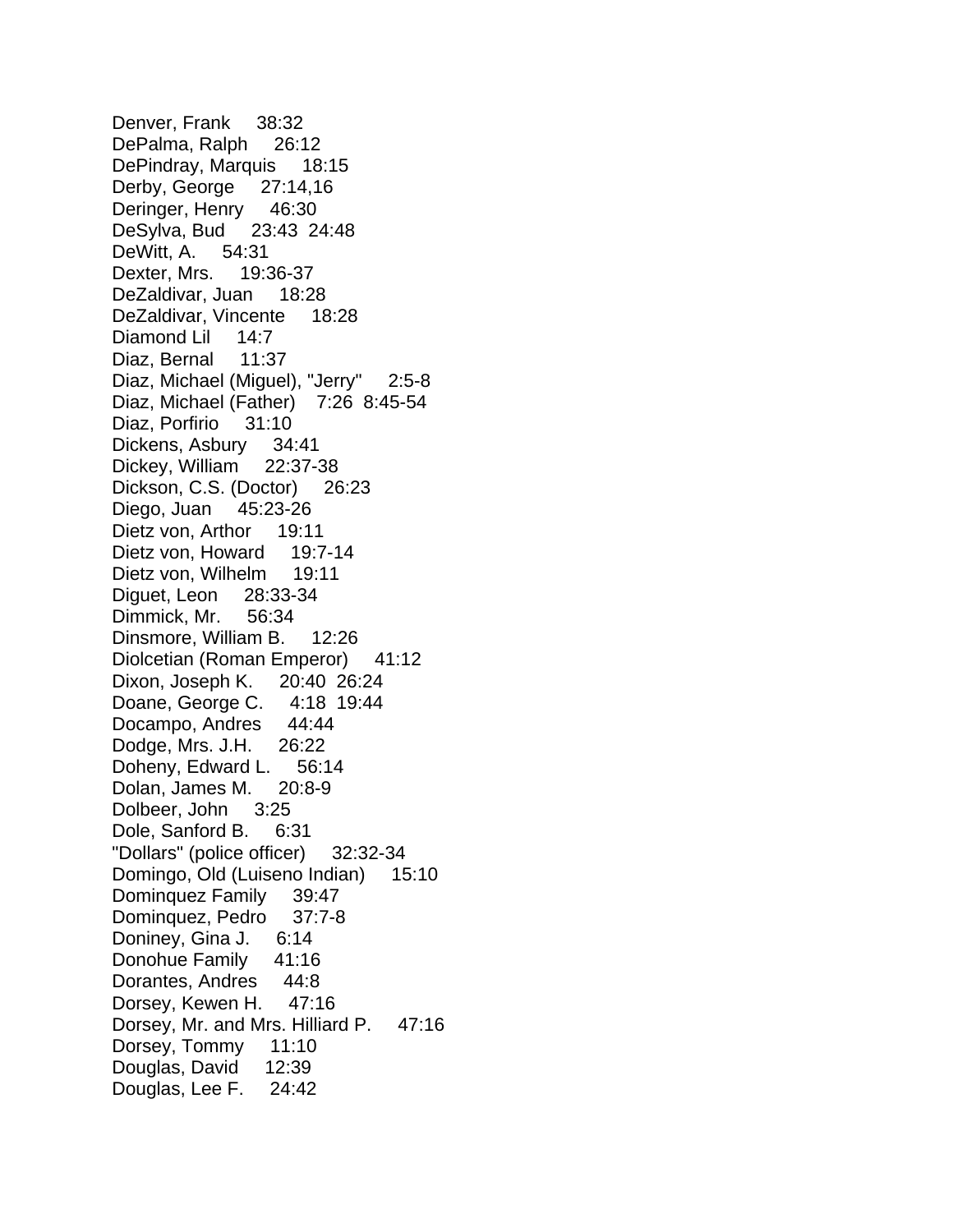Douglas, Stephen A. 24:44 Dowd, A.T. 38:47 Downer, Grace 54:31 Downey, John Gately 13:9 19:30 24:23,32 37:8 Doyle, Conan Arthur 13:38 Drake, Sir Francis 12:32-35 44:4-5 Drakenfeldt, George 46:14 Drennen, Miss 46:15,17 Drouillard, George 34:10 Duarte, Andres 44:8 48:37-39 50:23 Duarte, Maria Gertrudes Valenzuela 48:38 Duelma, Cayetano 17:38 Dumas, Alexander 23:6 28:6 Dumetz, Francisco (Father) 4:26 Dun, W.L. 18:34 Duncan, Al 16:29 Dunlap (British Major) 35:25 Dunn, Marie La Garcia 3:16-17 Dupuy, Sylvester 44:44 Duran, (Father) 23:8,9 Duran, Narciso 41:15 Durham, Thomas 28:26 Duro, Claudia 6:18 Duro, Santiago 6:17 Duro, Victoria 6:17 Dykeman, C.H. 19:3

## **-E-**

Earp, Wyatt 2:28 29:26 30:39-40 42:5 Eastman, Mrs. Orpha 53:25 Eaton, Edith 21:34 Eaton, Fannie 21:34 Eaton, Garret 21:34 Eaton, Howard 21:33-36 Echeandia, Jose Maria 16:21 24:21-22 Edgebert, Harry 38:34 Edgerton, Harold 31:21 Edison, Thomas 25:42 37:46 Edmonds, Dennis 18:10 Edward VII (King of England) 31:7 Edwardo, Don (see Stokes) 20:21 Edwards, Joe 15:16 Egolfstein, F.W. 60:14 Ehrenberg, Aris 23:21 Ehrmann, Max 27:16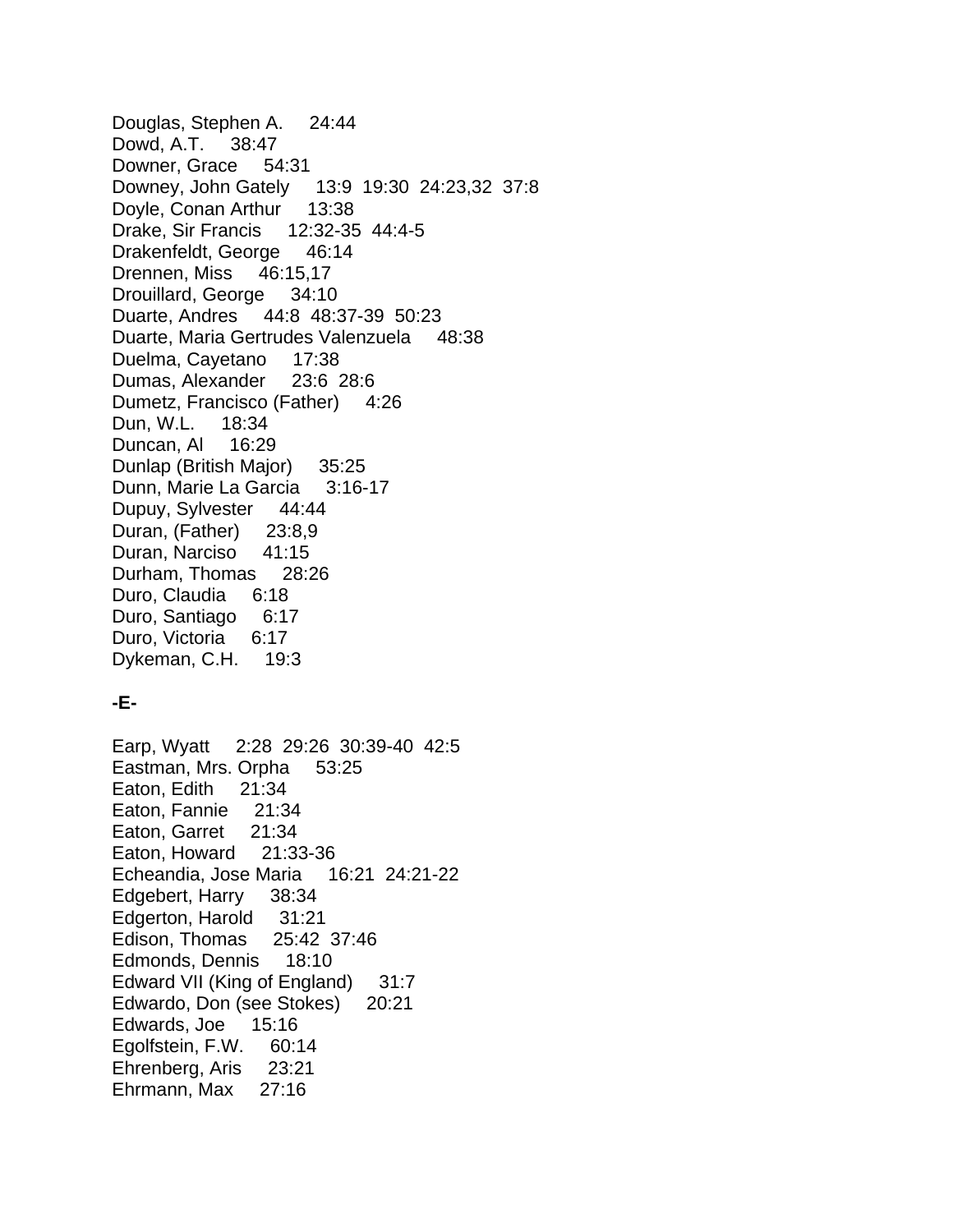Einstein, Albert 30:33 Eixarch, (Father) 8:48 Elias, Jacob 37:9 Elias, Jesus Maria 29:20 Eisenhower, Dwight D. (President) 50:25 Elizabeth I, (Queen of England) 12:33-34 44:4-5 48:6-14 Elizabeth II, (Queen of England) 48:6-7,14 Ellerman, Ferdinand 51:27 Elliott, T.B. 38:41 Ellis, Mrs. Mae 50:25 Ellsworth, Dave 17:37 Elzevir, Louis 50:14,17 Emerson, Ralph Waldo 53:33-37 Emery, Murl 5:40 41:9 Emory, William H. 3:17 4:24 41:27 England, Robert T. 20:13 Ericsson, John 31:19-20 Ericsson, Lief 29:7 Ericsson, Thorstein 29:7 Ericsson, Thorvald 29:7 Eric the Red 4:28 (see Thorvaldston, Eric) Escalante, Francisco Silvestre de 6:38 17:43-44 28:14 Escallier, Aleck 15:30 Escallier, Hogey 58:29 Escallier, Hypolite 17:37,38 Escallier, Louis 16:34 Escareno, Enrique 49:17-18 Espinosa, Hippolito 38:18 Espinosa, Jesus 17:18 18:39 Espinosa, Perfecta 23:19,21-23 Estenegea, (Father) 23:8-9 Estudillo Family 12:30 50:39 Estudillo, Francisco 45:43 50:38 Estudillo, Jose Antonio 23:19 49:21 50:36,39,46 62:27 Estudillo, Rex 50:46 Estudillo, Victoria 23:19 Evans, Bob 8:41 Evans (district attorney) 13:14 Evans, Rosemary 17:39 Evenson, O.J. 51:39 Eyre, Richard 18:30 Ezeta, Bruno 51:44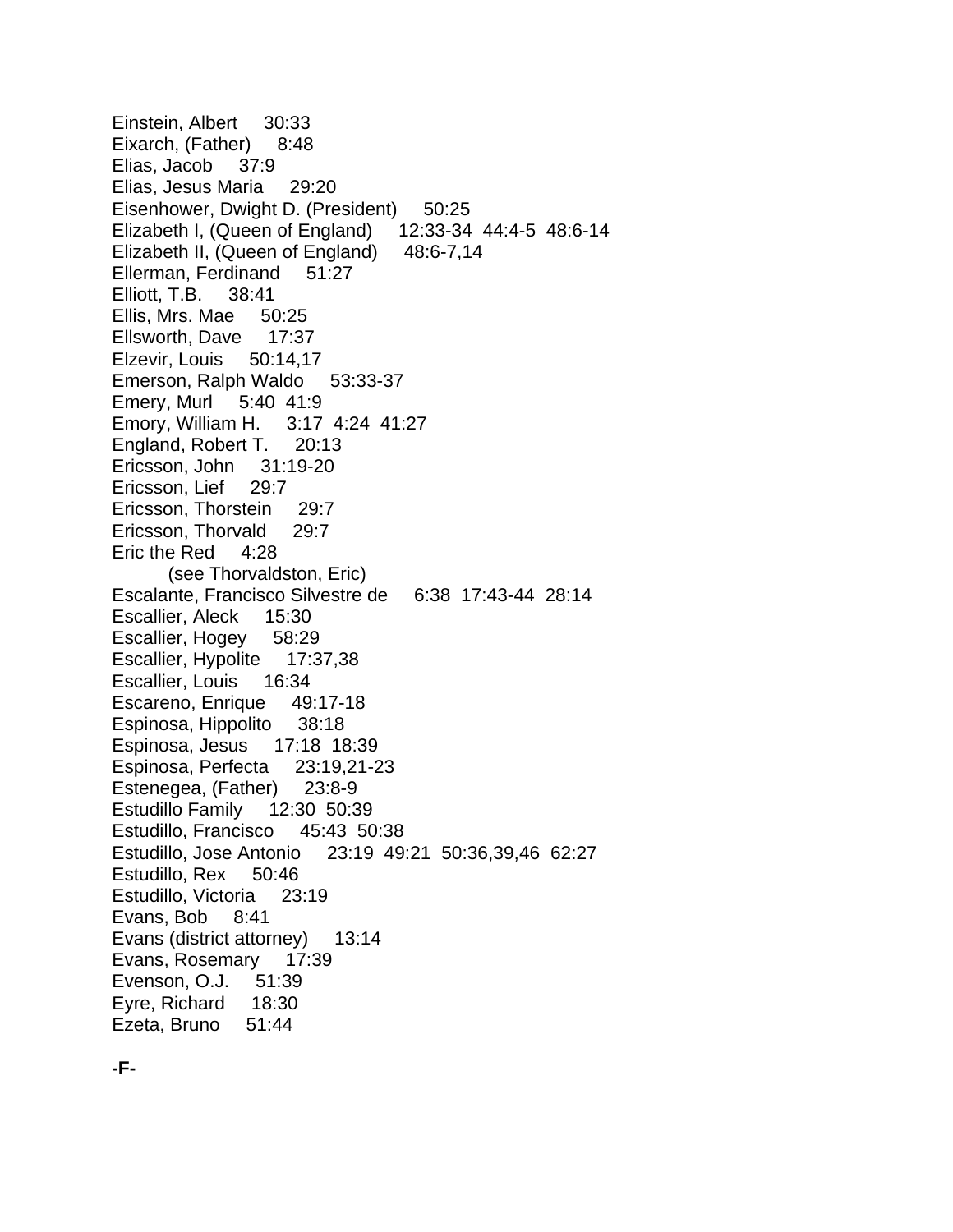Face Powder (Sioux Indian) 20:41 Fages, Pedro 8:36,51 11:23 24:21,24-25 31:3 33:6 56:11 57:39 Fallon, Tom 22:37 Fargo, William G. 12:26 Farnsworth, Charles 50:24-25 Farnsworth, George 26:18 Farnsworth, Robert 50:24-28 Farraqut, David 39:39 Farwell, Charles B. 14:25-30 Farwell, J.M. 12:27 16:43 Farwell, John V. 14:25-30 Fay, Lorinda 35:35 Fay, Thomas 35:35 Feige, Charley 23:44 Feliz, Antonio 42:21 Feliz, Reyes 52:14 Fenter, Peter 30:9-10 Fenton, Henry 5:20 Ferguson, Gordon 29:31-32 Ferguson, Jim (Texas Governor) 14:28 Ferguson, Ma (Texas Governor) 14:28 Ferguson, Patrick 35:24-27,29 Fernald, Frank 27:back cover Ferris, Frank 37:12-14 Fidelio, Marcelino 15:30 Field, Cyrus W. 31:23 Field, Richard 25:16-17 Figueroa, Jose 24:21-22 48:32-33 Fillmore, Millard (President) 24:23 39:41 53:10 Finn, Matt 9:39 Fish, Joseph 54:11 Fischer, John 47:44 Fisher, Fred 47:9 Fisher, John 40:28 Fitch, (Captain) 23:7 Fitch, Tom 44:20 Fitzsimmons, Bob 23:43 Fleischmann, Roy 37:41 46:36,41 Fleming, Scott 19:36-37 Flesche, Susette La (Bright Eyes) 38:23 Fletcher, Ed (Colonel) 54:45 Fletcher, Pat 16:31 Flinn, Ebenezer 23:20,23 Flinn, Jim 23:20-22 Flinn, Nicholas 23:20 Flinn, Sarah 23:20,23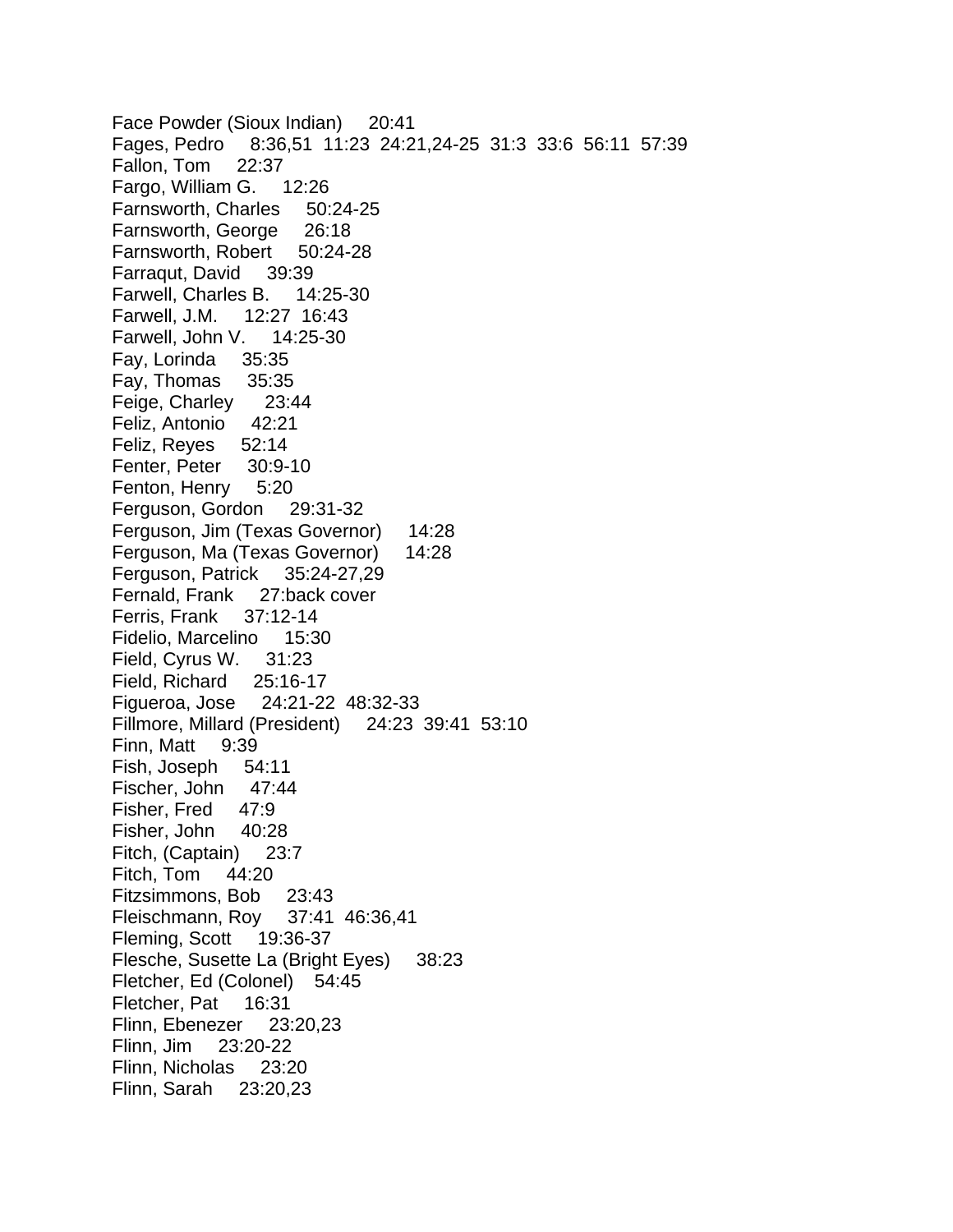Flinn, William 23:20-21,23 Flinn, Willis 23:18 Flint, Timothy 16:18-20 Flood, James L. 15:16 36:20,25 Flores, Juan 17:13-18 18:39-43 27:19 Floyd, John B. 31:28-29 53:11 60:18 Flynn, W.R. 51:32 Foley, Cornelia (Rains) 46:13 Foley, D.J. 46:13 Folsom, David D. 26:26 Font, Pedro 8:48 15:23 38:45-46 Fontes, Andres 17:15-16 18:40,43 Forbes, Ray (stage driver) 45:31 Ford, Gerald (President) 48:7 Ford, Henry 17:36 Ford, Henry, II 27:16 Ford, J.R. 17:19 Ford, Oscar 21:37-38 Foster, Maria Merced 46:11 Foster, Mr. Henry 39:9 Foster, Mrs. Henry 39:9 Foster, Stephen Clark 39:9-11 46:11 52:14 Forster, Juan 11:47 15:15,39 16:14 17:14-16 18:11,40,47 27:19 36:23-26 Forster, Marcus 36:25-26 Forsythe, John 34:41 Fox Family 16:29 Richard, son Foxen, Edvarda 30:20 Foxen, William Benjamin 29:10-16 30:20 Fraley, George 9:9 Francis I (French King) 19:47 Francis, Archduke Charles (Austria) 6:16 Francis, Joseph (Austria) 6:16,17,21 Francis, Maximillian (Mexico) 6:16 Francis, (Saint) 2:26 Francisco, M. Robi 62:34-37 Francke, J.T. 31:12 36:19,27 Franklin, Benjamin ("Ben") 20:26 35:9,28,inside back cover Frazee Family 27:38 Frazer, Alex V. 15:35 Frazier, Robert 34:12 Fredericks, Dale 55:26-33 Fredericks, Eve 55:28-33 Fredley, F. 37:34 Fredy, August 56:4-7 57:37-42 58:11,27 59:40-43 61:10-11 62:18-21 Freeman, Agnes 2:6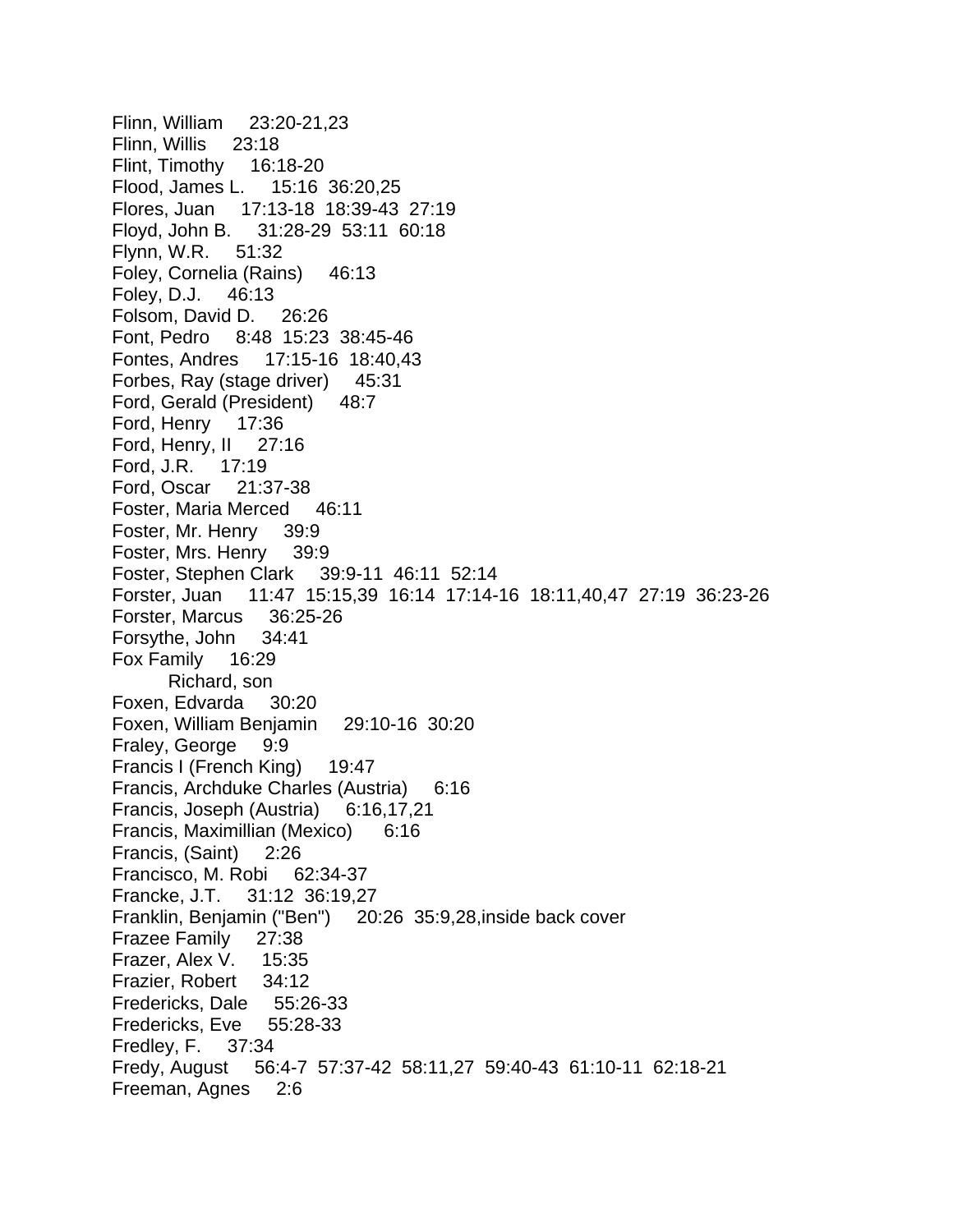Freeman, Daniel 27:42 Freeman, Elvin L. "Jake" 24:9-15 25:41-46 Freeman, Jim 52:39 Freeman, LoVae Pray 9:14 Freeman, Russell 56:5 Freet, Philip Ben 35:11 Freidhoff, Anne 18:32 Freidman, Bill 57:36 Fremont, John Charles 9:3 10:22 11:11,37-38 24:22 25:36 28:15 29:13-16 34:17,43 37:34-35 39:33,39-40 40:14 41:27 42:35 45:8 49:12 French, Joe 28:7 Frick, Henry Clay 18:34 Frickstad, Walter N. 7:8 Friedemann, Jessie and Will 10:11 42:44 and wife 42:44 Frye, Frank 17:4-5 Fullmer, Merle 30:2 Funk, Buel (Helen Muir) 13:17 Fuster, Vincente 35:7

# **-G-**

Gabriel (evangelist's helper) 30:15,18 Gage, Fannie Merced 46:13-14 Gage, Henry T. 24:23 46:14 Galbraith, Issac 24:26 Gale, Anita-see Warner, John 19:28 Gale, John 8:61 Galvez, Jose de 6:5 30:34 33:40 Ganamal, Christian 54:34 Garamond, Claude 19:46-47 50:14,18 Garces, Francisco (Father) 7:14-21 8:44-54 28:12,14-16 50:36 Garcia, Frances 23:42 Garcia, "Portugese" Manuel 17:15-16 Gardner, Charles A. 45:9 Gardner, Erle Stanley (see Topic Listing) 3:3 9:22,32 11:4-11 12:5 21:21,30 22:35 23:17 29:32 38:12 41:5-10 56:5 58:36 62:18-19 Gardner, Hadassah 58:20-22 Gardner, J.V.P. 12:26 Gardner, Mary 53:24,30 Garfias, Manuel 38:40 Garfield, James (President) 18:12 54:14-27 Gargarin, Princess Helena 49:11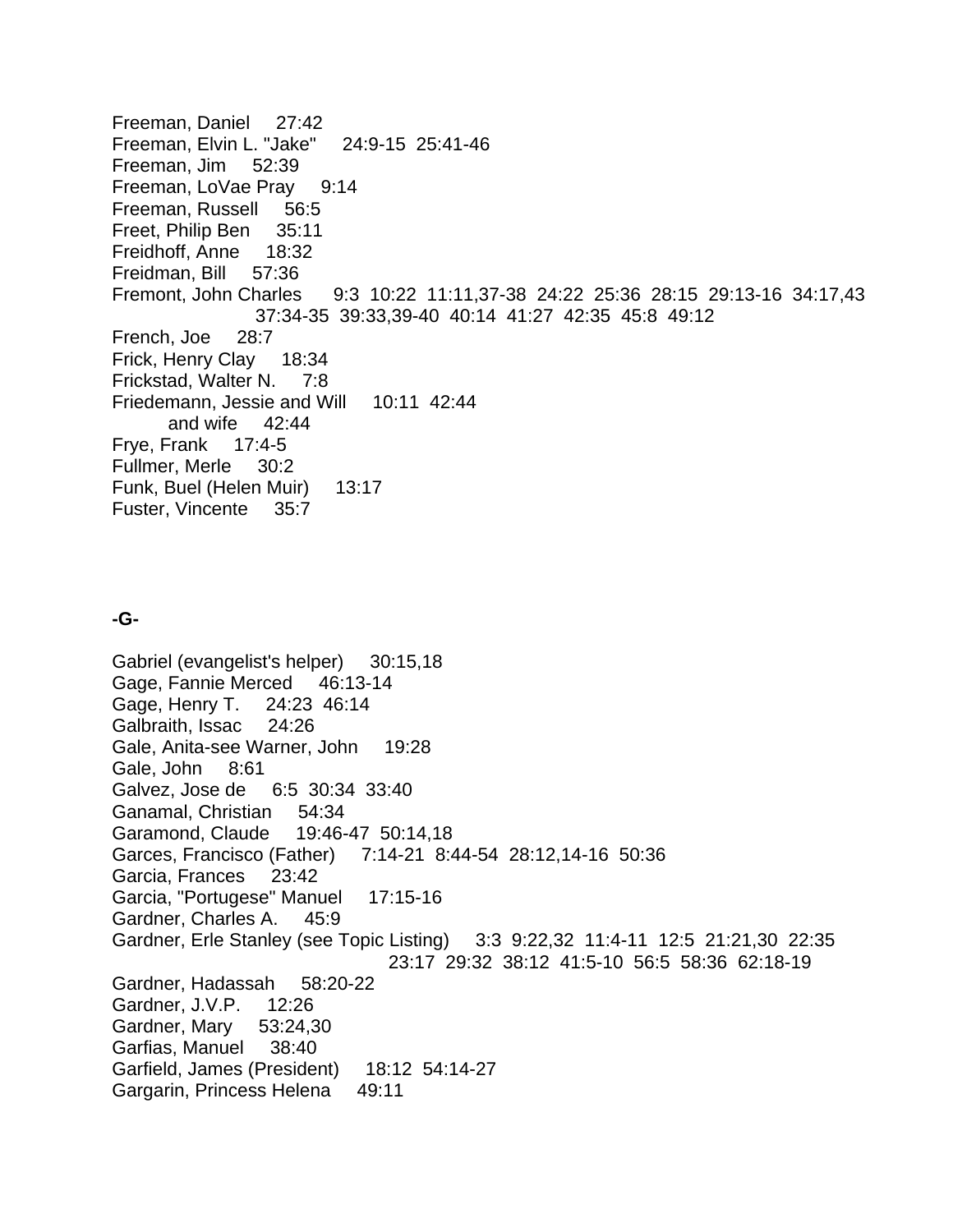Garnand, Joe 9:4,10 Garnett, Robert Seldon (Major) 56:30-35 Garnsey, Louis 61:11 Garrett, Richard 42:32-34 Gaskill, Lumen 9:15-17 23:22 Gaskill, Silas 9:15-17 23:22 Gaskins, (Captain) 25:28-29 Gass, Octavius D. 28:16-17 Gates, Carrol W. 13:10 27:26 28:44-46 Gatewood, Charles (Lieutenant) 59:32 Gebhart, William 35:29 Geirk, Mrs. Myrtle 39:36,47 Genin, John 30:47 Gentry, (Doctor) 17:17-18 18:39-40 George III, (King of England) 48:6 Gerhard and Gulick 8:9 21:20 Geronimo (Apache Chief) 8:16 18:40 52:31 59:32 Giannini, A.P. 14:37 Gibb, John V. 7:10,12 Gibbs, George C. 18:36 Giddings, George 27:34 Giftaylor, Mr. 15:7 Gilbert, C.E. 26:10 41:43 Gilbert, Charley 53:7 Gilbert Love (Tom Hudson's grandfather) 53:7 Gilbert, Mary Elizabeth 53:7 (Hudson) Gilbertson, Harlon 2:45 Gilder, Richard K. 38:24 Gillespie, Archibald (Captain) 5:16 6:29 36:42 39:20 Gillett, James N. 24:23 Gillies, Ann (Parker) 42:6-7 Gilli, Bartolome 39:18 Gilman, Carrie 37:43,47 Gilman, Herbert 37:46 Gilman, James Marshall 37:43 Gilman, Marshall French 37:43-49 Gilmore, Carl 48:15-16 (makes dominos) Glaser, Otis 54:31 Glasscock, E.B. 19:15 Glidden, George 38:21 Glotov, Stepan 48:29 Glover (Butterfield Supt.) 14:44 15:19-21 Goes-Ahead (Crow Indian) 20:42 Golsh, Adelle 6:18 Golsh, Ami 6:18-20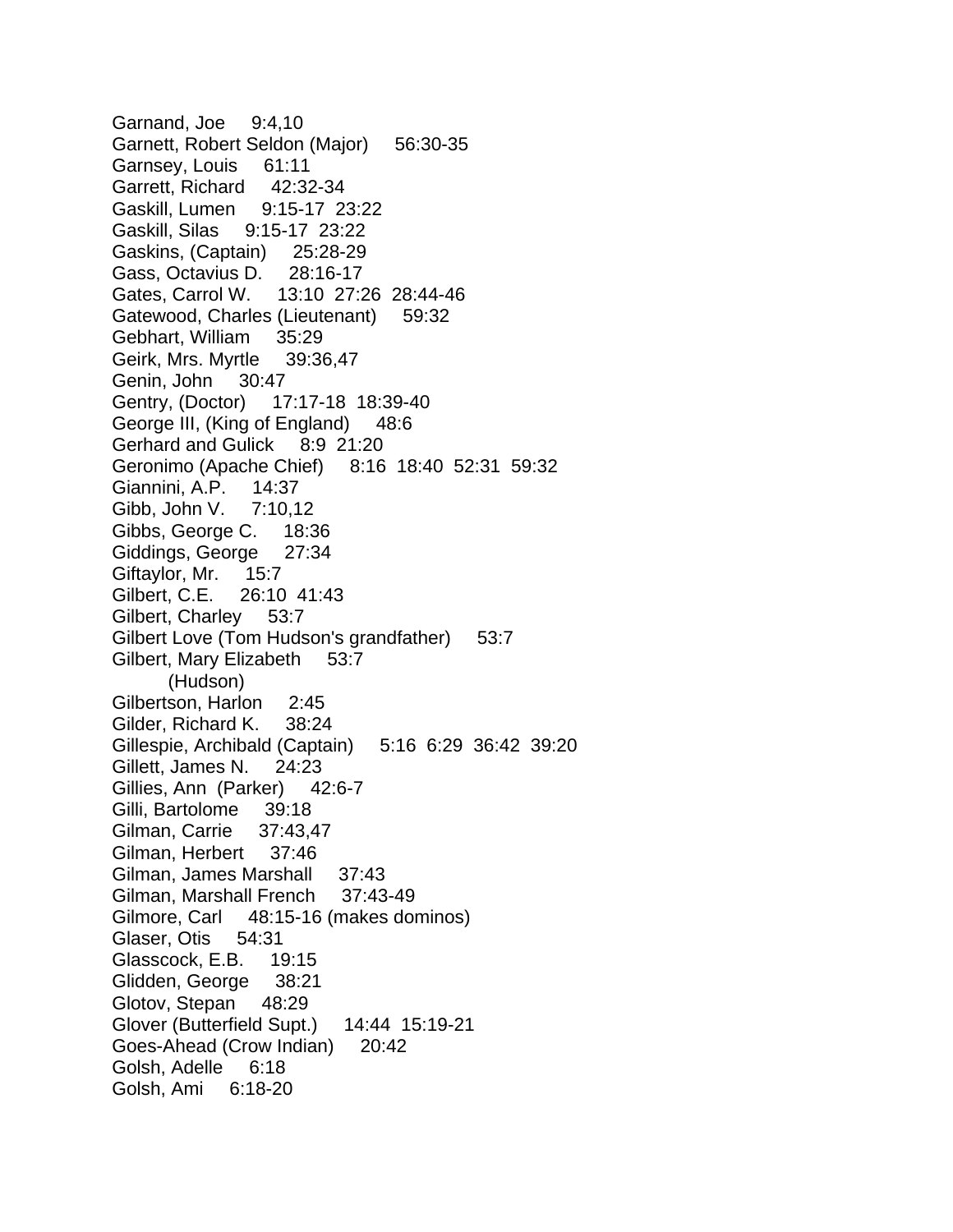Golsh, Arthur 6:18 Golsh, Flora 6:18 Golsh, Genevieve 6:14-22 8:22-29 Golsh, Manuelito 8:22-23,27 Golsh, Marcus 6:14-22 8:22-29 Golsh, Victor Emil 6:16-22 8:27 Gonzales, Jose 5:37 29:37 Gooch, Irene S. 7:10 Goodman, Billy 42:14 Gordon, Cyrus 29:4 Gordon, J.S. 34:16 Gordon, Miss 46:15,17 Gordon, Mr. 33:25 Gordon, Peter 20:28 Gordon, Tom 41:40 Goucher, Samuel family 14:26 Goudy, Frederic W. 50:14,19 Gough, Bonnie 37:16 38:27 Goulding, Harry 7:4-5 Gowers, Sir Ernest 15:32 Grace, George W. 7:37 35:21 Grady, Henry W. 41:47 Graham, Donald M. 37:13 39:36 45:9 Graham, Major Lawrence P. 13:26 Graham, Margaret Collier 39:36 Graham, Perry 53:27,31 Grandpa Curly 27:10 Grant, Ulysses S. (General) 5:18 6:30 7:11 9:19 13:25 16:10 32:42 39:33-34,45 40:40- 41 Gray, Andrew B. 37:30 Gray, George D. 3:25 Great Spirit 21:40 Greek George (George Caralambo) 31:28,31 Greeley, Horace 29:37 Green, Anna Catherine 35:16 Green, Arline 11:20 Green, Bill 11:20 Green, (Deputy Sheriff) 28:44,46 Green, Jim 4:8-9 Green, Jonas 35:16 Greene, S. Dana 31:19 Gregory, Holt 45:15 Gregory Pope, XIII 55:35 Grey, Zane 22:8,10 Griffen, John S. 38:40 Griffin, Charles 30:23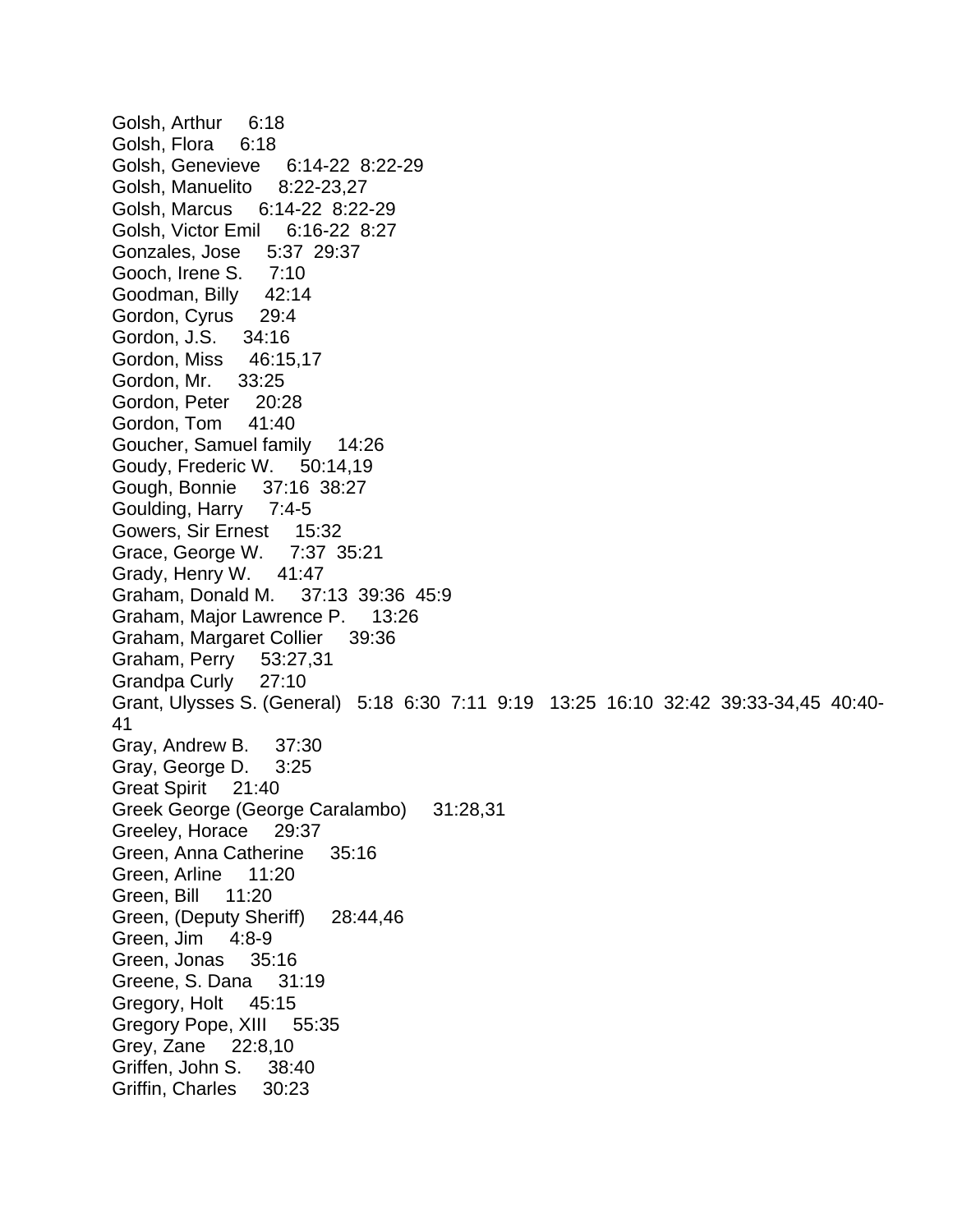Griffin, Doctor 18:40 Griffin, Frank 29:46 Griffins, James 18:10 Griffith, Griffith J. 42:24-25 Griffith, H.C. "Pop" 16:29 Groote, Gerard de 33:33-35 Gross, Mable C. 10:33-34 Gross, Mr. 10:23 Grossman, Mrs. C.J. 35:21 Grow, Galusha 27:42 Guadalupe (Indian girl) 45:26 Guasti, Secondo 48:11-12 51:45-46 Guenther, Mr. 62:36 Guerra, Jose Antonia de la 29:11-12,15 Guess (or Gist), George (Sequoyah) 37:26-28 Guillen, Eulalia Perez de 38:36-41 40:11-13,15 Guillen, Miguel Antonio 38:36-37 Guillen, Petra and Isadora; Domingo 38:36 Gutenburg, Johann 17:18 19:46-47 30:32-33 Gutierrez, Nicolas 24:22 Gutierrez, Pablo 22:37 Gutierrez, Romauldo 41:12 Gwin, William M. 27:13 Guzman, Don 9:2

## **-H-**

Hackett, Samuel Warren 11:35,40-44 Hadley, Paul 12:18 Hagenbuck, Henry 21:33-34 Hagenbuck, Isadore 21:33-34 Hahamovic (Gabrieleno Indian Chief; also "Pascual") 38:38 Haight, Henry H. 24:23 Hainer, Al 42:9 Halch, (Colonel) 7:39,44 Hale, Edward Everett 11:36 Hale, George Ellery 51:26 Haley, Alex 46:18 Hall, Warren 2:36-38 3:25 15:8 16:46 33:25 Halladay, Daniel 34:45 35:48 Halladie, Andrew S. 33:21 Hallek, Mrs. 56:35 Hamlin, James D. 33:28-30 Hamilton, Alexander 35:16 Hamilton, Charles 37:44 Hamilton, Henry 7:25-28 45:32 57:36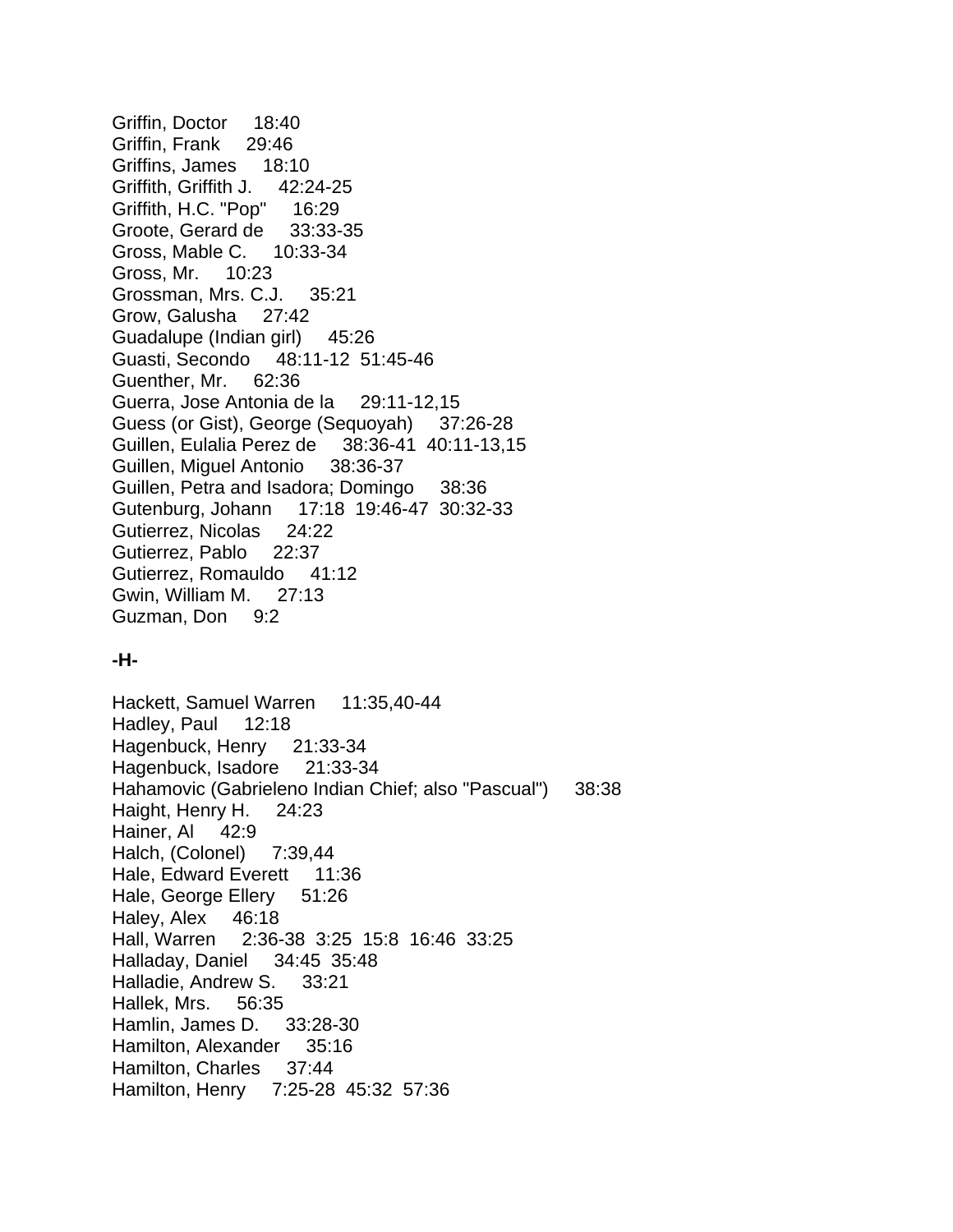Hammond, (Lieutenant) 5:16 Hampton, Andrew 35:25,27 Hampton, Jonathan 35:25,27 Hampton, Noah 35:25 Hampton, Wade, I 40:39 Hampton, Wade, III 40:39 Hancock, Forrest 26:24 Hancock, (General) 42:32 Hannah, George L. 50:38 Hanney, Les 58:29 Hansen, Lewis 35:34-35 Hansen, Virginia 23:9 Hanson, Thomas 38:6 Hapsburg (Austrian family) 6:16 Hard, Fred 50:38 Hardy, Alfred 17:15 Hardy, Charles 36:28 Hardy, Garnet 17:15 Harker, Bill 53:23 55:25-33 58:39 59:4-11,17-22,44-48 62:5-6,(62)7,31-33 Harley, Robert 58:20-22 Harlow, C.H. 58:19-22 Harmon, Eugene 35:34 Harmon, Ira L. 35:34 Harnday, George 58:14 Harper, John A. 18:34 Harriman, E.H. 27:39-40 Harriman, George 16:37 Harriman, Job 53:15 Harrington, J.P. 7:37 Harrison, Benjamin (President) 25:38 Harrison, Nathan 16:28 19:44-45 Harrison, William Henry (President) 48:9 Harry (slave) 40:8 Harry Moccasin (Crow Indian) 20:42 Hart, Pearl 52:32 Hartman, Huranemous 14:7 Hartsell, Jim 9:18 Harvey (cattleman) 13:7 Harvey, Louis 21:34 Haskell, Donald B. 8:56-59 Haskell, E.P. 8:56-59 Hastings, Lansford W. 26:6 Hatfield, Charles Mallory 17:22-23 21:34 41:30 53:21 Hatfield, John 30:39 Hathenbruck (army bugler) 50:12 Haugh, Jesse L. 53:22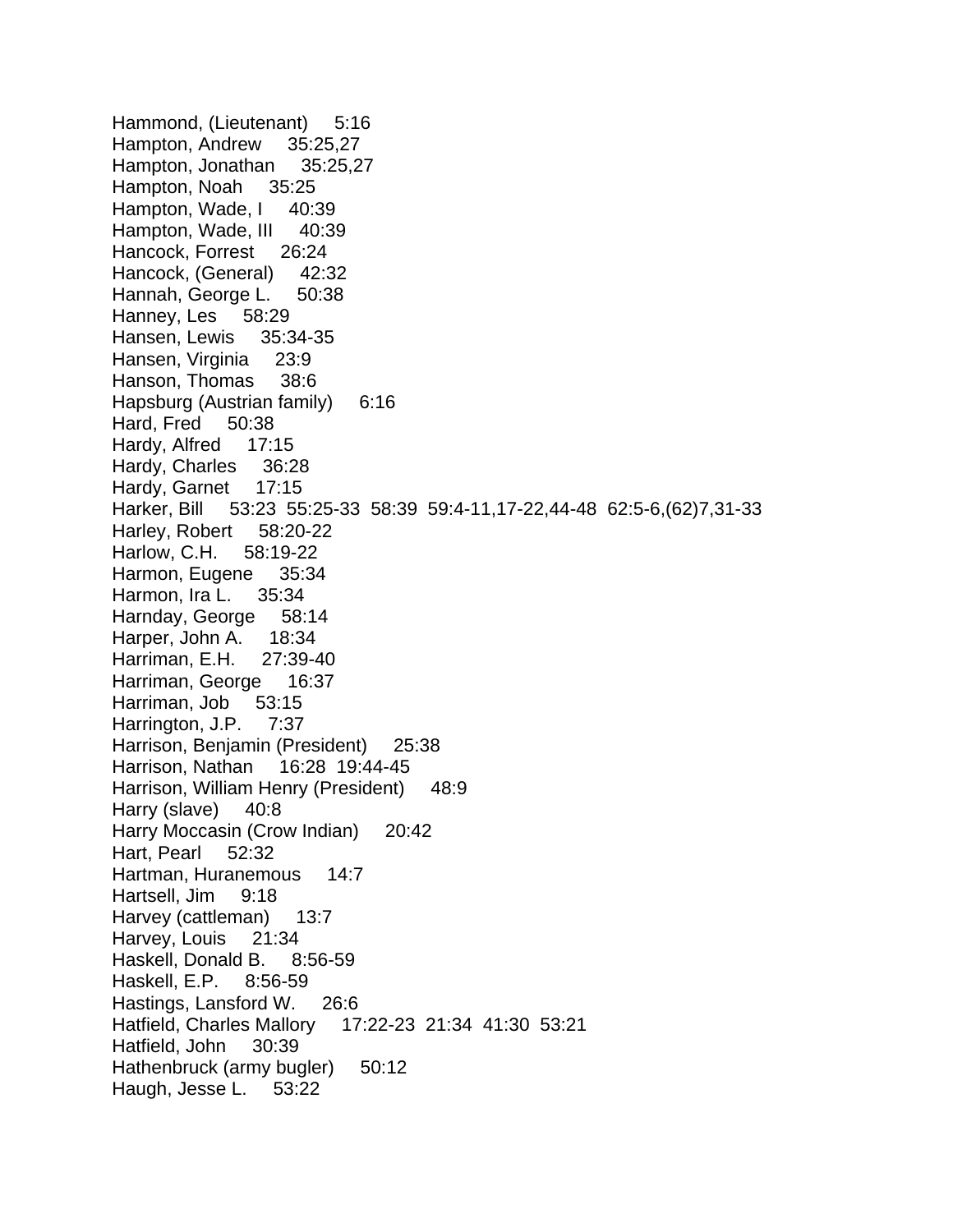Hauser, Herman 13:13 Hawkinson, Charlie 19:36 Hawthorne, Mr. 14:46 Hawthorne, Mrs. 14:46 Hawthorne, Nathaniel 14:46 Hayes, Benjamin 4:24 13:30 39:10 46:8,12 50:12 Hayes, Emily 52:12-13 Hayes, Grant 16:10 Hayes, Helena 52:13 Hayes, John Chauncey 52:13-14 Hayes, Louise 52:13 Hayes, Sarah Louisa 52:13 Hays, Mary Ludwig 35:15-16 Hazard, Bruce 11:6 Hazard, Roscoe "Pappy" 11:4-9 13:36 Hazelrig, Charles 25:16 Hazelrig, Joseph 25:16 Hazeltine, Arthur P. 50:42 Head, Martha 39:28,32 Heald, Franklin 37:12-14 45:8-9,11 Healey, Gene 47:8,11-12 Heap, Gwinne Harris 31:26-28 Heap, Porter 31:28 Hearst, Phoebe Apperson 56:26 Hearst, George (Senator) 56:26 Hecox, Spence 3:44 Height, Christine 58:15 Heink, Madame Schuman 49:24 Heizer, Robert F. 31:14-15 Heller, Al 7:23-28 Hensley, Samuel 46:31-32 Helper, Hinton Rowan 21:30-31 Henderson, Randall 36:47 Heney, Francis J. 28:45-46 Henry III (King of England) 40:28 Henry VIII (King of England) 18:45 Henshaw, William Griffith 19:31 Hereford, Margaret S. 36:41 Hermosillo, Sonora 40:12 Herodian (Roman historian) 19:5 Herold, David 42:32-33 Herrera, Antonio 31:13-14 Hess, John 18:37 Hewitt, H.T. 50:38 Hewlett, Esther 19:43,44 Hewlett, Mr. 19:43-44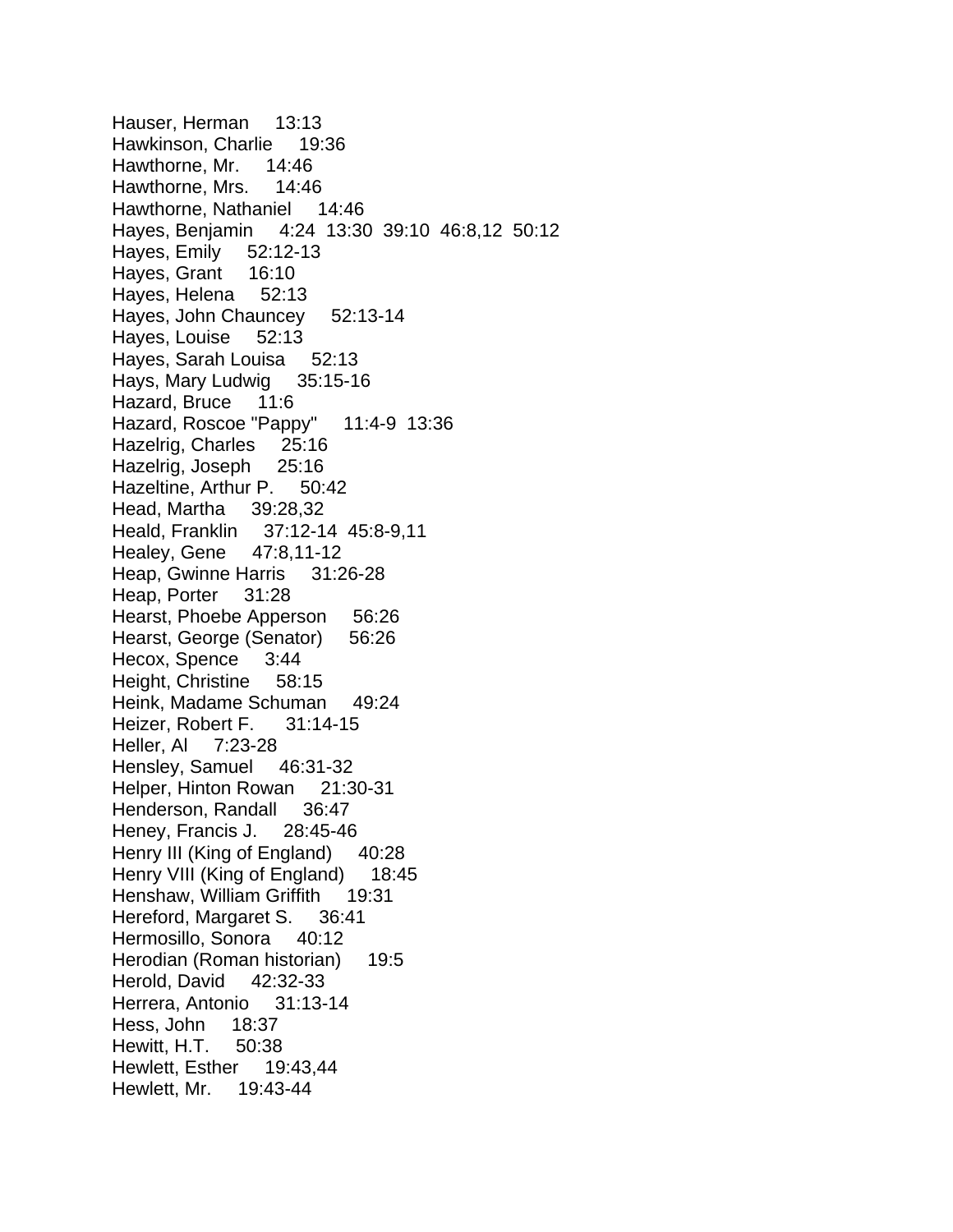Hewlett, Mrs. 19:43-44 Hicks, Joe 3:42 Hicks, Kelly 51:7 Hicks, Lois 14:13 Hicks, Ruby 7:13 15:2 19:3 34:3 Hicks, Sam 1:32 3:3-4 4:29 7:23 9:28-35 10:10-15,40-41 12:5-8,24-28 13:6-12,42-4 18:21 22:34-35 24:24 26:4 28:33-37 29:27-34 38:43 41:5-10 42:11-14,43-45 44:21-23 51:5-9 54:7 55:13 57:36,38 58:36 62:18,19 Hicks, Samuel Moroni 16:17 50:5,10-12 Hicks, Susan 34:3 Hidalgo y Costilla, Miguel 41:14 Hightower, George 38:33-34 Higuera, Ysidro 52:12 Hi Jolly (Hadji Ali) 31:28,31 Hill, Dan 29:12,15 Hill, J.H. 46:23 Hilton, George A. 59:25 Hinikle, (Reverend) 28:6 Hislop (cattleman) 13:7 Hitchcock, Ethan Allen 18:16 Hittell, John S. 48:17-18 Hittell, Theodore H. 18:15 20:15-18 23:11 36:39 38:9 Hocker, Ike 21:15,17 Hocker, W.A. 17:9-10 Hoffman, Ruth 31:37-38 Hogan, Isaac 49:14 Holchkiss, Tom 38:43 Holder, Charles Frederick 48:20 49:35-40 Holder, Joseph Bassett 49:36 Holder, Sarah Elizabeth 49:36 Holland, Alexander 12:26 Holland, Thomas 25:32 Holliday, Doc 29:26 Holmes, Lawrence 62:30 Holmes, Sherlock 13:38 Holt, W.F. 43:37 Holton, Haskell 9:12-13 53:29 Holton, Homer H. 33:36 40:31 Holton, W.T. 33:36-39 40:31-35 Homer (Greek philosopher) 12:40 Hoover, Bernice 11:40 Hoover, Mildred Brooke 8:55 Horn, Tom 6:8 59:29-37 Horner, A.J. 32:39 Horstman, Joy 38:44 Horstman, Roy 38:44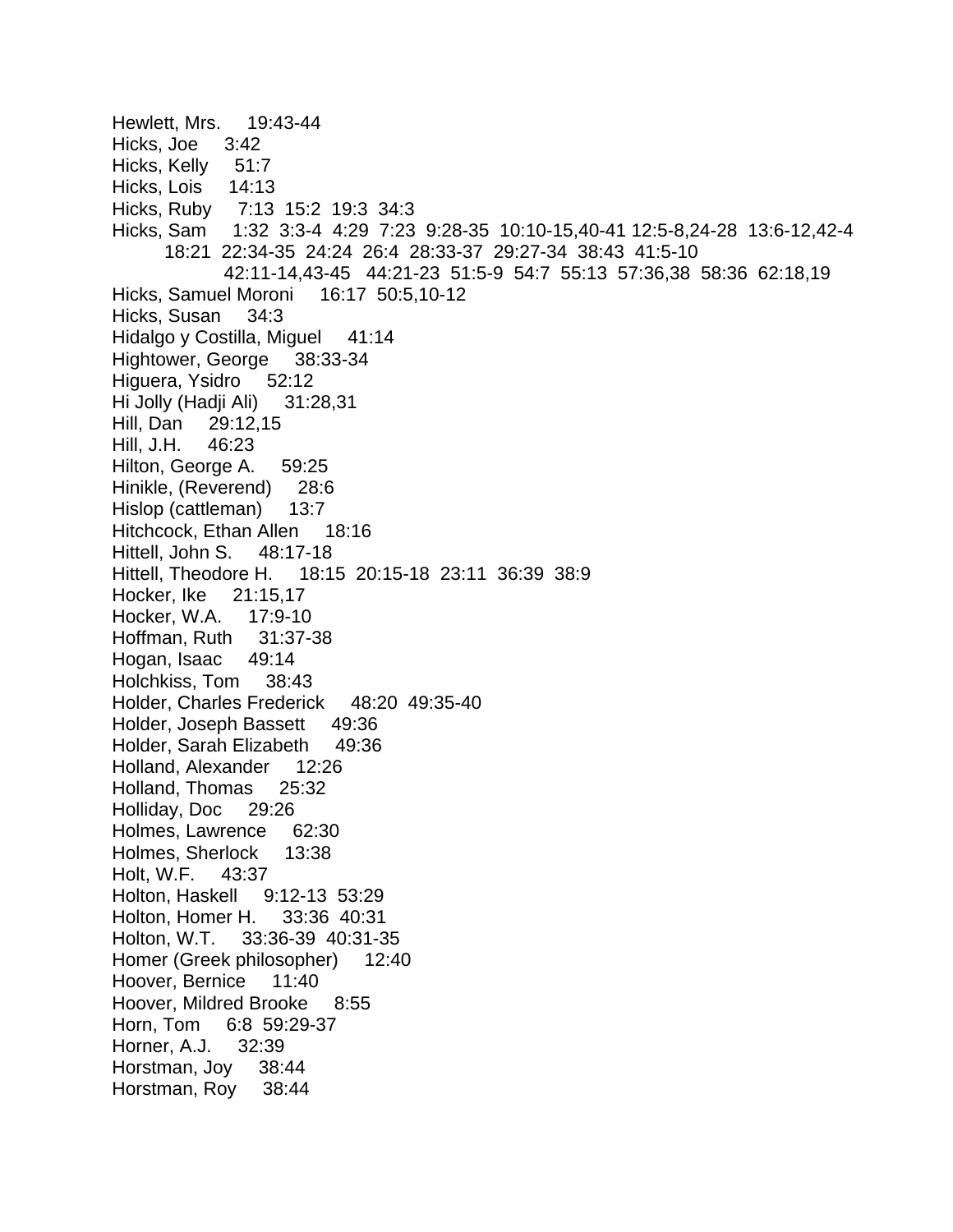Horton, Alonzo E. 34:15,18,21 37:29-37 41:27-28 50:39 Horton, Sarah 37:30 Hoskins, Nancy 18:31 Houk, Mr. 38:29 Houser, Herman 13:13 Houts, Marshall 13:38 Howard, Catherine (wife of Henry VIII of England) 18:45 Howard, Charles (Captain) 54:5 Howard, Ed 2:5 Howard, (General) 32:43-48 Howard, I.G. 38:21-22 Howard, James N. 20:40 Howard, Laura 18:47 Howard, Varina 41:42 Howard, Volney E. 24:37 Howe, Roy 3:12 Howe, William 35:5-6,17 Howell, Richard 41:42 Howells, William Dean 37:32,44,48 Hoyle, C.E. 20:29 Hubbard, Charles 45:21-22 Hudson, Andrew Thomas 7:39-44 Hudson, Bennie 8:14-19 9:18-19 10:28-34 11:24-35 18:24 21:37-38 25:22 32:4-10 35:42-45 37:16 43:28-30 44:34 53:8-9 Hudson, Dolores (see Hogan, "Isaac") 49:14 Hudson, Malcolm 28:11 Hudson, Richard 48:42-46 Hudson, Robert M. 14:23 53:7 Hudson, Ted 28:9-11 Hudson, Tom 1:30 2:35 3:23 5:22 7:8 9:20-26 11:40 13:45-46 15:3-8 17:36 19:26-31 24:4-8 25:25-29,33 26:35-38 29:35-40 32:4-10 36:19-30 37:11-16 41:42-43 42:43-45 45:5-12 48:6-14 51:5-9 52:5-10 53:7-9,23-32 58:44 Hudson, Tommy 3:45 Huff, John D. 3:25 Hughes, Dorothy 13:37 Hughes, Howard Robard 28:20 Hugo, Victor 25:42 Huh-hi (Chinese) 20:25 Hull, Joanne 24:15 Hull, Mrs. Ray 24:15 Hull, Ray 24:15 Hull, Ray Jr. 24:15 Hulse, Herbert E. 9:40 Hume, James B. 38:35 Hungerford, John B. 22:13 Hunt, Aurora 5:31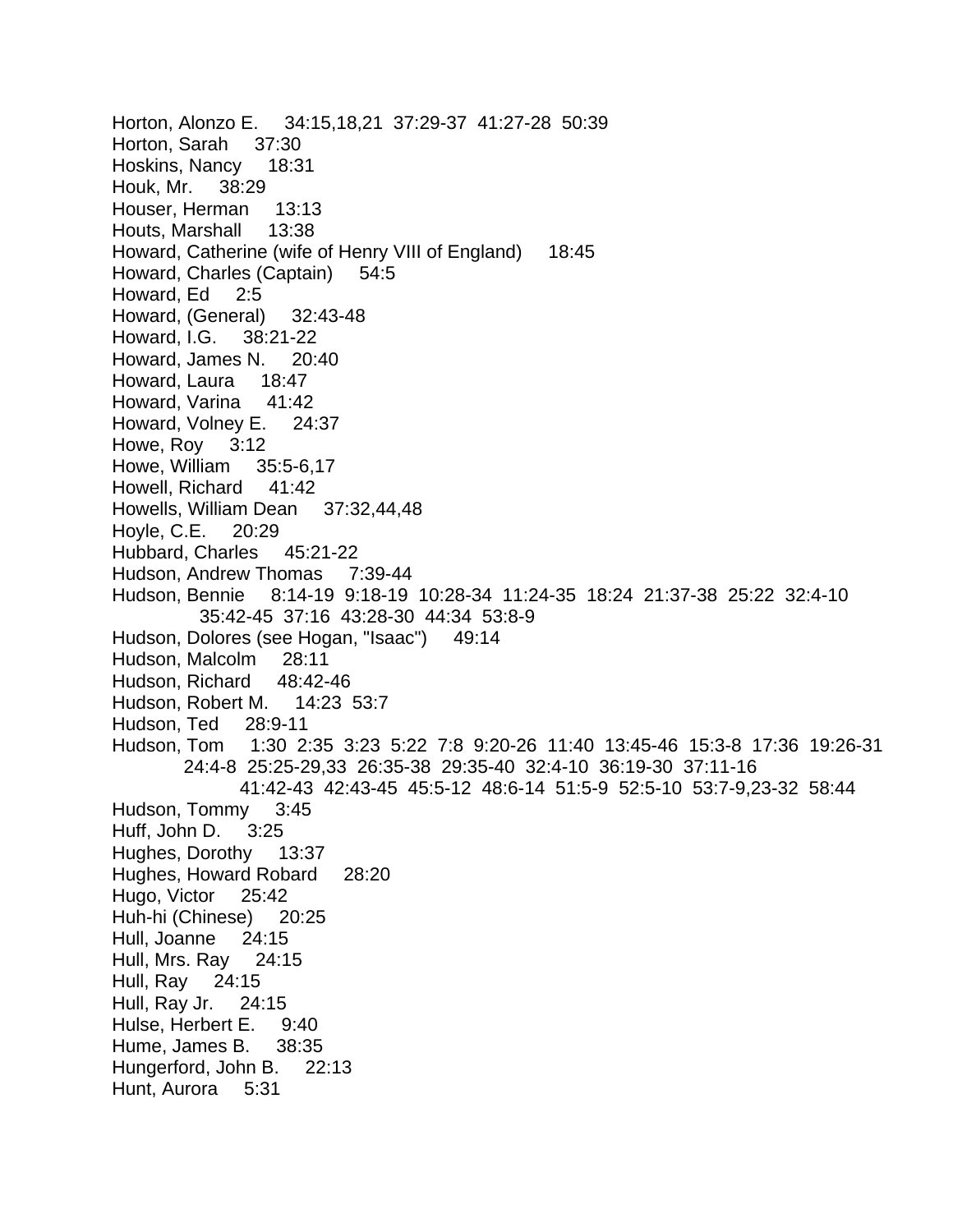Hunt, Jefferson 25:17-19 Hunter, Morton C. 37:35 Huntington, Collis P. 9:11 47:25,29 Huntington, Henry E. 23:35-37 56:14 Hurtado, David 9:30-32 Huse, Thomas 14:7 Hushhush-cute (Nez Perce Chief) 32:43 Hussong, John 49:17-18 Hutchings, Florence "Floy" 19:33 Hutchins, Charles F. 22:48 Hyacinth, (Saint) 50:36 Hyams, Dave 55:28 Hyatt, Edward 35:36-37 50:40

#### **-I-**

Irvine E. 13:31 Irwin, William 24:23 Isaacs, Frank 27:3 Ibanez, Florenco 39:17,20 Ignacio (Yaqui Indian) 3:37 Ignacia, Maria Moreno 16:5 Ignacio (Santa Ysabel Indian) 12:44 Ingersoll, Robert W. 47:25,29 Ingram, Jack 11:23 Inocente, Don 42:21-23,25 Iron Lightning (Sioux Chief) 31:9 Iroquoise Indian 15:26 Ives, Joseph Christmas (Lieutenant) 53:11-14 60:14-18

## **-J-**

Jack, Three-Fingered 18:43 Jackson, Andrew (President) 19:16 31:28 34:39-40 Jackson, Barbara J. 19:42-45 Jackson, Bern A. 22:20 Jackson Brothers 58:29 Jackson, David E. 5:35 6:2 8:38 16:19 19:27 25:36 27:38 Jim (slave) Jackson, Elizabeth Hulchinson 35:19 Jackson, Helen 22:20 Jackson, Helen Hunt 5:18 9:18,25 11:31 24:28 29:34-35,38-39 38:23-27 42:10 45:24-26 50:39 Jacobs, Harold 9:19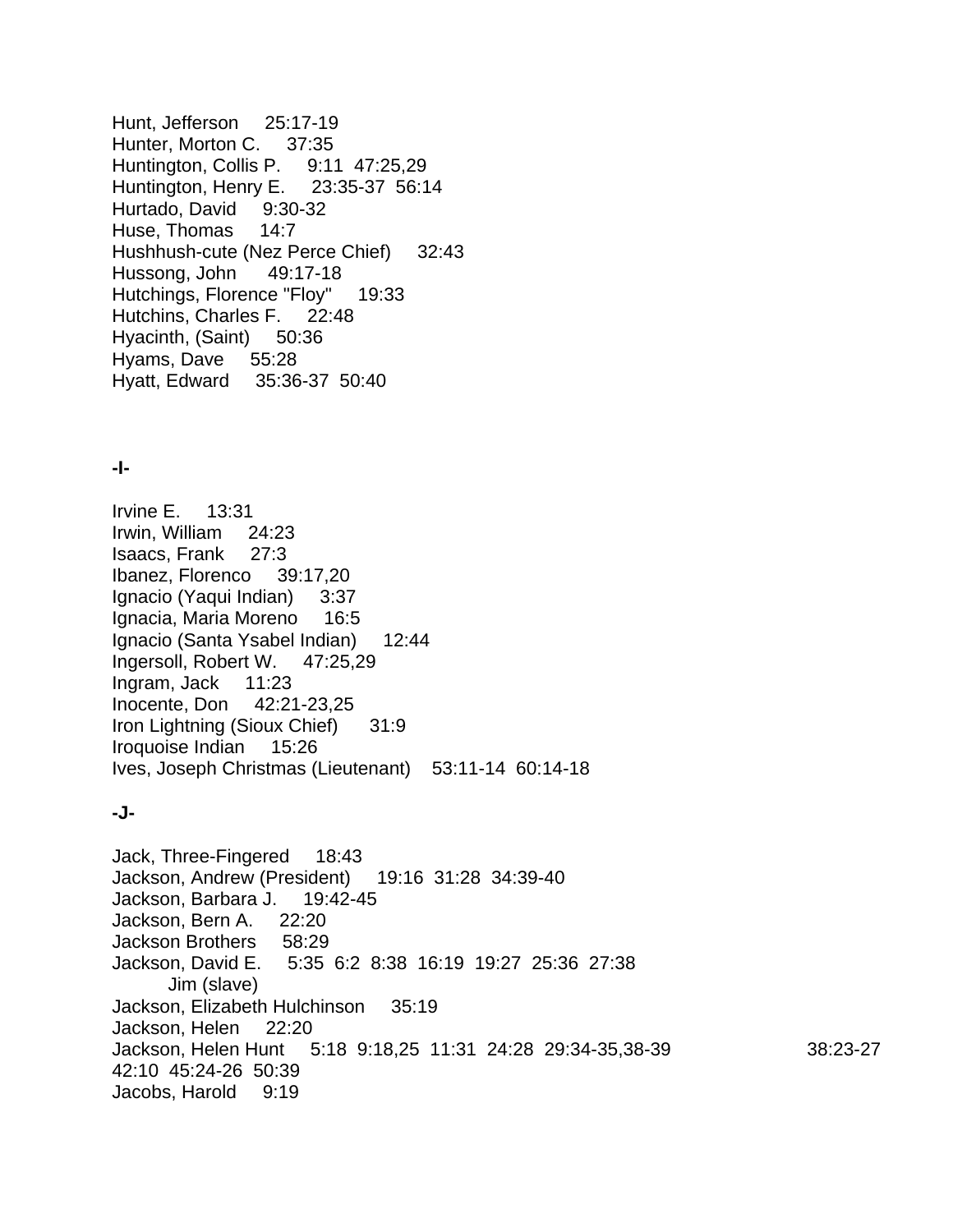Jacobs, Virgina 9:19 "Jacopin" (Indians) 19:26 Jaeger, L.J.Y. 28:22 James I (King of England) 20:7 30:43 James Brothers 59:21 James George Wharton 39:27 49:40 James, Harry C. 21:41 James, Jesse 42:5 Jayme, Luis 8:36,51 Jefferson, Thomas (President) 4:18 10:19 31:16 34:10 35:16-17 37:48 40:5,10 Jeffries, James 13:14 16:37 23:41,43 46:15-16 Jeffries, Jim 13:14 16:37 23:41,43 46:15-16 Jenkins, James E. 15:26-27 Jenner, Edward 16:21 Jennings, Bill 2:40 8:19 11:11 39:5,7,37 Jerome, Edmund K. 3:21-22 Jiminez, Francisco 41:15 Jividen, Doris 23:23 Joen, Vil 31:10 Johl, Lottie 28:7 John (Chinese cook) 27:26,28,32 28:45 Johns, Joseph 18:33 Johnson, Albert 27:46 59:12-15 Johnson, Alonzo George (Captain) 53:11-13 Johnson, Andrew (President) 7:40 29:37 30:40 Johnson, Ben 7:25-27 Johnson, Dorothy S. 62:27-30 Johnson, Edward 54:45 Johnson, Frank 10:8 Johnson, Hancock 45:28-30 50:40 Johnson, Hiram W. 23:37 24:23 Johnson, Lyndon (President) 1:20 Johnson, Neeley J. 24:23 Johnson, Pancho 18:42 Johnson, Royal A. 47:31 Johnson, (Captain) 5:15,16 Johnston, Albert Sidney (Colonel) 13:46 41:42 50:5,10-12 53:11 Johnston, Bernice Eastman 45:40 Johnston, Francisco J. 44:42 Johnston, Frank R. 41:48 Johnston, Phillip 40:21-23 Jones, "Bobby" 25:30 Jones, Charles S. 54:17 Jones, Elmer B. (Colonel) 55:15 Jones, Harriet (Doctor) 18:36 Jones, John P. 46:43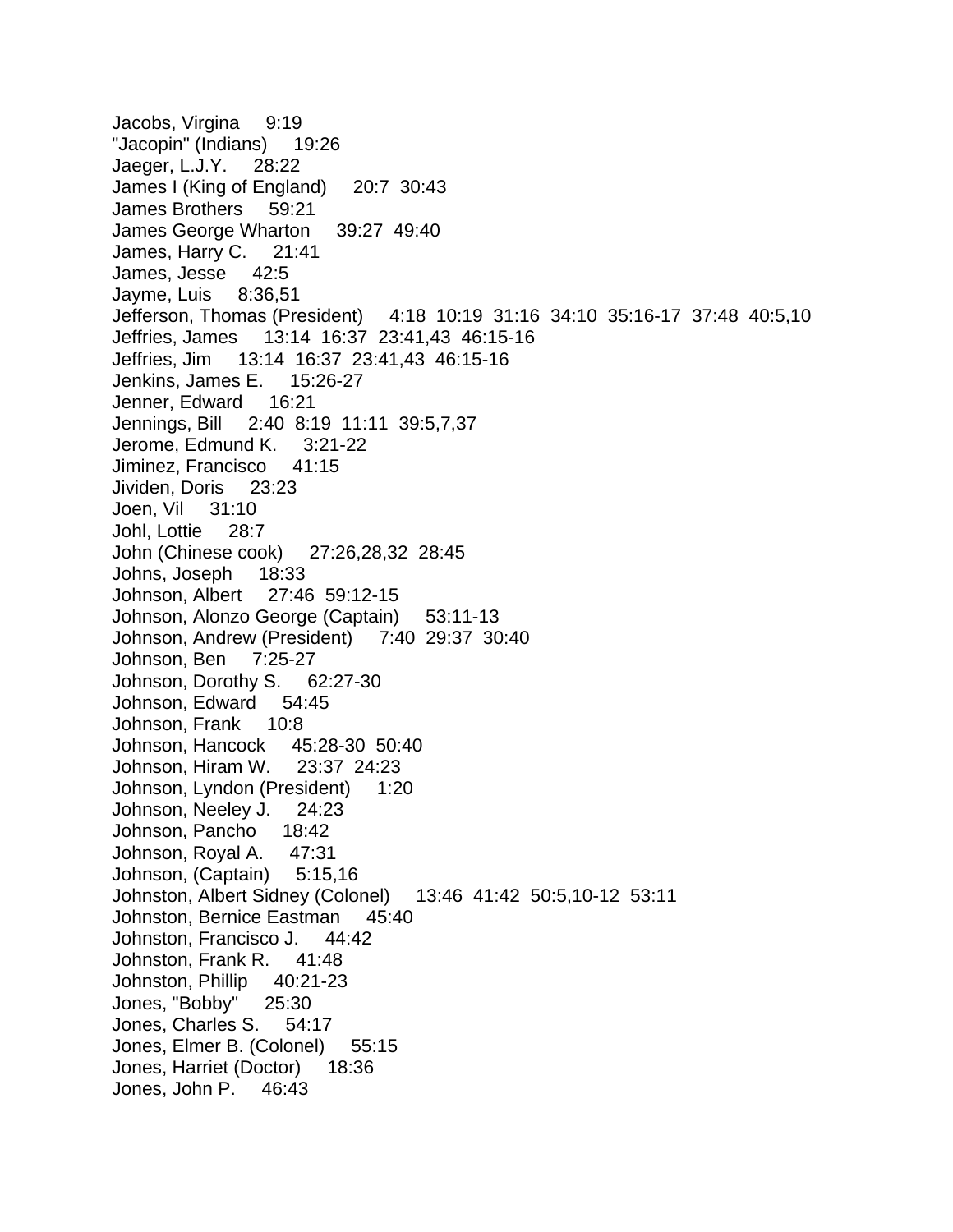Jones, Thomas (Ap Cates y) 30:34 38:39-40 48:9 Jones, Vernon J. 3:10 Joplin, Andrew 15:38 24:42 Jordan, Mrs. Jeff 45:24-25 Joseph, Chief (Nez Perce Indian) 32:36-48 Jourdan Family 28:42 Juan and sister Filomona 30:15-16 Juarez, Benito 6:17 18:12 Judson, E.J. 40:31-32 Judson, J.C. 50:40 Julian, Mike 4:9-10 Julian, Webb 4:9-10 Jurmentado (Moro chief) 31:8

## **-K-**

Kalakava (Hawaiian King) 6:30 56:23 Kalb, Harry 42:14 Kamailealii, Anna 13:2-5 Kamehameha I, (Hawaii) 6:26 22:27,29-30 48:8 Kamehameha II 23:14 Kamehameha III (the Great) 22:27-29,32 36:6 48:8 Kamehameha V 23:13-15 Kauffman, Milton 44:44 Kay, Pat 15:17 Kayetan (rancher) 6:18 Kearney, Stephen Watts (General) 3:17 4:17 5:15-17,19 6:29 8:24,38 9:13 10:23 12:48 19:28 20:4 24:22 31:28 36:23 39:10,29-30,38 Keaton, Buster 16:39 Keck, A.G. 53:31 Keith, Anthony 53:29 Keith, William 40:12 Kellenberger, August 17:5-9 Keller, Henry 21:9 Keller, Matt 21:9 Kelly, Charley 47:8,10,12-13 Kelly, Dewey 47:7-14 Kelly, Ed 47:13 Kelly, James 35:36 Kelly, Matt 47:8,13 Kelly, P. 2:21 Kelly, Will 47:8,13 Kelsam 38:42-44 Kempis, Thomas a 33:34 Kennedy, A.J. 21:35 Kennedy, John F. 14:40 34:5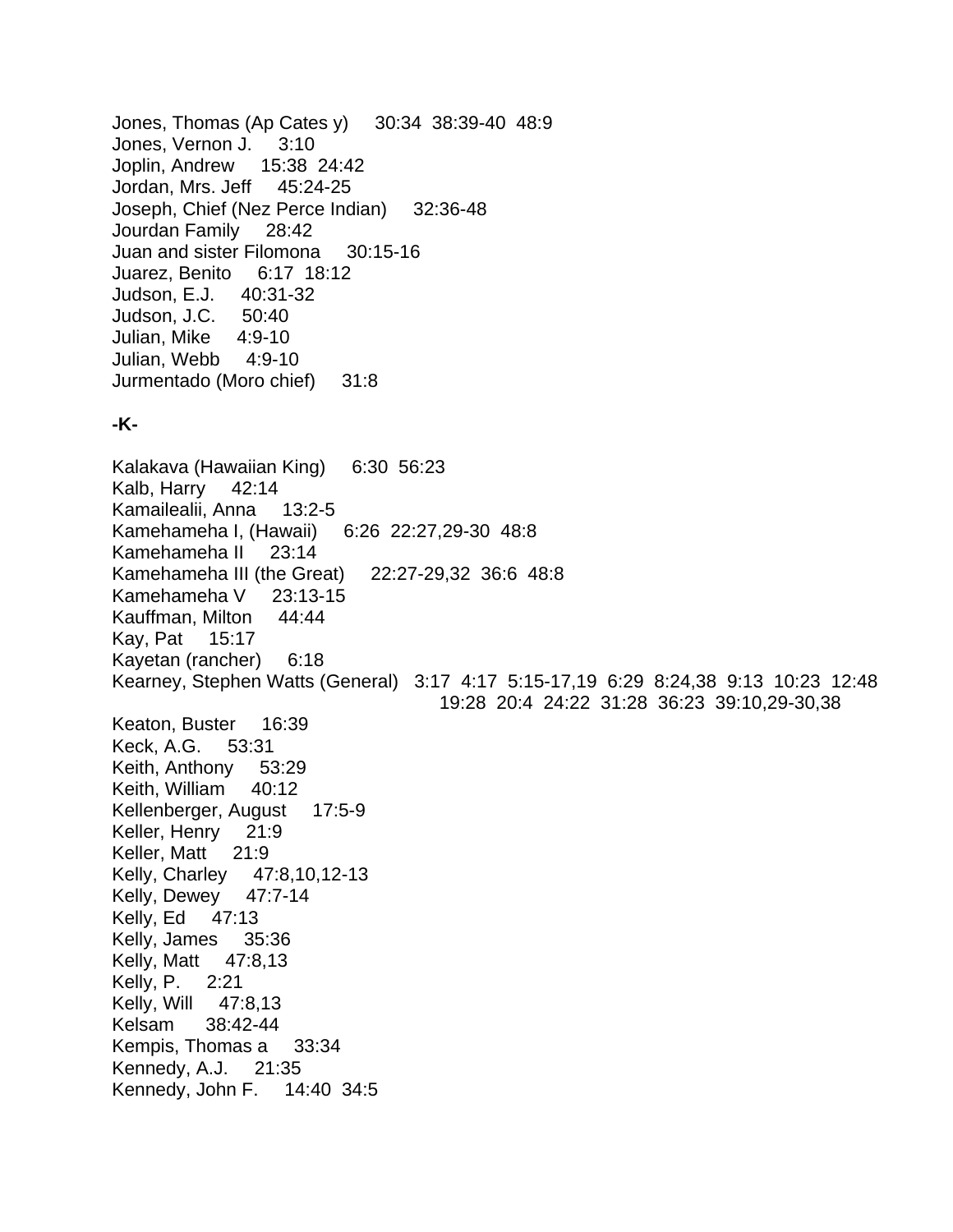Kenworthy, Clara 35:37-38 Kenworthy, Harold 35:34-39 45:29 Keogh, Miles 20:47 Kerper, George B. 53:19 Kerr, James B. 50:41 Ke-vish-a-tak-vish (Indian god) 5:32 Keyser, Arthur B. 3:37-39 Kilpatrick, Ben 42:9 Kimball, Frank 34:15-17 37:33,35-36 Kimball, Warren 37:33 Kimmell, Glendolene 29:35 King, Edward 35:19 King, John 14:7 King, Thomas Butler 56:30 Kinney, Abbott 38:25 45:14 Kino, (Father) 22:34 Kino, Eusebio Francisco 8:6 20:18 Kinyon, M.L. 12:26 Kirby (miner) 19:38 Knight, A.J. 11:41 Knight, Goodwin J. 24:23 Knight, Mr. Jack 3:18 Knight, Mrs. Jack 3:18 Knight, Jesse 42:9 Knight, Jim 28:42 Knott, Al 1:24-29 2:8 39:13 42:43-44 Knott, Mrs. Vernon 58:35 (Lea Miller) Knott, Walter Family 14:6-7 Knowlden, George H. 10:17 Knox, Philander C. 18:34 Koch, Robert 50:22 Kostromitinoff, Peter 48:32-34 49:10 Kraszewski, Miguel 17:15 Krebs, Frederick 18:36 Kroeber, A.L. 4:35 7:37 35:21 Krupe, John 58:14 Kuenzli, Paul 2:19-21 Kuhl, Ben 19:38 Kuk-mit (Indian, first man=sky) 5:32 Kunner, George Albrecht 56:35 Kuskof, Alexandrovich 48:29-32

#### **-L-**

Lacey, Sydney 46:13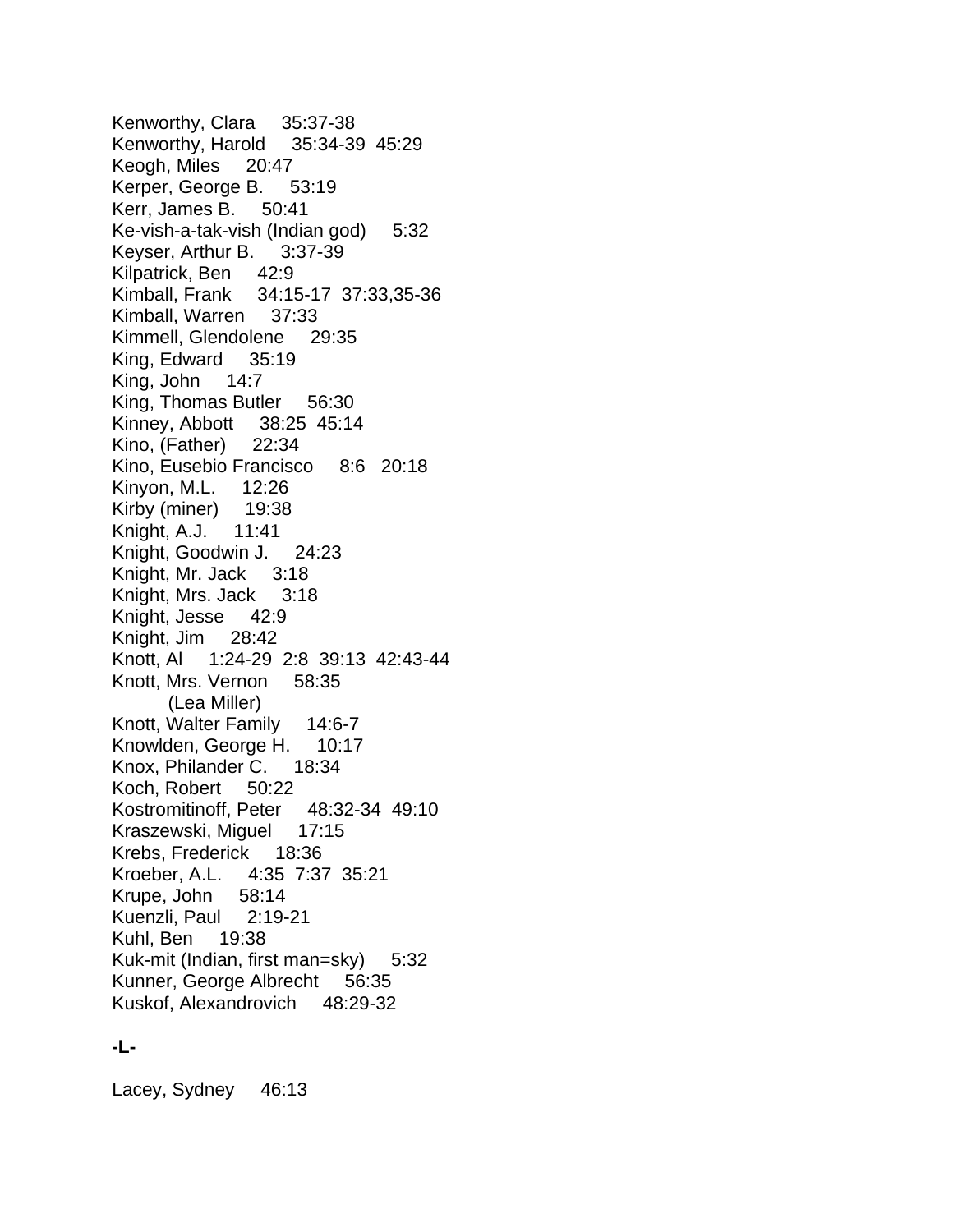Lachryma, Montis 21:44 26:47-48 correction 28:48 La Clair, Mr. Paul 53:29 La Clair, Mrs. Paul 53:29 Ladd, Miss 46:16 Ladysmith, Natal 31:6 La Fayette, Marquis de 35:28 La Flesche, Suzette (Bright Eyes Ponca Indian) 38:23 Lafors, Joe (U.S. Marshall) 59:35 La Frambeau, Michel 47:23 Lagoa, Visconde 31:14 Laird, Harvey 26:29 Lamb, Ralph 28:20 Lamy, George L. 53:28 Lancaster, Burt 59:10 Landon, Roxana 15:31 Lang, Kate 54:31 Langford, Nathaniel P. 26:26 Langtry, Lilly 16:10 Largo, John 45:33 Larkin, Francis 25:43 Larkin, Thomas O. 6:29 34:42 Larkins, Pete 42:36-37 Larson, Esperanzo Sepulveda 15:17 Larson, Merle 4:17 Larson, Mrs. Naomi 7:12 Lassator Family 24:46 Lasuen, Fermin Francisco de 32:19 35:7 39:15-16 Lathrop, Donald W. 36:14 Latta, F.F. 30:13-14 Lavato, Robert 58:29,30 Lawrence (explorer) 16:18 Lay, Eliza 6:9 Lay, Elzey 42:9 Lazzarovich, John 24:37 Leakey, L.S.B. 14:9-10 Leck, Ira 7:33 Lee (Butterfield sutler) 14:45 Lee, Jacob P. 56:35 Lee, Lorraine 9:40 Lee, Robert E. 39:34 40:41 41:42,46 42:32 Leese, J.P. 32:20 Legado (Luiseno Indian) 15:10 LeGaye, A.F. 53:30 Lehazpi, Miguel Lopez de 42:17-19 Lent, Gordon 22:26,31-32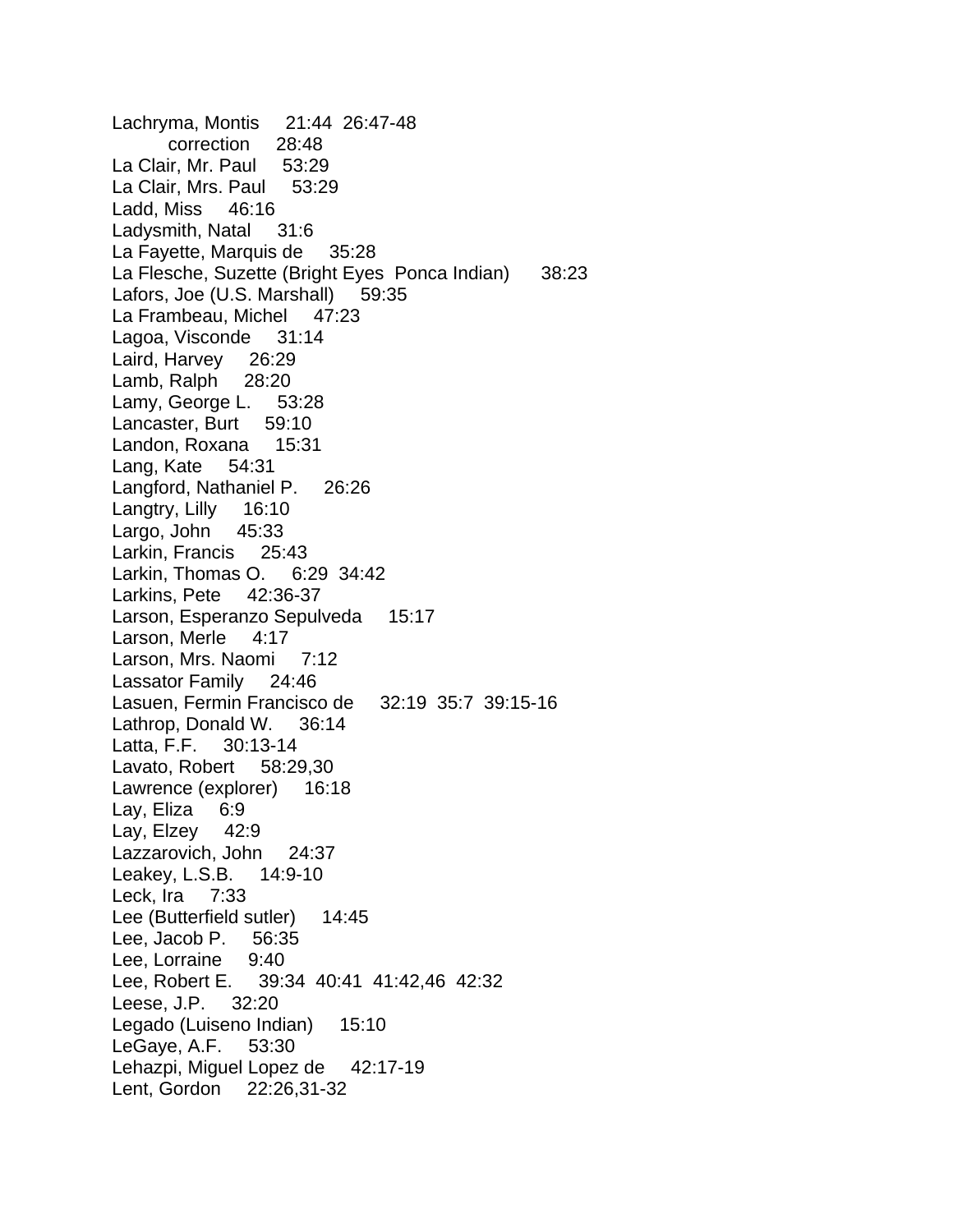Leonard, Frank 19:36 Leon, Ponce de 44:6 Leonis, Michael 24:33-38 LeRoy, C. Richard 7:37 Leslie, Buckskin Frank 52:31 Lexy (Levi), Simon 7:10 9:18-19 11:43 13:40 24:47 Lewis and Clark 17:44 18:38 Lewis, John L. 10:10,11 Lewis, Lloyd 42:31 Lewis, Meriwether 10:19 Lewis, Oscar 56:26 Libbey, John 18:10 Licatuit, Marin de 26:47 Liliuokalani (Hawaiian Queen) 6:30 56:23 Lincoln, Abraham (President) 9:2 14:40 21:32 24:44 26:10,22 27:14,42 30:40 38:40 39:32,34,43-44 40:44 41:16,42,46 42:29-32,34 46:30 Lincoln, Harriet 52:16 Lincoln, Wyman 52:16 Lindares, Salvador Ygnacio 8:51 Lindbergh, Charles 8:41 Linderson, Eliza 25:23 Linton, Clarence Brockman 45:16-22 48:21-25 Lippincott, Benjamin S. 51:10 Lisalde, Pedro (Captain) 5:33 8:37 24:25 Little Bald Head (Nez Perce Chief) 32:43 Little, Bill 40:22 Lockes, Eldridge 18:10 Lockwood, Charles W. 35:35-38 45:29 Lockwood, Emma 35:36 45:29 Lockwood, Lela 35:36 45:29 Lockwood, Lorinda Fay 35:35-36 Lockwood, Thomas 35:35-36 Logan, Harvey (Kid Currie) 42:9 Logan, Johnny 52:17 Logan, Lonnie 52:17 Logan, Will A. 20:43-47 London, Jack 6:30 14:37 23:42 Lonergan, Tad 2:40 Long, Ben 48:26 Long, Huey (Senator) 8:15 Longabaugh, Harry 6:12 42:9-10 (The Sundance Kid) 52:17 Longfellow, H.W. 11:41 19:33 Looking Glass (Nez Perce Chief) 32:43,48 Lopez Family 39:48 Lopez, Canuto 35:36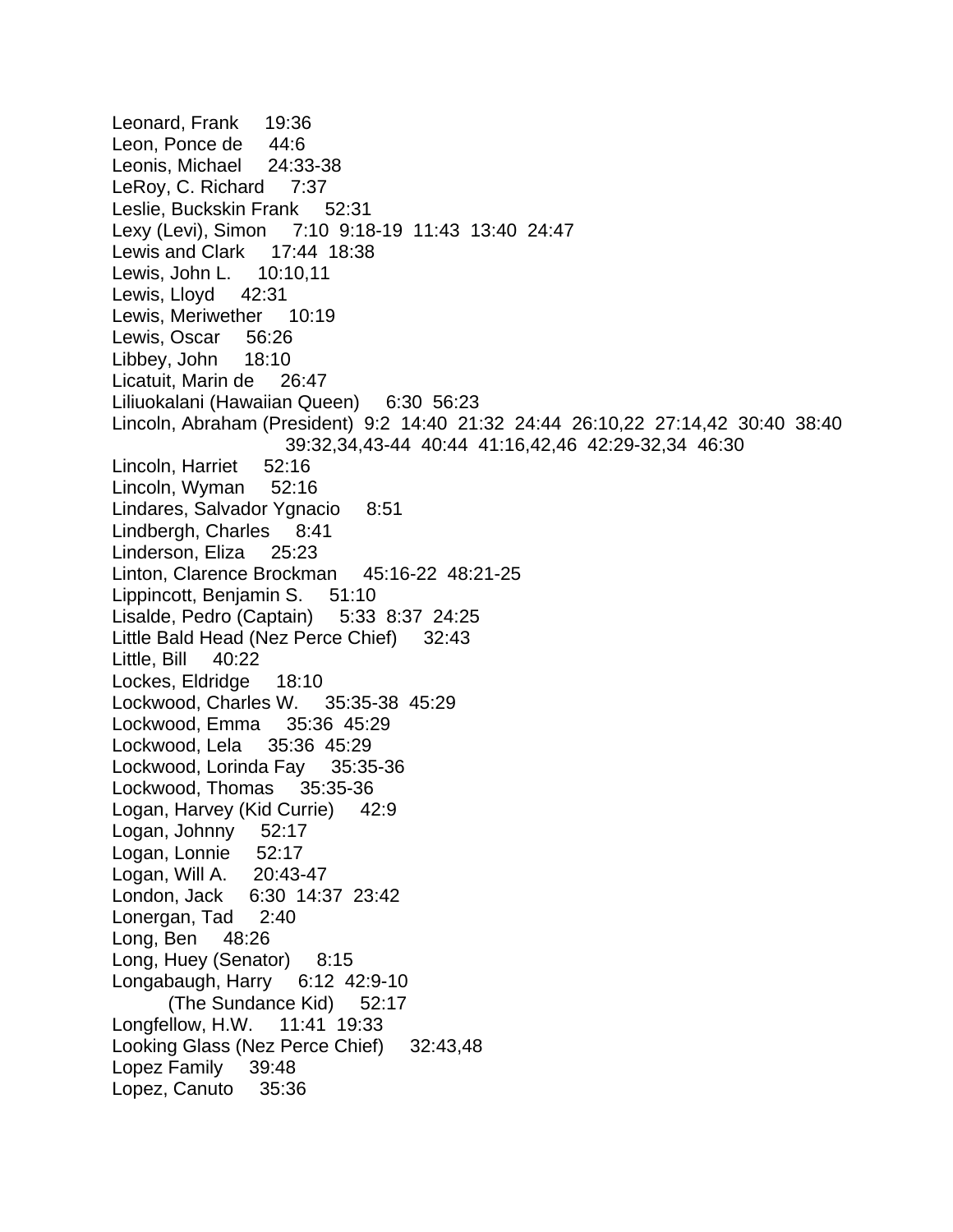Lopez, Claudio 36:37 40:13 and Tiburcio 40:13 Lopez, Francisco 26:20 Lopez, Leonardo 17:18 18:39 Lopez, Pancho 9:16 Lorenzano, Apolinaria 23:20 Louis IX (King of France) 8:12 Louis XV (King of France) 11:38 Love, Harry 30:12 Love, Ralph 1:32 3:12-13 23:10 25:23 30:7 32:4 45:4 51:5 55:56 58:40-41 Lovett, Catherine 8:56-59 Lovett, James 8:56-59 Low, Frederick F. 24:23 Lowe, Jim 42:8 Lowe, Thaddeus S.C. 39:24-25 Lubo, Leonicio 15:12 Lubo, Ramona 45:23-26 Luce, M.A. 34:16 Lugo, Antonio Maria 36:36 38:18-20 39:10 42:41 46:10-11 Lugo Family 39:48 Lugo, Jose del Carmen 8:24 12:44 38:20 52:12 Lugo, Maria Magdalena 42:41 Lukens, T.P. 13:17 Luis, Antonio 38:9 Lummis, Charles F. 18:26 Luna, Fernando 1:24-29 Luna, Louie 1:25 Lundy, Betsy 55:28-33 Lundy, Charles 55:25-33 Luvo, Carnelio 13:35 Lynch, Harold 11:26 Lyon, Caleb 56:30-36 Lytle, Marcus Z. 36:2

#### **-M-**

Mabie, Byron Jr. 54:31 MacArthur, Douglas 4:19 MacDougall, F.A. 46:13 Machado, Agustin 36:38 39:47 45:8 Machado, Alice 14:48 Machado, Frederico 7:10,13 Machado, Jesus 3:17 Machado, Juan 45:8 Machado, Luis G. 3:17 Machado, Macedonia "Mack" 7:10,12 10:11 11:43 14:48 17:14 58:44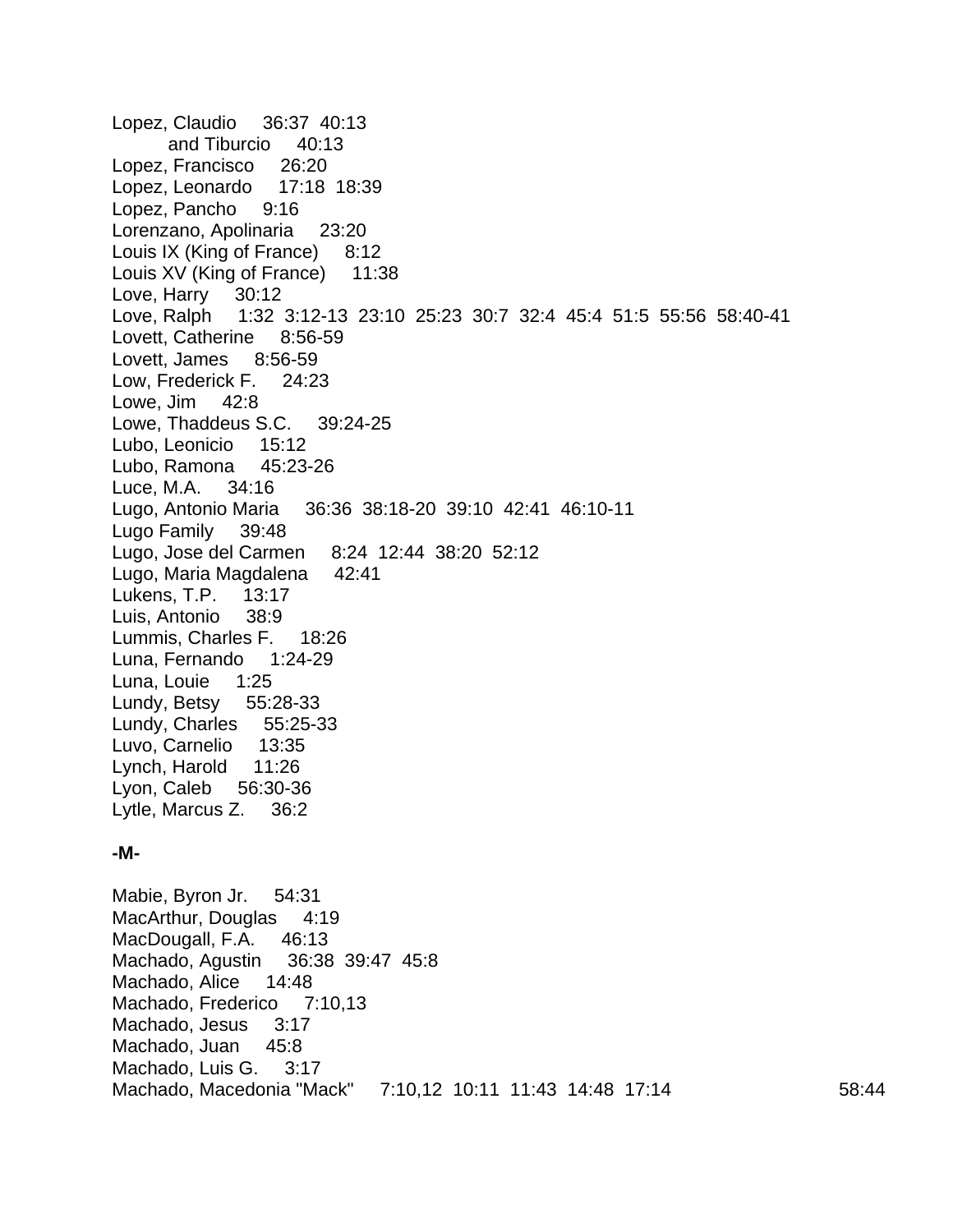Mache (Good Hope Mine Founder) 31:35 Mackay Brothers (ranchers) 14:31 17:14 MacKenzie, Donald 6:26 MacNamara, Eugenio 12:9 MacVickers, Charlie 10:10 Macpherson, D.J. 39:24-27 Macy, C.P. 53:24 Macy, Oswald 53:25 Macy, Pearl 53:25 Madame Moustache 28:7 Maddox, Alfred Louis 26:21-23 Maddox, Jemine 26:22 Maddox, William 26:22 Madero, Francisco 31:10 Magante, Benjii 34:30 Magee, Amelia 52:6-8 Magee, Henry 5:36 36:26 52:7,10 Magee, Horace 16:34 Magee, John 5:36 11:30 24:27-28,47 25:12-13 52:6-8 Magee, Robert 10:10 Magee, Ruth 36:26 Magellan, Hernando 42:16-17 Mahin, Padre 30:13,15-18 Maiers, Eddie 13:13 Makes-room (Sioux woman) 20:46 Malaca (Indian chief) 35:41 Maldonado, Lucas 18:3 Manasse, Joseph S. 37:31,33 Manessier, Hugh 38:13 Manley, William Lewis 25:15-21 27:45 Manners, David 20:19 Manriquez, Julian 45:8,11 Manson "Family" 42:26 Manuel, Andres 13:28 Manuel, Jose 13:28 Manuelito 18:40 "Manuelito" (Coto Chapalac) 8:22-29 Manutius, Aldus 26:44-46 50:14,17-18 Manzaneda, Ramon 25:12-14 Margain, Carlos 29:31 Margaret, (Saint) 36:20 Mariano 60:16-18 Maria, Pablo 40:12 Maria, Carlitos 40:12 Maria, Felipe 40:14-15 Maria, Jose Dolores 40:11,14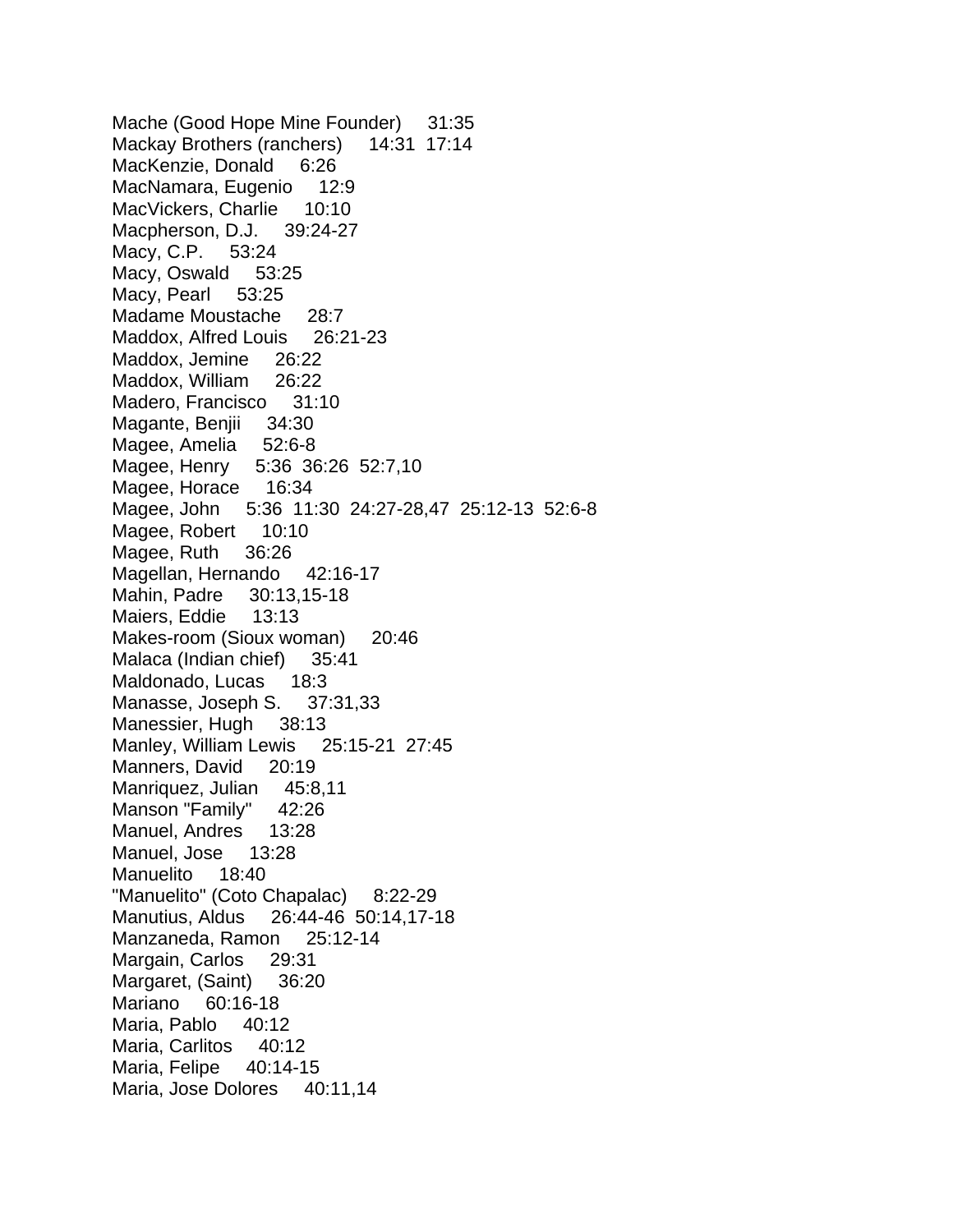Maria, Maria Ygnacio de Jesus 40:12,14 Marin (Indian chief) 41:4 Marine, Juan 38:38-39 Mariner, Fra Juan 4:24 8:37 16:4 19:26 Markes, James 10:32 Markham, Henry 4:2 24:23 25:38 Marks, Joe 13:40 Marquiss, Ken 20:38-39 Marsh, John 34:40-42 Marshall, George 50:25 Marshall, James W. 5:30 22:38 26:20,39 29:27 49:12-13 Marshall, John 54:8 Marshall, John and Mary 48:43 Marshall, William 19:29 Martin, Bill 58:35 Martin, E.T. 24:47 Martina, Chola 17:15 Martinez, Cecil 15:13 Martinez, Luis (Father) 26:20 Martinez, Tony 28:26 Martinez, Ygnacio 49:9 Mary, (Mother of Jesus) 39:16 Mason, James E. 27:35-36 36:16 "Mason, Perry" 13:37 Mason, Richard B. 24:22 29:15 Masterson, Bat 42:5 Mather (Butterfield driver) 14:44-45 Mather, Stephen T. 26:26 29:46 Matherson, Pard 26:17 Mathes, W. Michael 31:13 Mathews, Ruten 52:8 Matiland, Agatha Palmer 60:13-18 Matthew (Bible) 1:21 Matthews, Clyde 8:42 Maus, (Lieutenant) 59:32 Maxey, A.E. 8:59 Maximilian, Ferdinand (Emperor of Mexico) 5:13 6:16-17 26:23 39:35,44-45 Mayberry, E.L. 11:11 12:29-31 45:29 50:40 Mayhall, Dolores 20:3 Mayhall, Roger 20:3 Mays, Carrie 18:47 McAdam, John 29:5 McBean, (Captain at Walla Walla) 34:33 McCain, John 47:11 McCallum, John Guthrie 4:26 McCarty Brothers 42:8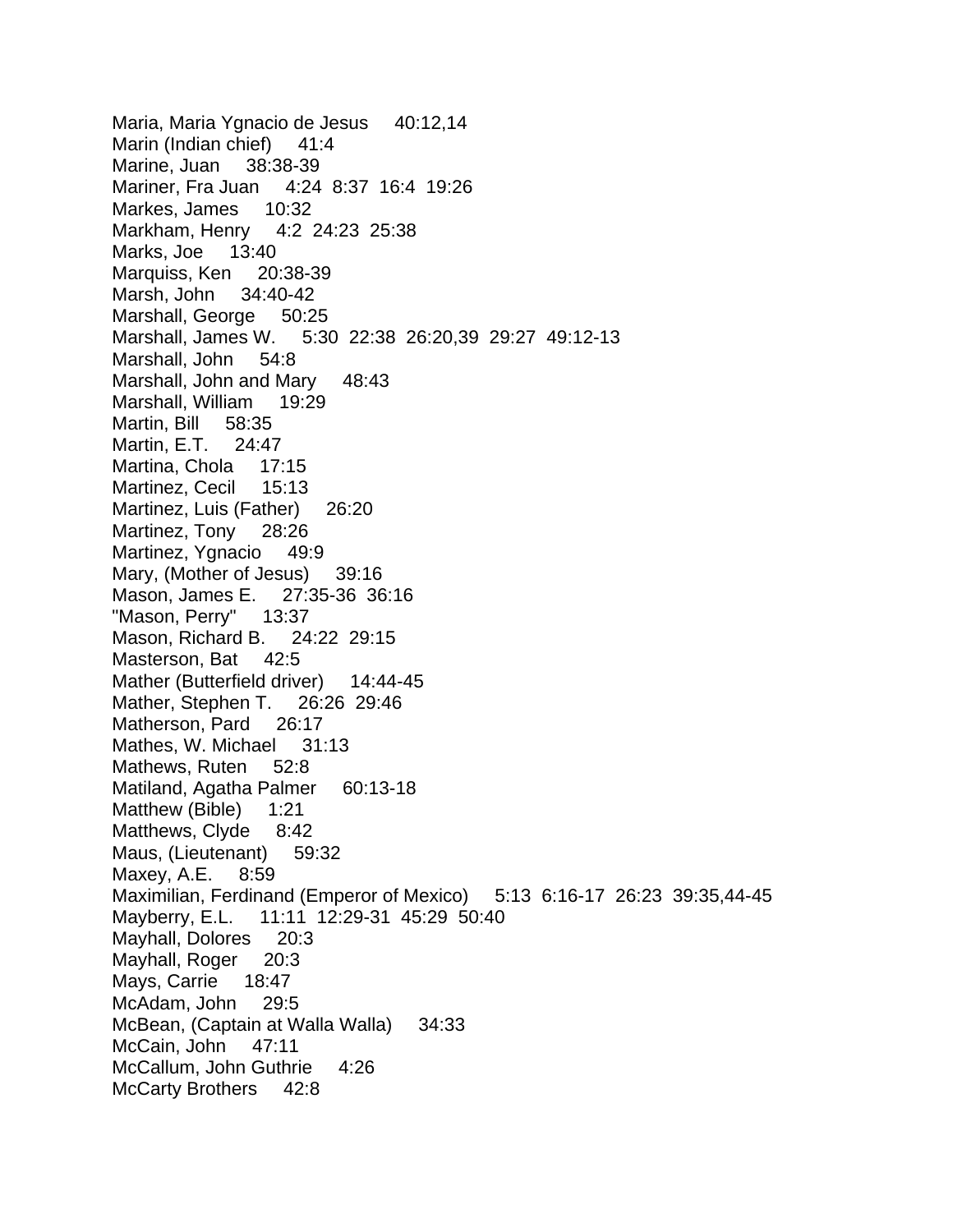McCarty, Tom 42:8 McCarver, M. 56:34 McClelland, Lillian 45:19-20 McClelland, Linton 45:19-20 McClintock, Cecil 3:27-28 McClintock, Mr. Charley 3:24,27,29 McClintock, Mrs. Charley 3:24,27,29 McClintock, Earl 3:27-28 McClintock, Gus 3:27-28 McClintock, Will 3:27-28 McConville, Hugh 25:24 McCormick, W.J. 54:16 McCourtney, Harry 59:15 McCoy, G.H. 53:31 McDonald, B.M. (Judge) 59:26 McDonald, Russel P. 52:5 McDougal, John 24:33 56:34 McDuff, William C. 11:43 McFarmland, James P. 37:8 McFarland, Violet 10:34 McGaffigan, George J. 11:26 McGee, John (Judge) 7:11 McGroarty, John Steven 13:5 McHenry (wagon freighter) 15:21 McKee, N.T. 10:31,32 39:27 McKenzie, (Doctor) 13:17 McKinley, William (President) 15:39 45:45-46 McKinstry, Elisha W. 24:45 McKinstry, George F. 22:38-39 23:22 24:44,46,47 McKinstry, Justus (Major) 18:19 21:42 22:39 24:47 McLean, Alex 23:42 McLeneghan, Samuel 31:30 McMahon, M.S. 25:16-17 McMister, Richard 7:40 McMullin, Jerry 24:46 McNear, Denman K. 41:33 McNeill, John D. 42:43-45 ("McMaster, Daniel") 42:45 McNeill, Melvy 42:44-45 McPherson, Aimee Semple 10:28-34 McPherson, Rolph 10:29 McSweeney, John 1:29 2:7 24:31 57:34 McWilliams, Carey 48:19-20 Meacham, Ben 21:35 Meacham, Frank 14:7 Mecham, C.L. 12:14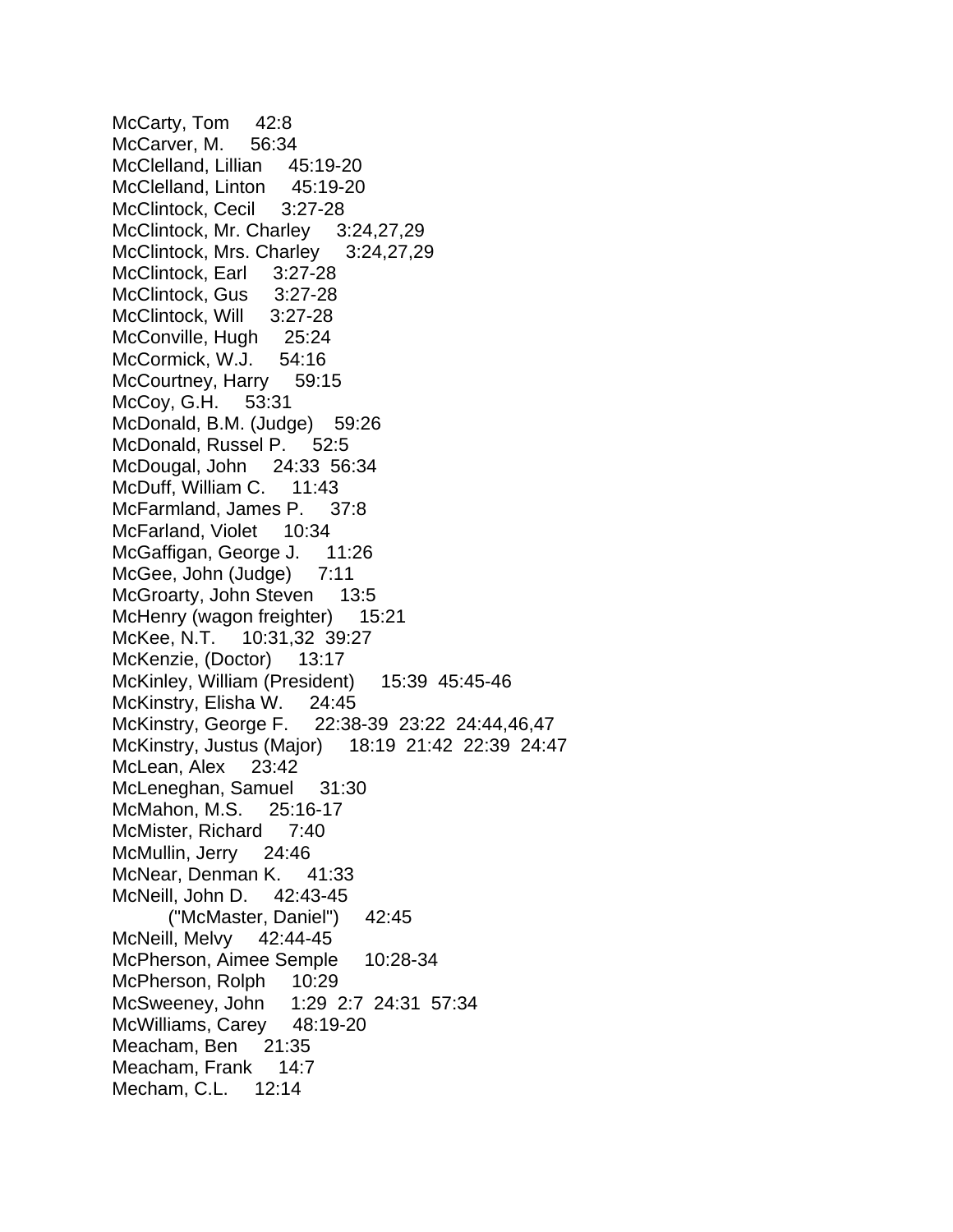Medlin Family 12:13 Meek, Joe 34:35 Meeks, Billy 6:10 Meeks, Brigg 6:10 Meeks, Bub 6:9-10 42:9 Meigham, Clement W. 28:34-37 29:31-33 Melendrezm (Mexican army officer) 18:19 Mellon Family 18:34 Melmecke, Gus 24:12 Mendoza, Antonio de 42:20 Mendoza, Juan 13:29-30 18:29-30 Mendoza, Therman 34:27,30 Merced, Dona Maria 39:10 Mercer, Johnny 13:12 Mergenthaler, Ottmar 30:32-33 Merriam, Frank F. 24:23 Merrian, Ted 22:41 Merrifield, Charles S. 3:28 Merrill, Charles C. 3:25 Merrill, Samuel 46:16 Metcalf, Charles 46:15 Meza, Mr. 24:37-38 Mezzafanti, Guiseppe 41:18 Michaels, Pat 24:15 Micheltoreno, Jose 11:29 38:39-40 48:9,14 49:30 Micheltoreno, Manuel 11:29 19:28 20:21 22:37 24:22 48:14 Miles, Nelson A. (General) 32:40,47 59:32 Miller, Albert 25:11 Miller, Alice 58:35 Miller, Dan 58:35 Miller, Edward 31:21 Miller, Ellis 14:7 Miller, Frank 29:44 Miller, Freddie 25:11 Miller, Gib 58:31-36 Miller, Henry 30:18 Miller, Jim 59:34 Miller, Joe 58:35 Miller, Lea 58:35 Miller, Nellie 11:6 Miller, Olive 58:35 Miller, Victor 59:35 Millholland, George 58:36 Milliken, Peter 53:27 Milliken, Ruth 51:46 Mills, Darius Ogden 11:44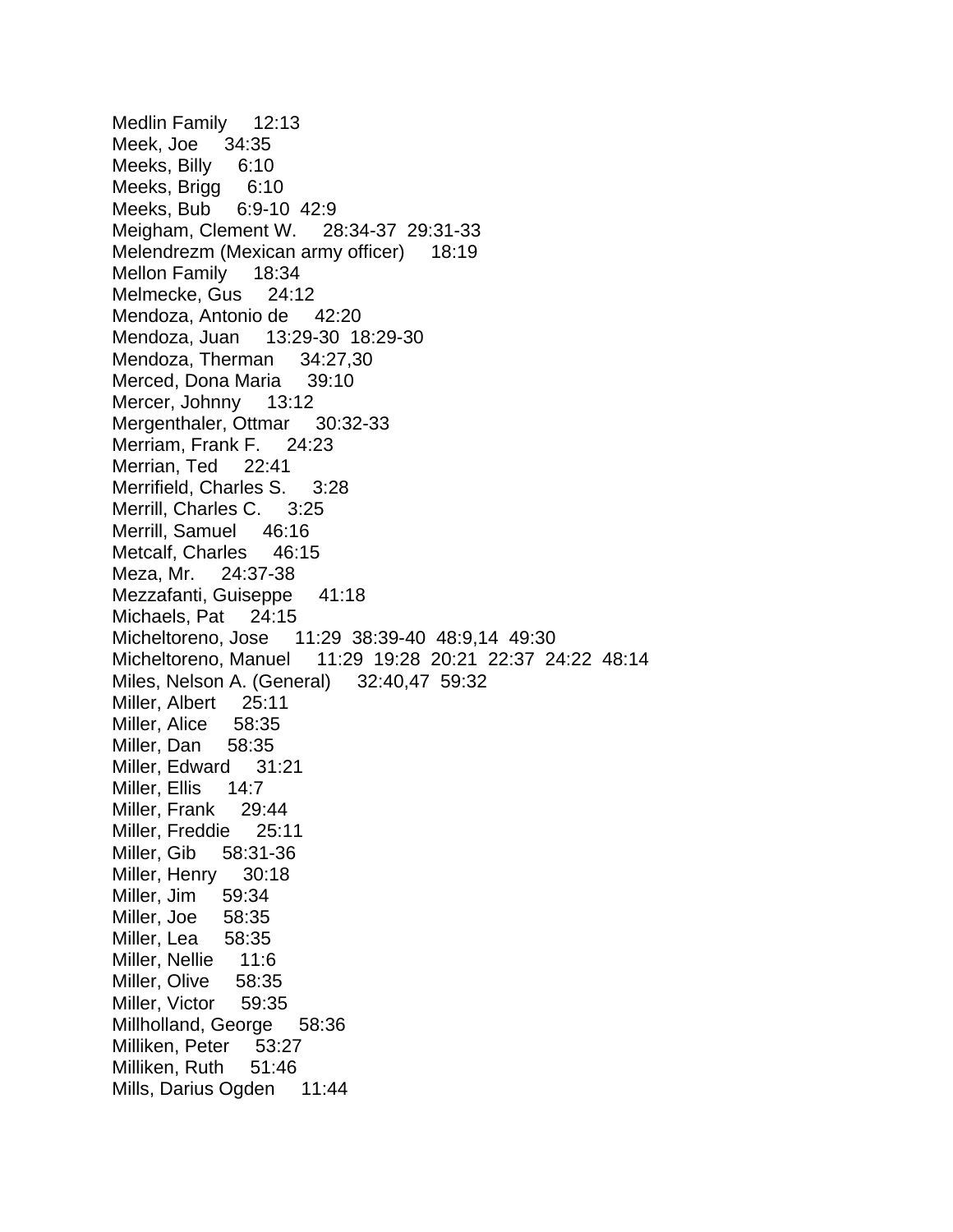Milne, William M. 20:29 Mingus, Sam 30:36-40 Mitchell, (Congressman) 20:23 Mitchell, Harris 38:25 Modjeska, Madame Helena 35:10-11 48:18-19 49:24 Molino, Refugia 45:29 Mollhausen, H.B. 60:14,17 Molly Pitcher 35:16 Moncada, Fernando Riveray 33:41 Mono Jim (Indian) 38:34-35 Monroe, Keith 44:15 Monroy, Teresa de 45:28-29 Montalva, Josefa 25:35 Monte Boys 39:10 Monterey, (Count) 30:34 Montoya, Alfred 2:39 Montoya, Harold 2:39 Moody, Marjorie 24:13 Moody, William 5:36 Mooers, Douglas F. 26:43 Mooers, Frederic 26:40-43 Moore, (Army Captain) 5:16 Moore, C.E. (Doctor) 51:46 Moore, Lee 22:43,46 Moore, Thomas 40:28 Moore, Walt 10:41 Moquaquish, Rochee 6:16 Moquaquish, Victoria 6:16 Moraga (Spanish army officer) 8:52 Moraga, Gabriel (Lieutenant) 34:14 36:48 48:31 50:47 51:10 Moraga, Vicente 11:32 48:10 Moramarco, John 48:12-14 Morelock, Joseph A. 9:40-41 Morena, Jose 24:46 Moreno, Juan 11:27 41:16 Moreno, Maria Ignacia 16:5 Morgan, Daniel 35:19 Morgan, E.M. 2:38 Morgan, J.P. 24:9,13 Morgan, Joe "Little" 29:27 Morgan, Julia 56:28 Morgan, Neil 16:16 Morley, S. Griswold 16:8 Mormons 15:46 19:17-18 Moro, Cinon 4:19 Morris, Bob 59:37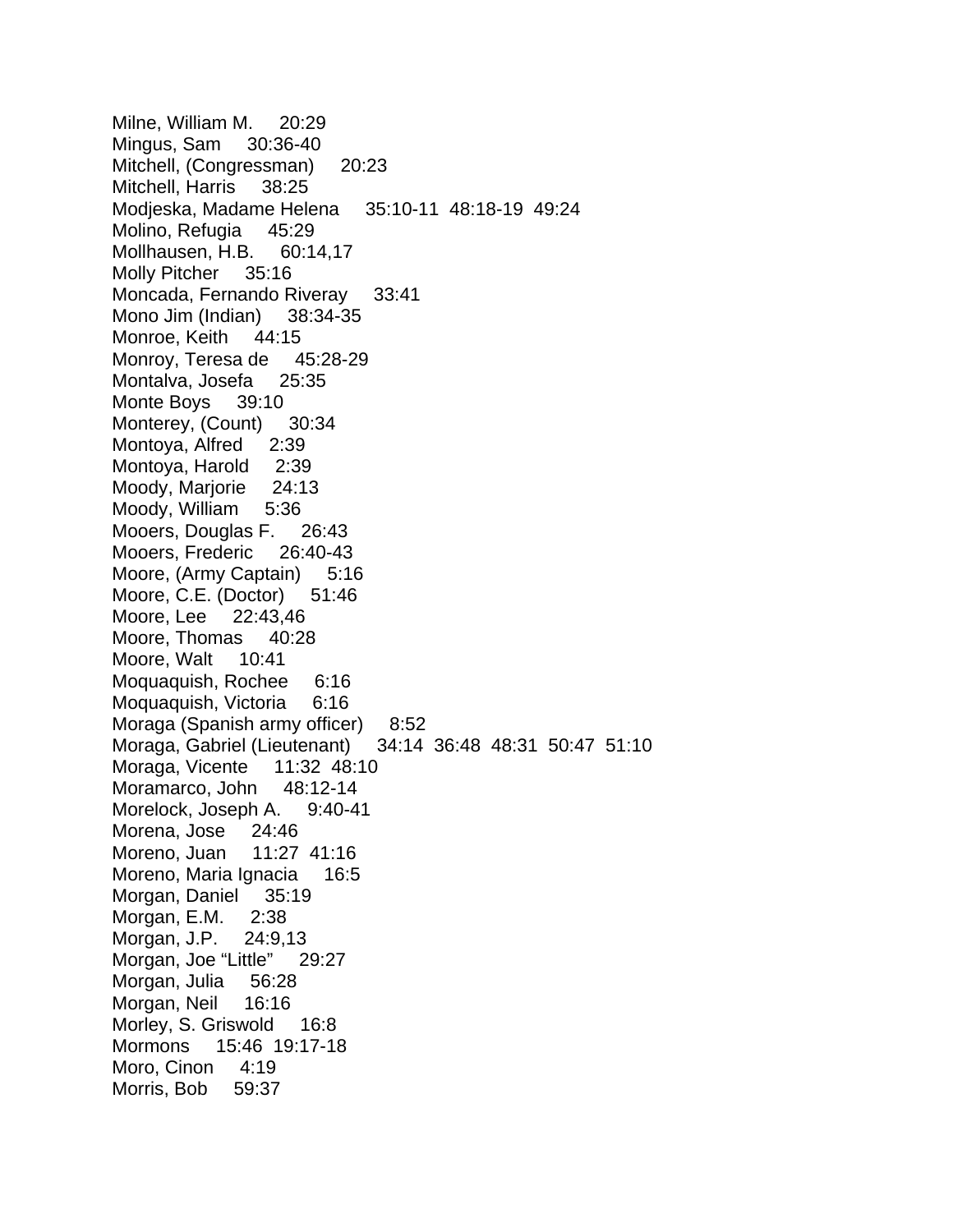Morris, Bruce 45:31 Morrissey, Dee 58:40 Morrissey, Roy 30:7 51:4-5 58:39-41 Morrison, Robert 38:33-35 Morse, Ephram W. 34:15-16 37:30-31,33-34 38:24 Morton, Leandor 38:34-35 Morton, O.K. (Judge) 42:43,45 Morton, Sterling J. 57:23-24 Mosby's Raiders 42:32 Moseley, Sir Alfred 57:21-22 Moss, James E. 16:4 Moss, Winston 29:26 Mott, Jordan L. 35: inside back cover Mott, Rebecca 35:19 Mott, William Penn 27:38 Motti (Yoloy Indian chief) 37:38 Mugun, W.G. 3:25 Muir, Anna 47:17,19 Muir, Daniel 47:17,19 Muir, David 47:17,19 Muir, Helen 13:16 Muir, John 13:15-20 19:33 38:46 47:17-22 53:33,37 Muir, Leo J. 55:10-15 Muir, Margaret 47:17,19 Muir, Mary 47:17,19 Muir, Sarah 47:17,19 Munn, A.G. 45:45 Munoa, John 5:35 Murar, James E. 11:26,28 Murrieta, Joaquin (Three rocks) 30:11-20 39:44 40:15 Murphy, Frank 51:30 Murray, Mr. 22:38 Murray, Mary Lindly 35:17 Murrieta, Don Juan 5:36-38 11:29,43 12:23 24:28 29:37 Murrieta, Iziquiel 5:37 Murrieta, Joaquin 5:38 12:23 18:43

## **-N-**

Nadeau, Remi 14:20 Nahachish (legendary Indian figure) 39:14 Napier, (Lord) 20:27 Narcisco, Ochecamnes (Indian chief) 49:9 Narvaez, Panfilo de 44:6,10 Nash, John H. 20:39 Nash, Joseph 37:32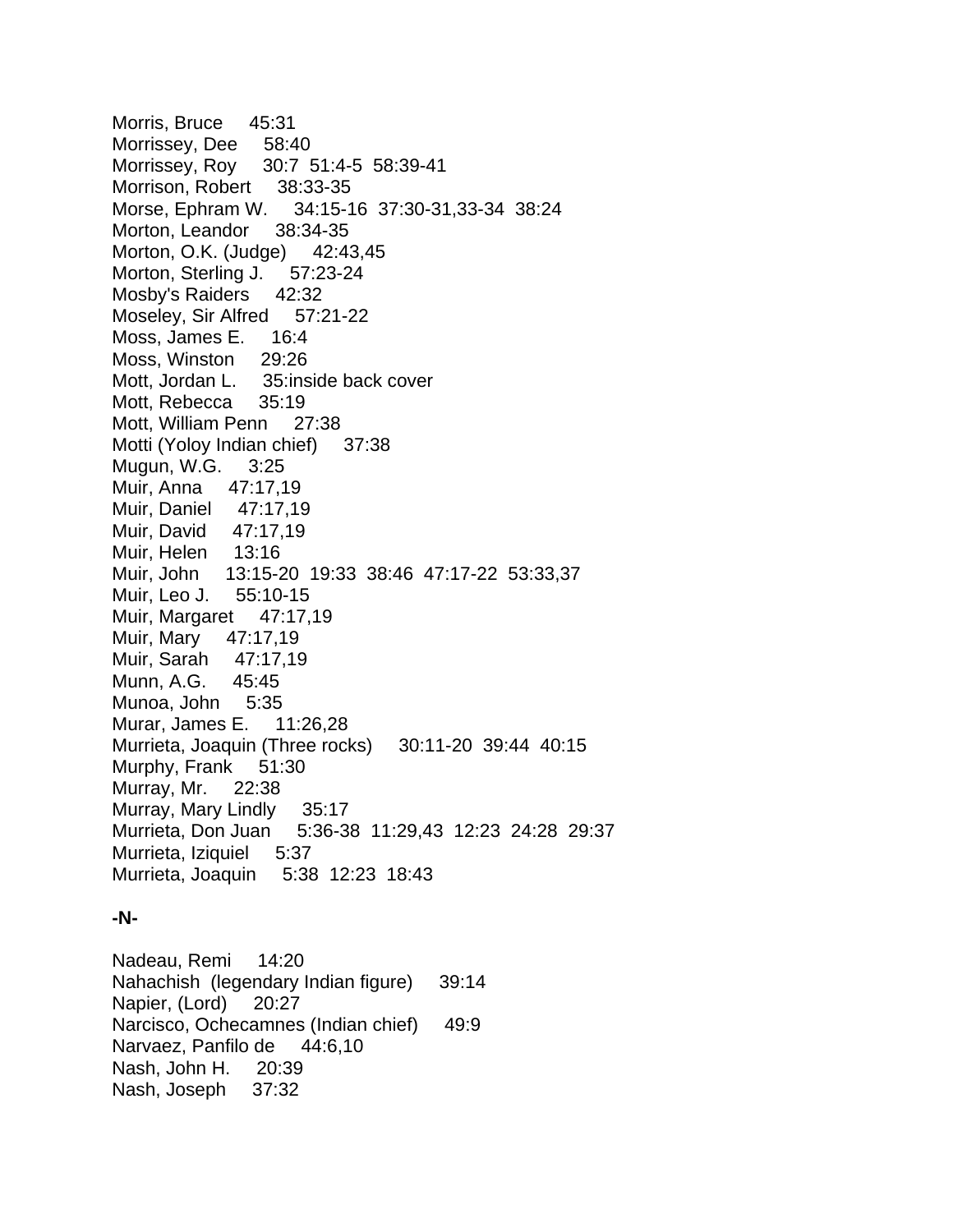Nazro Brothers 30:22 Needham, J.C. 45:45 Nejo, Angel 9:28-35 (2nd husband) Nejo, Juanita 9:28-35 16:14 26:4 Nejo, Venancio 9:31 (1st husband) Nelson (woodchopper) 20:12-13 Nelson, Albert W. 28:37 Nelson, Fern K. 28:37 Neoskalita-see Cornelius, Laura Neve, Felipe de 24:21 Newberry, J.S. (Doctor) 60:14,17 Newhall, Margaret Russell 13:9 Newhart, Al 1:31 6:3 9:12-13 35:39 Newmark, Harris 37:7,10 Newmark, M.J. 47:16 Newton, John 31:19-22 Newton, Isaac 30:33 Newton, Theodore Jr. 2:36,39 58:13 Nichols, J.B. 14:44-45 Nicholas, Joe 57:36 Nickell, Kels 59:34 Nickell, Willie 59:35 Nienke, Albert F. 3:5-10 Nietfelt, William 18:9 Nieto Family 39:47 Nieto, Manuel 56:11 Nievas, Juan 23:28 Nigger Jim (Mr. Green) 4:9 Nigger Nate-see Harrison, Nathan Nixon, Richard (President) 11:27 Nobel, Alfred Bernhard 21:43 Nolan, Nonee 47:6 Nordhoff, Charles 1:5 Nordland, Ole J. 44:42 Norris, Benjamin 48:39 North, John 6:40 Northrup, Birdsey Grant (Doctor) 57:24 Norton, M. 56:34 Noyes, J.S. 45:44

## **-O-**

Oakley, E.B. 35:34 Oatmen Family 16:45 27:32 O'Callohan, Sally 58:15 O'Connor, Ginnie 58:15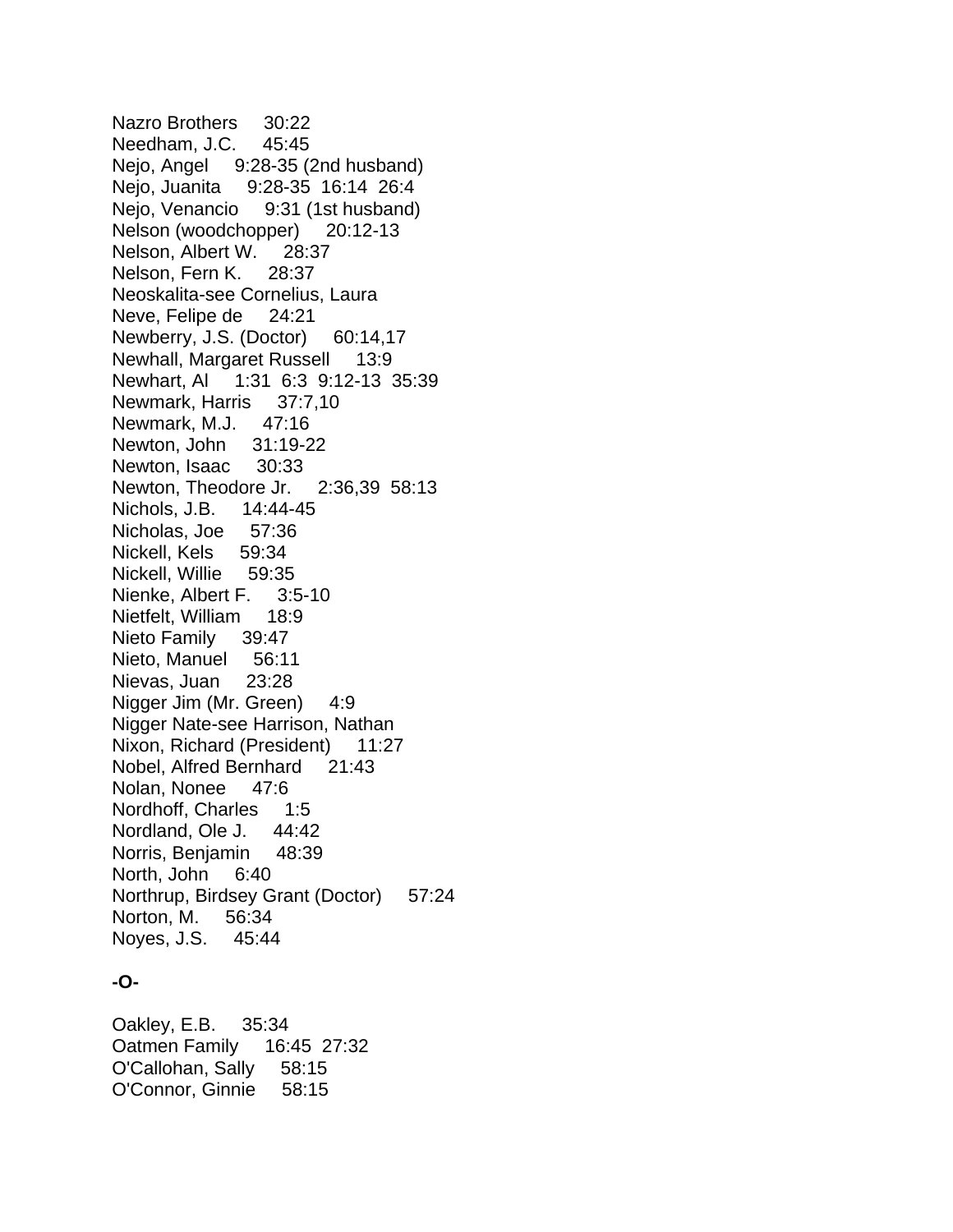O'Dell, Scott 45:22 O'Donnell, Eddie 26:12 Ogden, Betty 2:40 Ogden, Peter Skene 12:39 34:32 Ogle, Harriet M. 18:36 Older, Mrs. Fremont 36:36 Oldfield, Barney 26:12 27:17 Oliver, Drew 62:31-33 Olivera, Agustin 20:21 Olivera, Armand 58:12 Olivera, Eduarda (Foxen) 29:11-16 Olivera, Tomas 29:11-12 30:20 Olivares, Gassa 15:17 Olivares, Maria Antonia 15:17 Ollokot, (brother of Chief Joseph) 32:42,45,47 Olmstead, Courtland 50:2 Olson, Culbert L. 24:23 Onate, Juan de 18:27 One Bull (Sioux Indian) 20:46 O'Neil, Jerome 15:16 16:16 36:26-28 50:27 O'Neill Boys 50:27 O'Neil, Richard 36:25,28,31 (photos) 50:27 O'Neil, Richard Jr. 36:28 50:27 O'Neil, Bucky (Sheriff) 59:32 Ontiveros, Maria de la Resureccion 40:14 Orellano, Francis 46:46 Ormersbach, Frau Wilhelm 25:28-29 Ormsby (blacksmith) 46:36-37 Ormsby-Waterman, Lilly 2:37 12:27 13:43 14:41-46 15:19-23 16:41-48 24:27-28 35:43-45 Orsi, Marcillini 17:40-42 Ortega, Ambrosia 15:26-28 Ortega, Dona Refugio 20:21 Ortega, Guadalupe 36:36-39 Ortega, Jesus 15:28 Ortega, Jose Franciscode 5:21 6:4-6 7:16 20:21 21:20 36:35-37 49:21 Ortega, Jose Joaquin 20:21 49:21-22 Ortega, Julio Joaquin 20:20-23 Ortegna, Ramona Phail (fictional) 45:26 O'Sullivan, John 28:40 49:43 Osuna, Juan Imerio de 30:20 Otis, James 35:14 Otto, Archduke 6:21 Otto, Elizabeth J. 7:10,13 Otto, Christine 7:10 Oury, William 29:20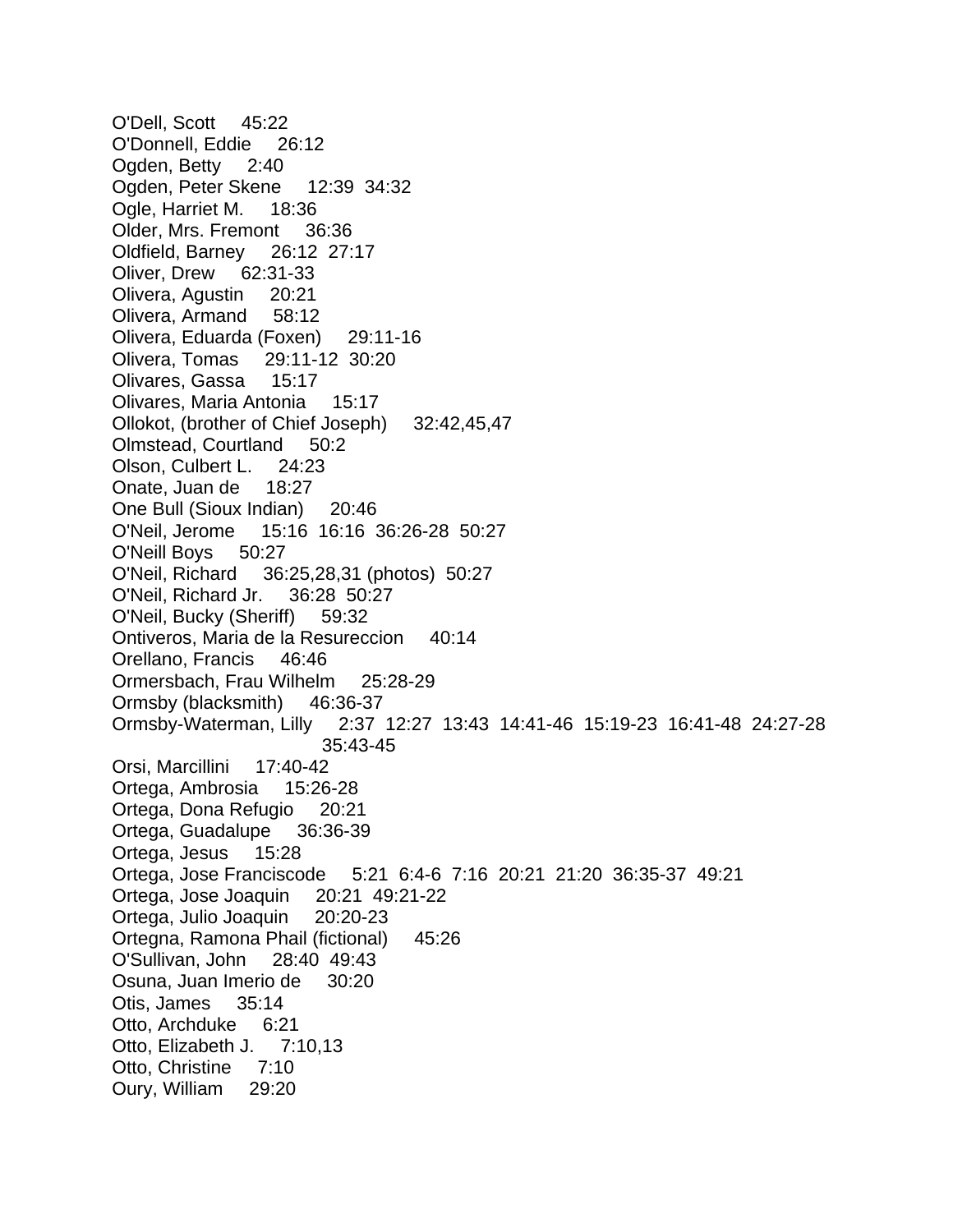Overs, John 40:26 Overstreet, Hamlin Y. 33:32 Owens, (Captain) 42:40 Owens, Richard 22:11

#### **-P-**

Pablos, Juan 5:26 Pace, Raz 13:20-23 Pacheco, Ramualdo 24:23 28:31-32 Pachito, Reynaldo 34:26-30 Pachito, Richard 34:27 Paderewski, Ignaz Jan 6:32-33 46:15 Padillo, Juan de 44:12 Page, Harold L. 26:11-13 27:17 Pajanem, Celestino ("Jumbo") 12:46 Palawash, Anselmo 15:30 Palinurus Peeper (18th century columnist) 35:9 Palma, Salvador 7:17 8:47 Palmer (Indian agent) 32:37 Palmer, Ernie 22:4-10 23:38-46 Palomares Family 39:48 Palov, Francisco (Father) 7:20 8:46 39:18 57:39 Pancheco, Ramualdo 8:38 18:10 Pancho (Cupeno Indian) 15:26 Pantajer, Juan 49:20 Papworth, Veronica 40:29 Pardee, George C. 24:23 Parke, John 18:36 Parker, Ann 42:6 Parker, C.N. 50:43 Parker, Ebenezer 22:29 Parker, George (see "Cassidy, Butch") 42:8 Parker, Horace 1:30 7:12 Parker, Mrs. Horace 57:36 Parker, John 22:30 Parker, John Palmer 22:28,30,32-33 Parker, Kipikani 22:29,33 Parker, Maximilian 42:6 Parker, Robert LeRoy (Roy-"Buroh") 42:6-10 Parker, Samuel 22:29-30,32 Parker, Thelma Kahiluonaapuapiilani 22:30 Parker, William 20:13 50:37 Parkman, Francis 39:29 Parks, Lincoln 7:25 50:42 Parry, Charles C. 49:22,24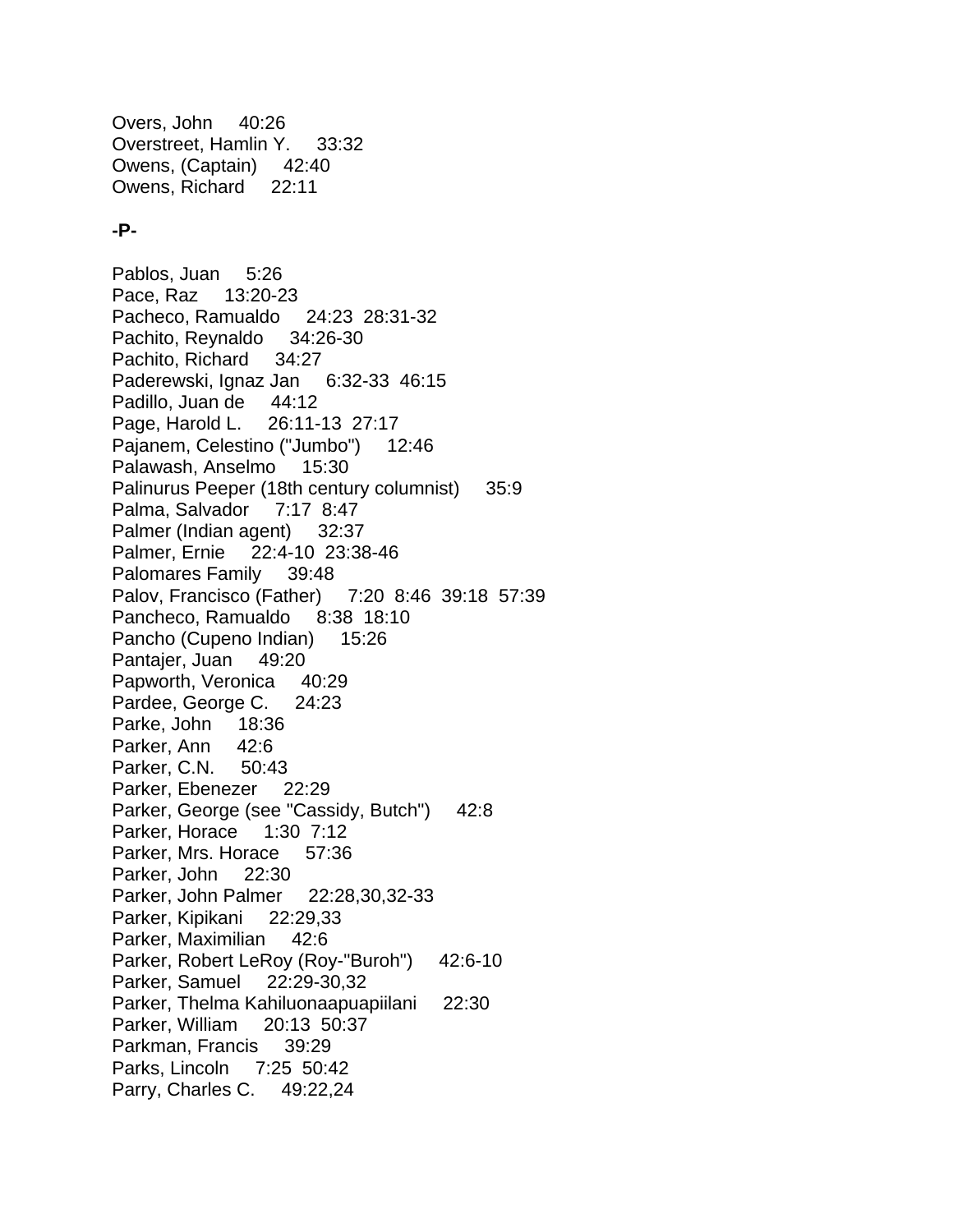Parson, (Judge) 18:14 Parsons, "Snapping Annie" 33:14 Pascal, (Saint) 5:18 Patterson, John 13:45,46 Patterson, Tom 31:35 62:30 Pattie, James Ohio 6:27 16:17-21 18:2,17 33:4 Pattie, Sylvester 8:37 16:20-21 Patton, Blanche 59:40-43 Patton, George S. Jr. (General) 36:42 40:22 46:14 Patton, George S. Sr. 31:43-48, inside back cover 36:41 40:42 46:14 50:25 Patton, Richard 59:41 Pauahi, (Princess) 23:13-15 Paul, E.T. 19:8-10 Paul, (Prince of Wurtemberg) 10:21 Paulsen, Theodore (Ted) 44:37-41 Payeras, Mariano (Father) 4:24 5:33 24:19,26 Peacemaker, Erma 24:40 Peacemaker, George 24:40 Pearson, Steve 16:29 Pedro (Luiseno Indian) 15:10-12 Pedrorena, Miguel de 17:39 23:21 49:21 Pedrorena, Victoria 36:26 Peeler, Abner 42:28 Peeler, William 42:28 Peet, Mrs. Mary Rockwood 4:12 5:18 Pendleton, George A. 37:31 Pendleton, (General) 36:29 Pendleton, Mrs. Joseph H. 36:29 Penn, William 35:9 Pepper, Choral 29:32-33 Pepper, Jack 29:32-33 Pevalta, Carmelita Sofia Loreta Micaele 47:28-31 Perez, Diego 38:36 Perez, Eulalia-see Guillan, Eulalia Perez de Perez, Jose 38:39-40 39:10 Perez, Juan 30:34 Perkins, Elcise 8:59 11:47 Perris, Frederick Thomas 13:14 27:38 34:19 52:9 Pershing, John L. (General) 31:11 36:16 49:24 Peter, (Saint, a character in play) 30:15-16 Peters, Max 8:28 Peterson, William F. 26:26 Petronella, (Felix niece) 42:21-26 Peyri, Antonio (Father) 6:2 8:37 25:34 41:17-18,21 45:26 Pfleughardt, George 17:16 Phelps, Wilson W. 16:14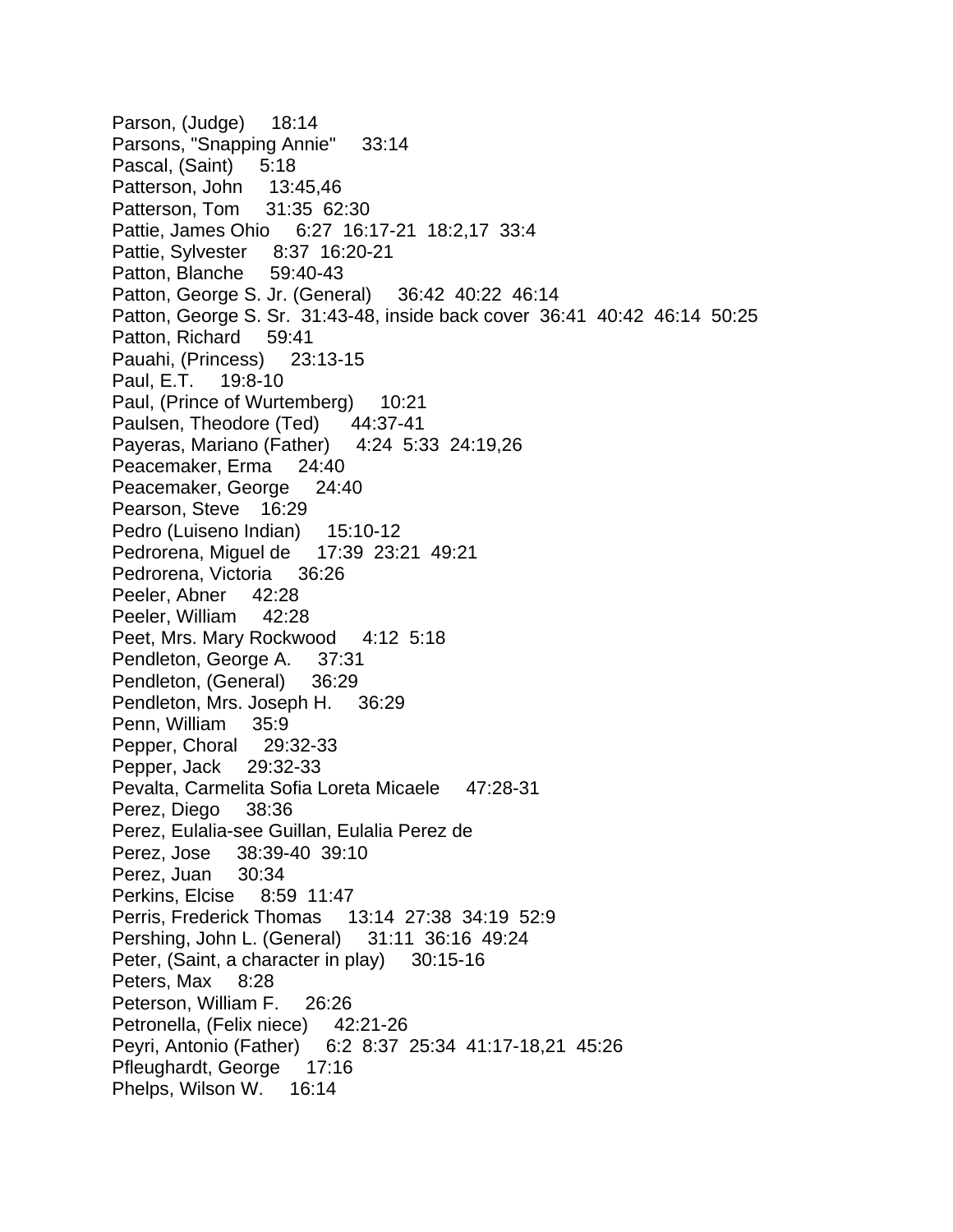Philip, Prince (England) 48:7 Philip V (King of Spain) 21:12 Phillips (locomotive engineer) 14:11 Phillips, Penn 54:33 Phoenix, John (Esquire) 27:14 Pickerill (telegrapher) 18:37 Pickering, Ernest 53:29,30 Pickford, Mary 49:24 Picky (maid) 28:26 Pico, Andres 5:15-17,20 15:23 16:16 17:17-18 18:39-41 20:4 36:22-24 39:38 43:18 49:30 Pico, Francisco 17:40 Pico, Jose Antonio 19:28 Pico, Jose de Jesus 26:20 29:14 Pico, Pio (descendant) 36:30 Pico, Pio (Governor) 3:16 4:24 5:15,34 6:29 8:23 10:16 11:27,30-32,41 12:9-11,42-48 13:28 15:23 16:5,16 17:39-40 19:28,47 23:11,19 24:21-22,26 27:19 29:35 36:22-24 38:38 39:19 41:16 45:42 46:8 49:31 Pico Saloman 18:43 Pico, Ysidora 15:15 Pierce, Franklin (President) 31:26 39:42 41:43 53:11 Pignatelli, (Princess) 49:24 "Piquini" 18:40 Pishon, Caroline 13:39 Pius XI, (Pope) 40:28 Place, Etta 6:12 42:10 Plato 46:19 Plim, Joe 30:39 Pohlman, Philip 10:40-41 Pointed Forehead (Sioux Indian) 20:41 Politi, Leo 24:48 Polk, Mrs. James K. 13:25 Polk, James (President) 13:25 40:5-10 41:43-44 54:13 55:9 Pollak, James G. 16:4 Pollard, Mr. Harry 3:18-19 Pollard, Mrs. Harry 3:18-19 Pollard, Pat 21:36 Ponce de Leon, Juan 3:34 Ponsar, Warren (Professor) 56:39 Popeye the Sailor Man 57:27 Porter (miner) Porter, David Dixon 31:26-27,31 39:39 Portillo, Jose Lopez 41:33 Portilla, Silvestre de la 19:28 Portola, Gaspar de 2:39 4:23 6:5 7:16 8:29-36,51 11:38-39 12:28 15:41 24:20-21,24 25:34 26:34 33:41 36:20,33 37:29 38:5,38,45 39:15-16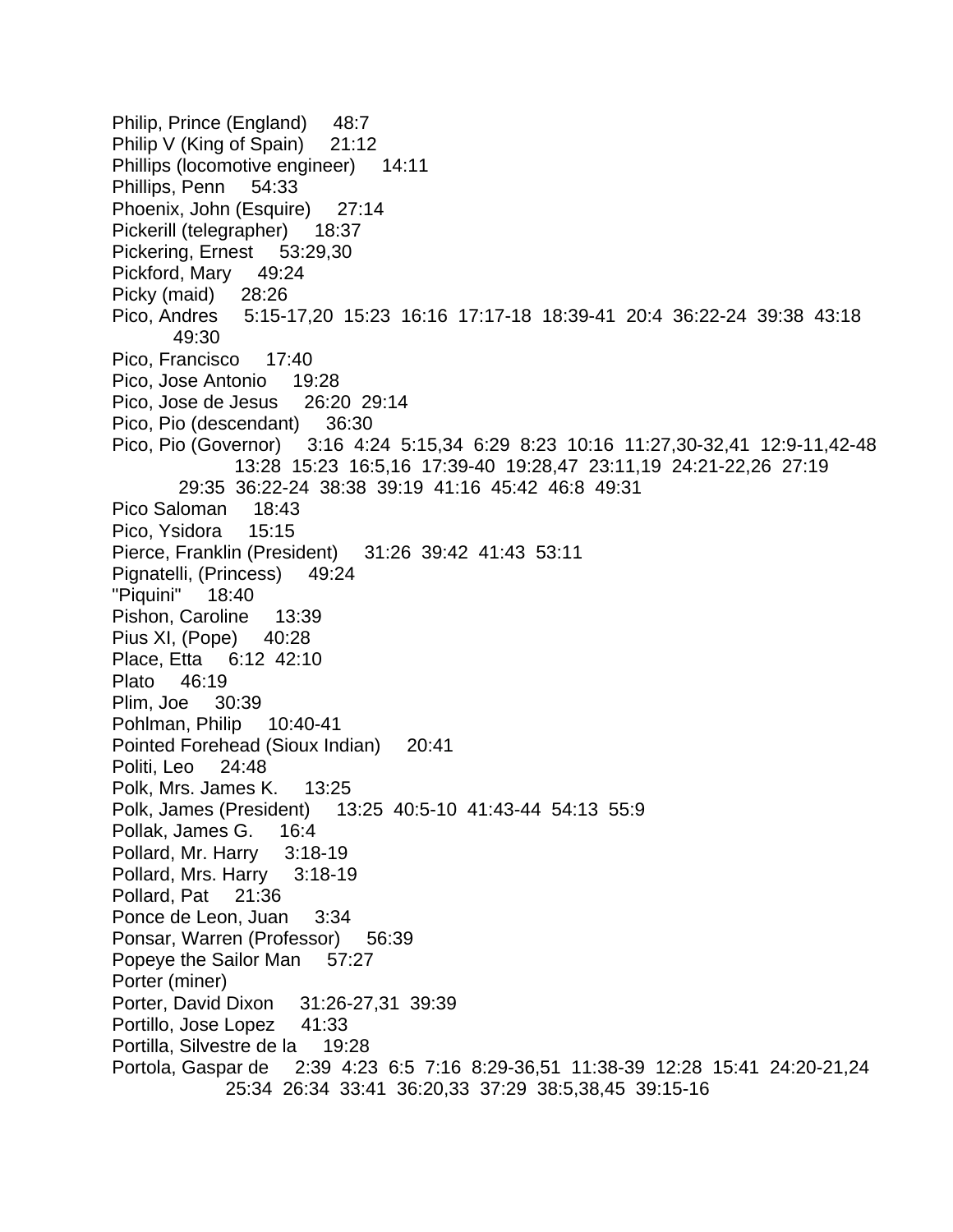Post, Wiley 43:43 Postley, Theresa 18:47 Pourade, Richard 31:14 Powell, John Wesley 33:4 Powers, Jack 39:44 Powers, Martha (Meeks) 6:10 Pray, Bonnie Irene 9:14-17 Preston, Douglas A. 6:10 Preston, James Carson 20:11-13 Preston, James Louis 20:12 Preston, Mary 20:11-12 Pretty, Voice Eagle (Sioux Chief) 20:41-42 Prevost, Mallet 47:31 Price (l.w.w. leader) 41:30 Price, John 39:28 Price, Mary 39:28 Price, Rodman 56:32 Price, Mrs. Sterling (see Head, Sterling) Price, Sterling 39:28-35 Prince, Mrs. (school teacher) 45:30 Prudhomme, Victor Leon 21:9 Pryor, Arthur 25:43 Pullen, Eddie 26:12 Putnam, William 35:17 Putney, William David 37:2 38:17-22 44:42

# **-Q-**

Quadra y Bodega, Juan de la 51:44 Quashish, Epifanio 15:30 Quelie, Salvador 12:46 Querry, Ed 10:15 11:3 Quinn, John 10:10,12 Quinn, Pat 10:10-12 Quirin, Herman "Kid" 2:19 Quivira Indians 44:12

## **-R-**

Raimundo (Indian Scout) 26:20 39:45-46 Raines, Austin J. 34:39-41,43 Rain-in-the-Face (Sioux Indian) 20:43 Rains, Fannie 46:13-14 Rains, John 23:11 46:9-14 47:15-16 Rains, Merced (Dona Merced) 46:9-14 47:15-16 Rains, Robert 46:13 Raisch, Howard M. 62:38-39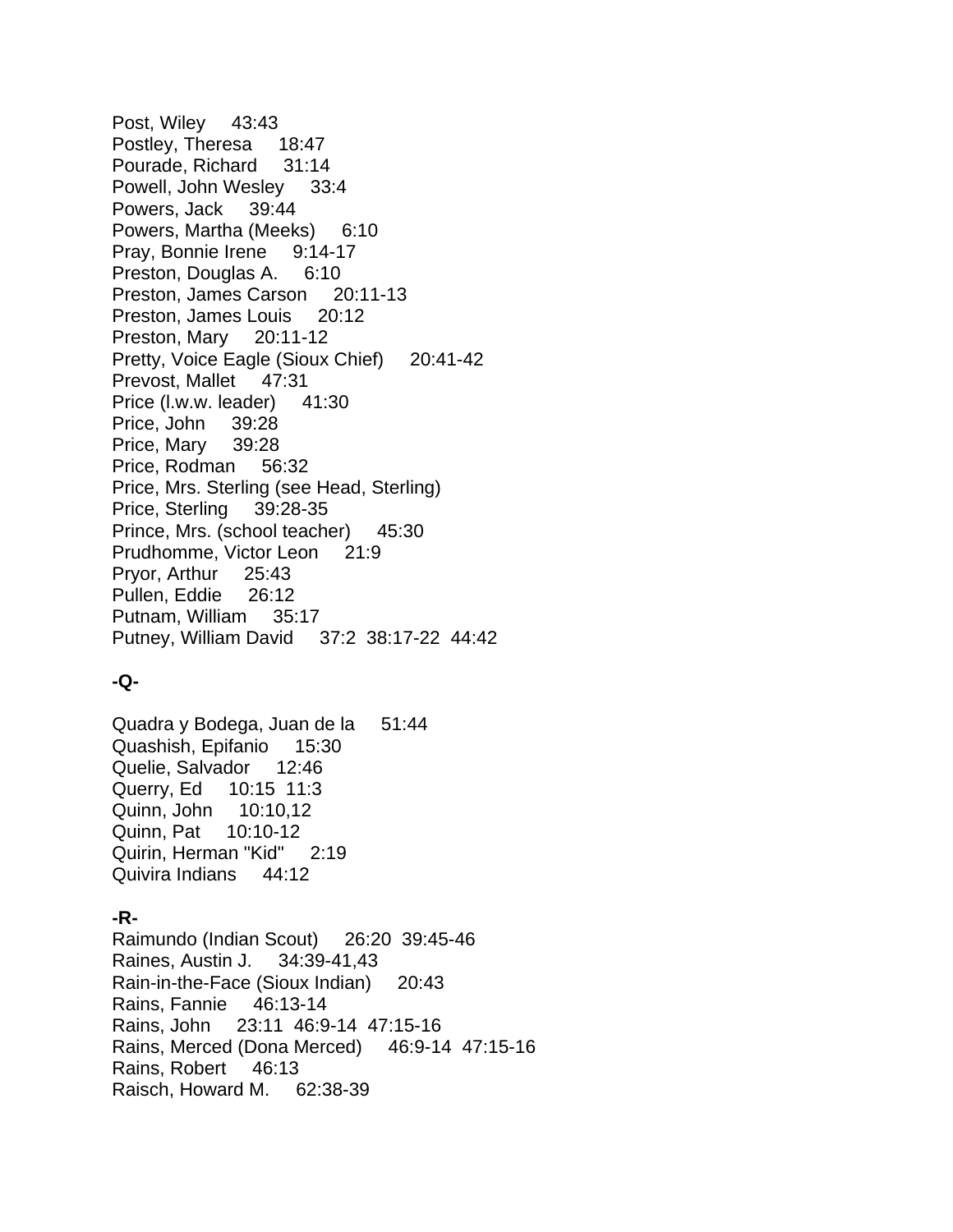Raish, Howard 10:41 25:22-24 Raitt, Helen 39:36 Raleigh, Sir Walter 11:35 Ramau, Peter 48:19 Ramidz, Francisco "Chico" 13:39 Ramirez, Guadalupe 23:28-31 Ramona (fictional character) 4:22 5:18,20 9:25 22:34 45:23-26 49:21 Ramoni, husband of Francisca (Apis) Williams 46:14 Ramoss, Mary (Marie Ramus) 15:17 Ramoss, Pat 15:13 Ramoss, Tom James 15:13-18 23:41 Ramoss, Tomas 15:14 Ramsey, Edith Mary Dorothea 18:10 Randolph, Peyton 31:16 Rankin, Eddie 2:40 Rankins, Elizabeth 20:13 Rash, Matt 6:8 Rawson, James 58:44 Rawson, John 58:44 Rawson, Lewis 58:44 Rawson, Louie 10:10,11 Rawson, Mrs. Mary Dietterich 58:44 Rawson, Tommy 58:34,44 Rayburn, Carl 1:28 54:31 Reagan, Ronald (President) 11:26 24:6,23 Reavis, James 47:24-31 Reche, Amelia (see Magee) 52:6 Reche, Anthony 52:6-10 Reche, Anthony Jr. 52:6-8 Reche, Flora 52:8 Reche, Mathew Leon 52:10 Reche, Menorah 52:6-10 Reche, Vital Jr. 52:5-10 57:42 Record, Ed 3:10 Record, Mary 3:10 Red Cloud (Sioux Chief) 14:5 20:43 22:24-25 Red Fox (Sioux Indian) 20:41 Redman, Louis 4:10 Redwine, Earl 42:45 Reed, Asa 28:24 Reed, Deidre 26:19 Reed, Gertrude 28:26 Reed, "Gib" 58:32-36 Reed, Isaac G. 18:38 Reed, Lester 28:24-29 57:31-36 58:31-36 62:7 Reed, Naomi 28:24,26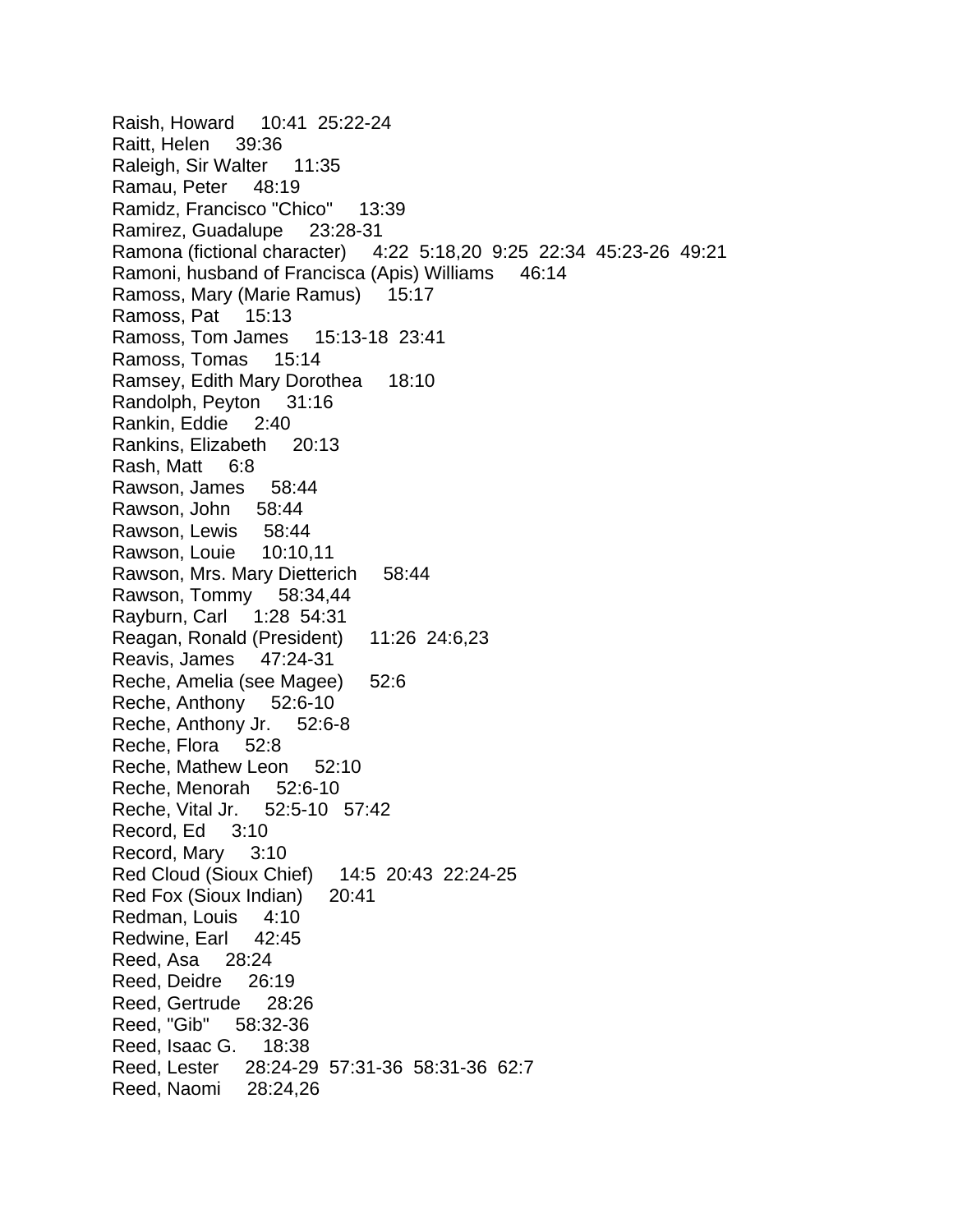Reed-Tripp Family 62:7 Refugia, Dona 5:21 Regan, Bill 50:26 Regan, Joe 50:26-27 Regan, Margaret 50:26,27 Regan, Mrs. Kate Sidle 50:25-28 Reid, Felipe 52:14 Reid, Fredrick 3:19 Reid, Hugo 38:38 39:35 40:12-15 48:39 49:30-31 Reid, Victoria 52:14 Remsburg, Everett M. 13:46 Remsburg, Melvin Z. 13:45-46 45:44-45 Rennio, John Jr. 40:24,28-29 Rennio, John Sr. 40:24,28-29 Reno, Marcus A. 20:42-44 Rensch, E.G. 8:55 Rensch, H.E. 8:55 Republicans of China 20:28 Resanov (Resanoff), Nikolai (Czar's envoy) 48:29,34-36 Reser, Andrew 52:15-21 Reser, H.B. 52:15-21 Reyes, Manuel 47:15 Reyes, Raul 49:18 Reynolds, Felica Bernasconi 4:22-23 17:41 Reynolds, Glenn (Sheriff) 59:32 Rhodes, Cecil 31:7 Rice, Billy 16:32 Rice, Ernie 37:40 Rice, Jim 10:4-8 18:3-8 Rich, Lyman 46:8 Richard, John 9:40 Richard, Theodore E. 6:14 Richards, Jane 54:12 Richards, William A. (Governor of Wyoming) 6:9 42:9 Richardson, (Captain) 32:20 Richardson, Friend William 24:23 Richardson, John 45:14 Richey, James T. 50:41 Richmond, I.A. (Doctor) 19:4,6 Rickard, George L. ("Tex") 16:37 30:38-40 Rickenbacker, Eddie 26:12-13 56:6-9 Rico, Juan 52:14 Rigg, Edwin A. 2:37-38 Riley, Bennet 13:26 24:22 Rincon Indian 12:48 Rind, Clementine 31:16 35:17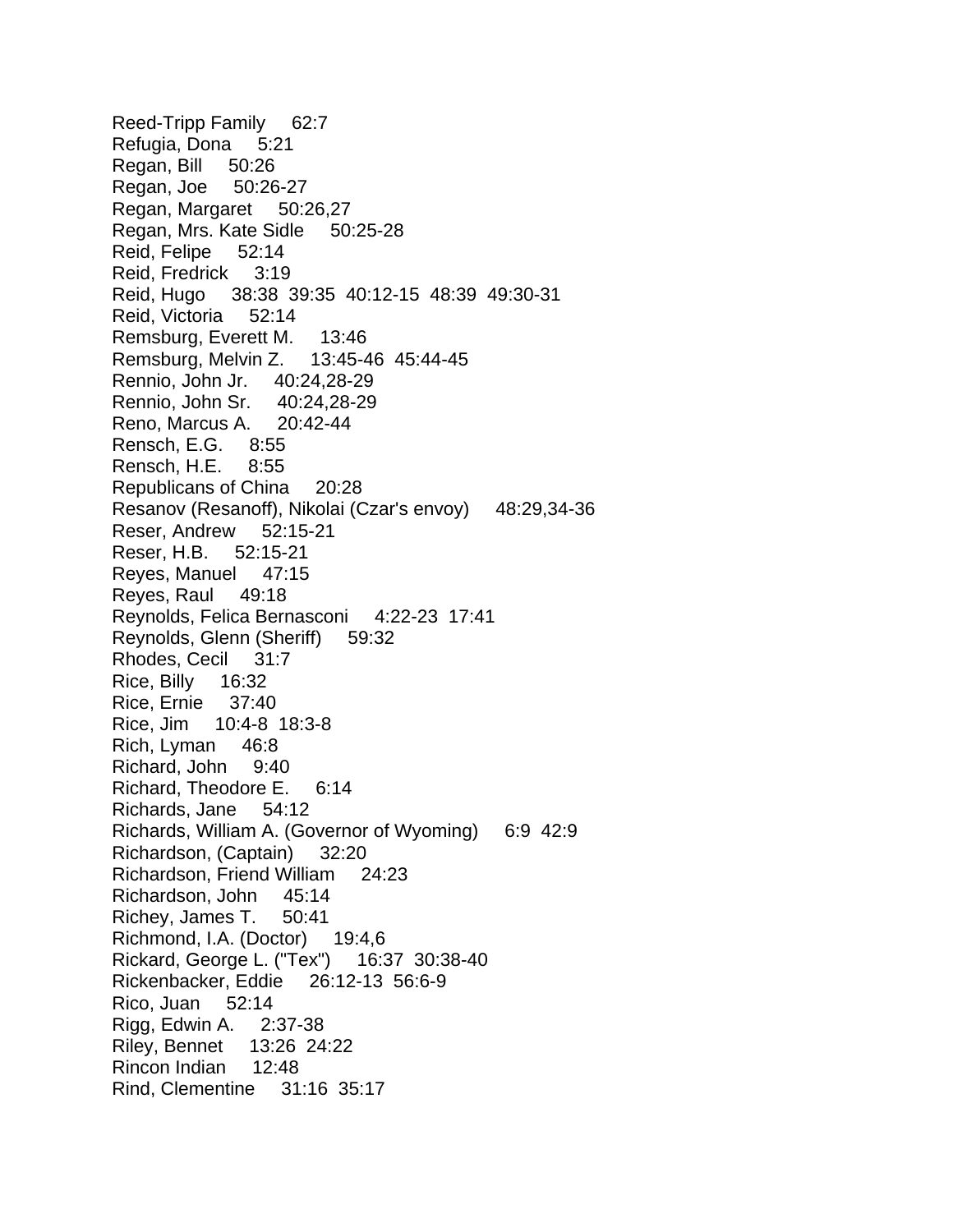Rindge, Fred 21:8 Rindge, Fredrick Hastings 21:6,9 Rindge, Mary Knight 21:5-10 Rindge, Rhoda 21:8,10 Rindge, Sam 21:8 Rinehart, Nancy 22:10 Ringo, John 2:28,30 52:31 Rip (dog) 3:5 Ripaldo, (Father) 23:6 Rischard, Ted E. 11:47 Rivera, Fernando de 8:51 Robbins, Gregg 35:2,33-39 Roberts, Elizabeth Judson 5:18 Roberts, Eugene L. 55:9 Roberts, J.B. 38:34-35 Robertson, Alexander W. 46:23 Robertson, Alma 25:14 Robertson, C.A. 33:29-32 Robertson, Hugh Roderick 51:39 Robertson, Mark 31:33 Robertson, Wallace Irving 17:38 21:23 Robidoux, Louis 38:21 Robinson, Alfred 5:30 29:12 36:39 39:15,19 Robinson Brothers 3:43 Robinson, D.C. (Captain) 53:12 60:14-22 Robinson, E.N. (Colonel) 62:28,30 Robinson, John 29:34 Robinson, Mrs. Minerva Bemis-(see Strong, Mr. and Mrs. N.M.) Rocha, Rojerio 45:26 Roche Family 39:38 Rockefeller, Laurance 22:29 Rodriguez, Antonio 36:37 Rogers, Harrison 36:38 Rogers, John 25:16,20-21 Rogers, Malcolm 5:19 Rogers, Will 43:43-45 Rohr, Frank 22:41 Rolph, James Jr. 24:23 Romans 19:47 20:44 Romero, Jose 32:29-30 Romeu, Jose Antonio 24:21 Rommel, (Field Marshal) 31:44 Ronsse, Mary Raynolds 18:10 Roos de, Robert 12:5-8 13:36-38 21:32 Roosevelt, Alice 31:9 50:25 Roosevelt, Franklin D. (President) 14:40 32:19 36:26,29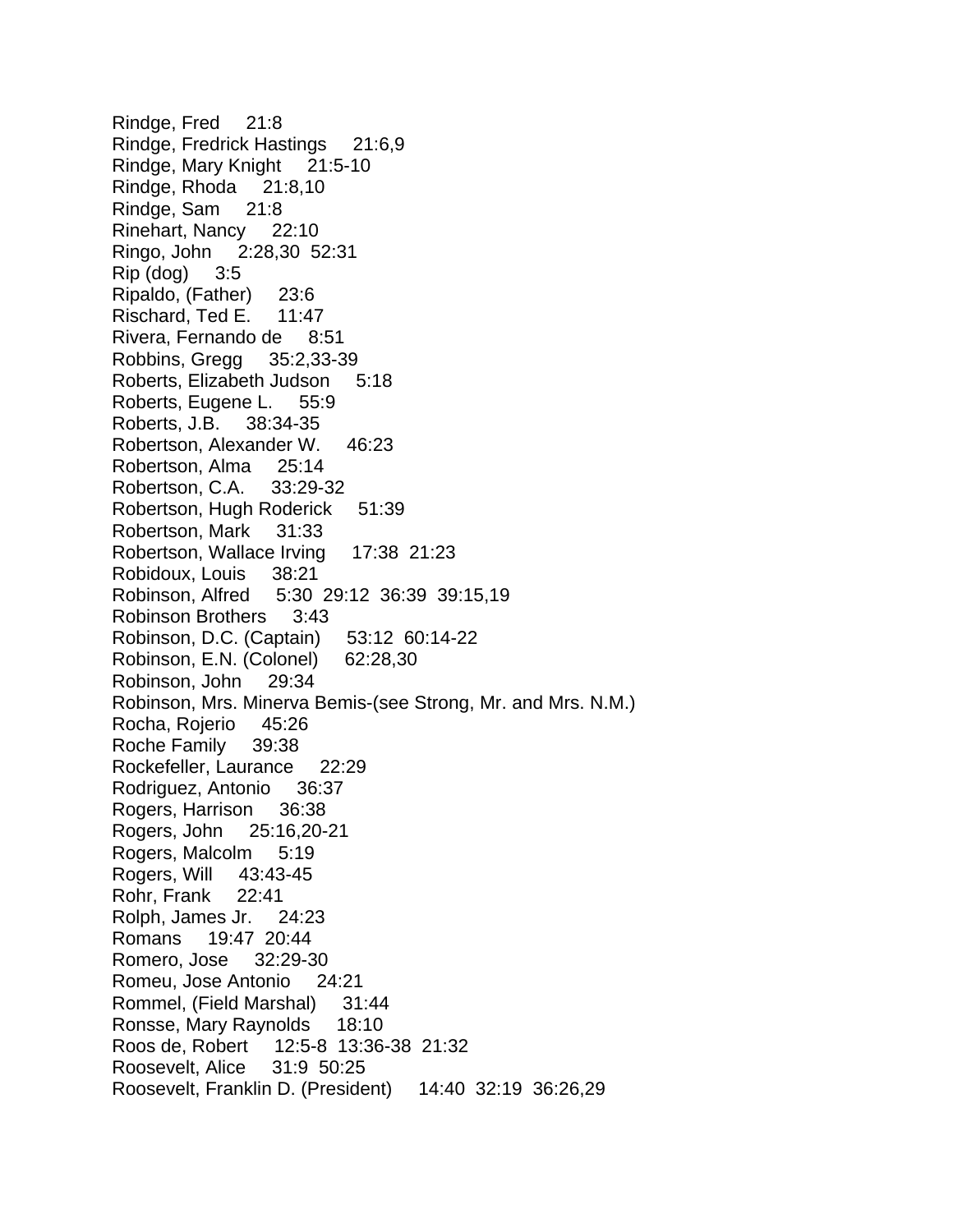Roosevelt, Theodore (President) 8:41 14:37 15:26 16:10 25:42 27:40 31:9 36:26 45:45-46 51:42 52:3-4 Roripaugh, Jack 1:24-29 7:25 10:11-15 48:10-11 57:32,34 Roripaugh, Leo 10:13,15 Roripaugh, Louie 1:25 2:8 11:33 13:9 27:25 44:21-23 48:10 56:7 57:35 Roripaugh, Pearl 1:24 5:31 7:12 Rosa May (of Bodie) 28:7 Rose, (C.H.P.) 21:25 Rose, Forest 21:24-30 Rose, H.B. 21:35 Rose, Horace 18:36 Rosecrans, William S. 37:32,35 Ross, Betsy 35:12 Ross, Lawrence S. 14:24 Rosser, Tom 40:42-43 Rotchef, Alexander 48:33-34 49:9-11 Rouen, Louis A. 7:8-13 24:28 Rough-and-Ready Jack 28:4 Rowe, Charles O. 18:36 Rowe, Joseph A. 49:32 Rowland, Billy 46:13 Rowland, John 36:42 38:18 Rowland, Manuelita Williams 46:13 Rubi, Mariano 39:18 Rubidoux, Lavin 36:42 Rubottom, William 47:15-16 Ruff, Benjamin F. 18:34 Ruffin, Edmund 40:41 Runs-the-Enemy (Teton Sioux Chief) 20:44-45 Rush, Philip 3:16 Rusk, Dean 1:20-22 Russ, Gabe 25:45 Russell, J.C. 48:39 Ryan, R. Mark 39:7 Ryan, Robert L. 52:21

## **-S-**

Sacajawea (Shoshone Indian woman) 10:19 St. John (Butterfield station man) 16:45 St. Joseph, (Doctor) 19:4 Sales, Amos 12:38 Salgado, Juan 30:18 Salinger, Pierre 7:4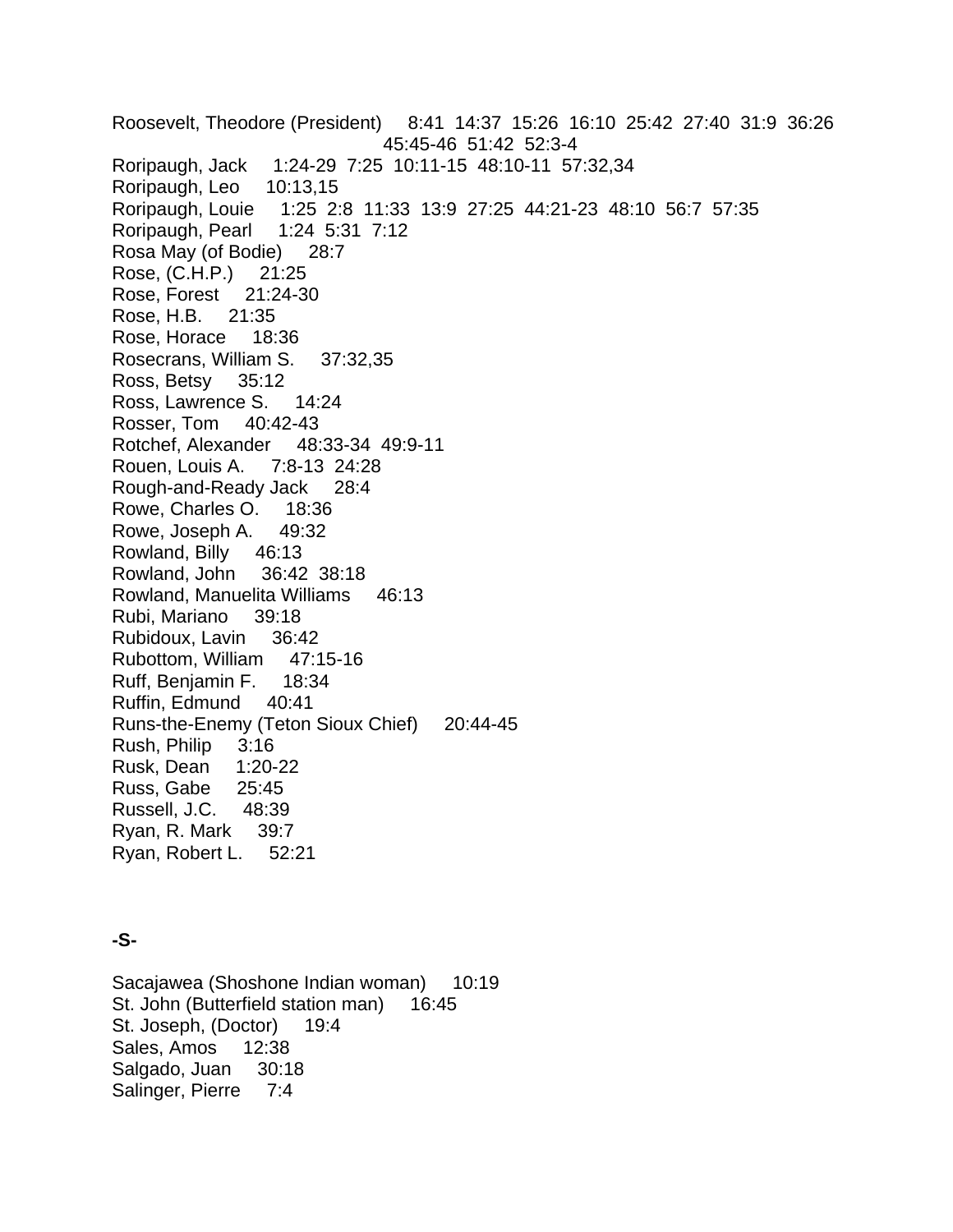Saltmarsh, Samuel 22:48 Salvatierra, Juan Mario 8:6 21:20 Salvator, Ludwig 48:18 Salyards, William (Bill) 32:2 40:21-23 Samaniego, Tom 1:24-29 Sampson, Deborah 35:13 Samuels, Charles 30:39 Sanchez, Jose Padre 5:33 36:38-39 Sanchez, Juan Gonzales 18:42 Sanchez, Jose (Lieutenant) 5:33 15:45 35:40-41 37:9-10 38:37-38 43:4 Sanders, Todd 6:23 Sandham, Henry 38:25 Sandoval, Cipriano 52:4 Sandoval, Gonzalo 23:11 Sandoval, Lugarda 45:26 Sanford Family, (Nate and Lynn) 3:42-3 Sanjurgo, Francisco 29:37 Sansome, Elias 24:36-37 Santa Ysabel Indian 15:27 Santiago, Juan (Father) 5:33 6:12 8:37 24:25 43:4 45:7 Santos, Jose 18:40 San Ysidro Indians 15:27 Saratoga People 27:45 Sargent, Shirley 19:34 Saunders, A. 50:38 Saunders, John B. 23:12-15 Saurin, Ed 8:42 Sawday, Charlie 62:19 Sawday, George 57:36 Saxton, J.B. 27:15 Sayardo y Calzado, Marcus Antonio 41:16 Sayles, Ritner 14:8 Scammon, Charles M. 38:11-16 Schmidt, John 50:29 Schmitt, Carl 10:44-48 11:12-17 Schmitt, Carl Jr. 10:44-48 11:12-17 Schmitt, Curtis 10:44-48 11:12-17 Schonrock, Hazel 18:48 Schrader, Eric 26:12 Schroeder, Charles R. 20:10 Schwartz (miner) 18:6 Scofield, Mr. 58:31 Scott, Chalmers 3:18 Scott, Clay 17:19 53:28 Scott, Ella J. 16:13 Scott, R.G. 48:39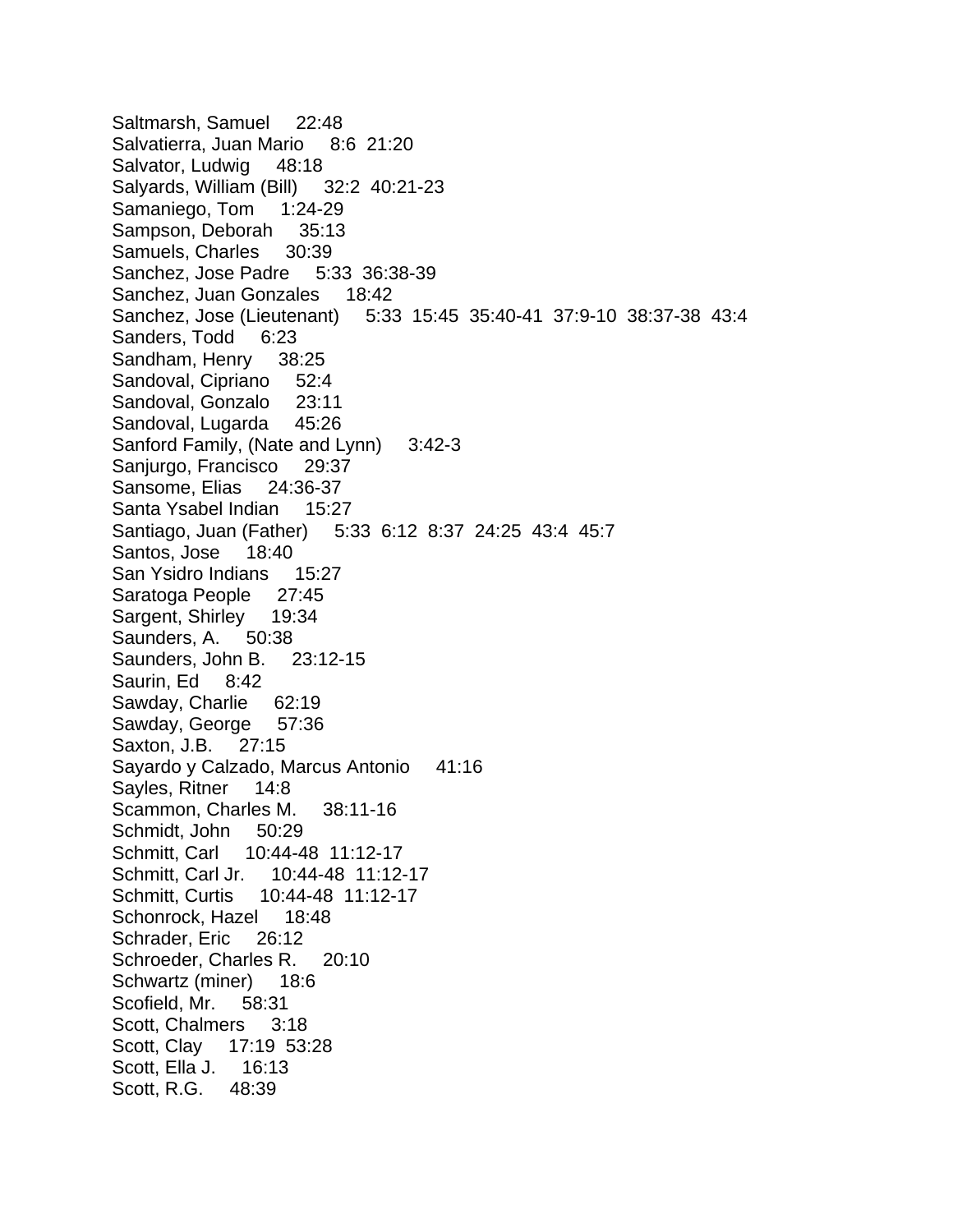Scott, Thomas A. 37:36 58:24,25 Scripps, E.W. 54:43 Scudder, Charles 47:32-33 Scudder, Charles Jr. 47:34 Scudder, Laura 47:32-34 Searcy, Fred 19:35-38 Sedgewick, Thomas S. 37:35-36 Seely, Alfred L. 37:34 Seidler, Kaj 10:31,32 Seminole Indians 5:24 Semple, Robera 10:29,34 Semple, Robert 10:28-29 22:37 Sempronius (Roman) 41:12-13 Senan, Jose 36:37 Senor, C. 34:21 Sentenac, Paul 47:9-10 Sepulveda, Chicheen 15:7 Sepulveda, Esperanza (Mrs. Larson) 15:17 Sepulveda Family 39:47 49:24 Sepulveda, Jose Andres 18:41 19:47 Sepulveda, Juan 52:14 Sepulveda, Maria Anta 38:39 Sepulveda, Marie 15:7 Sepulveda, Ramon 15:17 Sepulveda, Vicenta 46:12 Sergnaire, Blanche 26:37-38 Serpent, James (Cayuse Indian) 34:32 Serra, Juipero 2:39 6:4-6 28:39-40 29:9 32:19-20 33:41 35:7 39:4 41:11-12 57:39 Serrai, Vincente 39:18-20 Serrano, Dolores 25:34 Serrano Family 39:48 Serrano, Francisco 25:34 Serrano Indians 20:36 38:26 Serrano, Josefa Montalva (Mrs. Leandro II) 25:35 Serrano, Juan Antonio 8:23,24 12:42-48 Serrano, Kelso 45:33-34 Serrano, Leandro 5:2 25:24-39 Serrano, Maria Presentacion Yorba (Mrs. Leandro) 25:34 Serven, James E. 15:38 Service, Germaine 48:40-41 Service, Iris 48:40-41 Service, Robert W. 42:32 48:40-41 Setterfield, Mary Jane 20:36-39 60:5-7 Seward, W.H. 37:35 42:32 Sexton, Daniel 62:27 Seymour, G.F. 12:11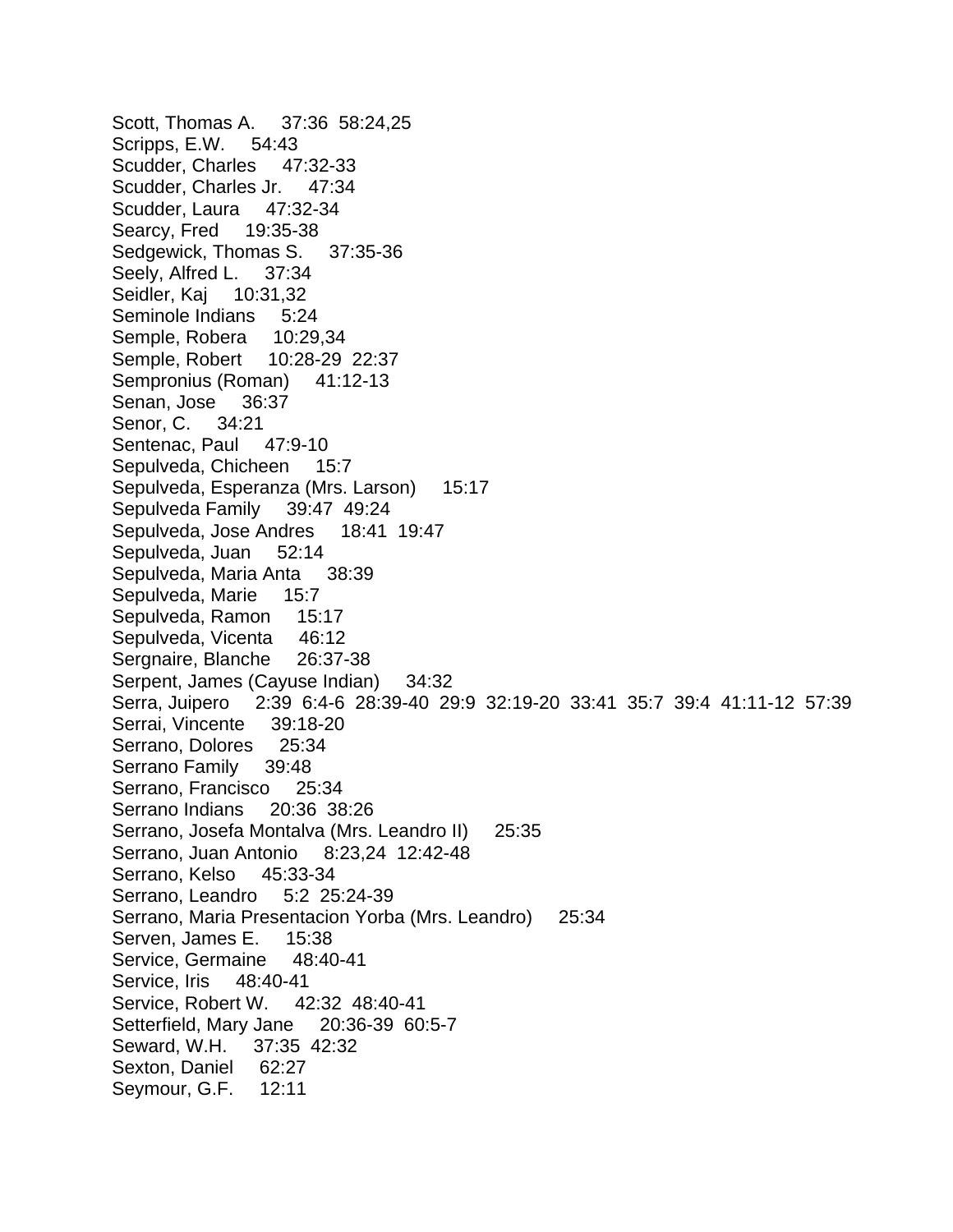Shadburne, George 40:41 Shaney, Will 45:34 Sharkey, Jack 16:37 Sharkey, Tom 13:14 Sharp, William 38:35 Shaver, John 50:42 Shearer, Lloyd 16:5 Shelekhov, Grigori 48:28-29 Shelton, Charles 30:2  $(Chuck and Kay)$  50:45,47 Shepherd, J.A. 37:37 Sherer, Philipina (Bergman) 5:23 15:7 Sheriff, Mary 45:24 Sherman, Anton 50:38 Sherman, Edwin A. 27:14-15 Sherman, Moses H. (General) 23:35 56:14 Sherman, R.P. 53:27-29 Sherwood, Mr. 56:34 Shields, James 31:26 Shinn, Beryle 12:34 Shinn, Charles Howard 57:42 Shorb, J. Debarth 36:41 Shoshone Indians 10:18 14:8 Shotgun, Mary 46:45 Showalter, Dan 2:38 Shurtleff, Flavel 53:29 Shurtleff, Robert 35:13 Sibert, Dan 18:36 Sickles (night watchman) 3:26 Siebel, Lillie 53:18 Siebert, Al 59:30-31 Sienkiewicz, Henry 48:18-19 "Sieta Balazos" (Luiseno Indian) 15:11 Silent Dawn (Apache Chief) 8:15 Sill, Arthur W. 14:11 16:12 20:34-35 31:36-38 34:30-32 Sill Family 20:34 Sill, Harvey 20:34 Silvas, Juan 17:18 18:39-43 Simmons, A.A. 24:47 Simpson, George 56:12 Simpson, Sir George 48:32,35-36 Simpson, Ruth 14:9 Singleton, John 26:40-43 Sioux Indians 20:41-47 32:36 34:14 Sisters of the Blessed Sacraments 18:23 Sitting Bull (Sioux Chief) 8:16 9:29 20:43-46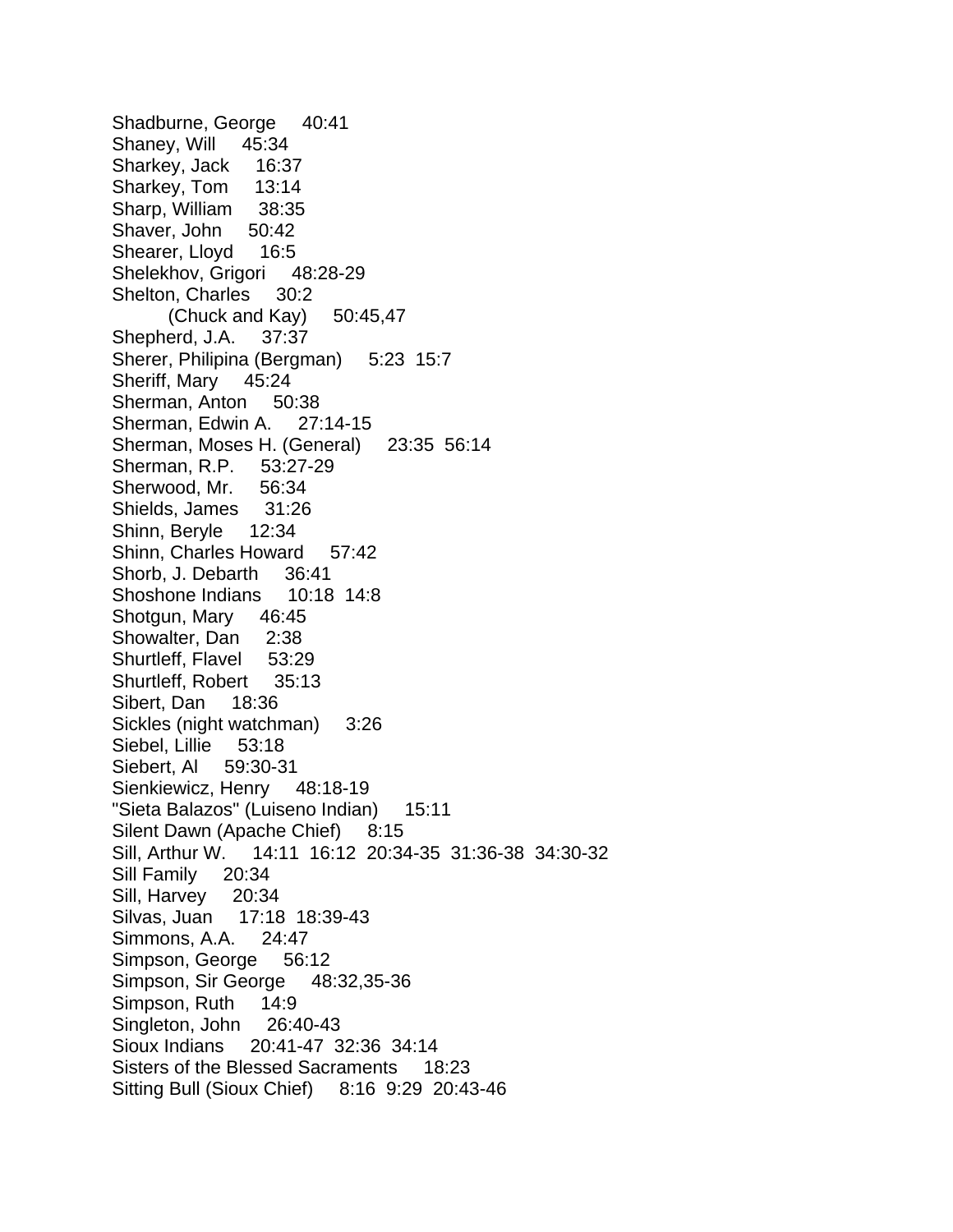Sizer, Daniel 37:34 Sizer, Samuel 37:34 Skillman (Butterfield driver) 15:21 Slaback, Josephine 40:4 Slate, Claude C. 52:37 Slaughter, John 47:28 Sloat, (Commodore) 56:13 Sloat, John D. 9:2 12:11 22:38 30:34 Small, Harry 21:34 Smart, Richard Palmer 22:29-32 Smith, Annie (Mrs. Michael) 25:31 Smith, Birdena 21:35 Smith, Ted "Silent Dawn" (Brigadier General) 8:19 Smith, (Captain) 25:18-19 Smith, Cyril 44:4 Smith, David Noble (Doctor) 4:26 Smith, Dave (reporter) 53:32 Smith, Gerald 14:8 Smith, Hyrum 54:11 Smith, J.L. 18:36 Smith, Jedediah Strong 8:38 10:22 14:38 15:45 16:17-20 26:23 27:38 28:15 35:38 Smith, Joseph 12:37-39 16:30 50:5 54:10-11 55:8-15 57:42 Smith, Long Joe 19:45 Smith, Mary 25:31 Smith, Michael Jr. 25:31 Smith, Michael O'Conner (Reverend) 25:31 Smith, Nora 25:32 Smith, Oakley 50:43 Smith, Pegleg 4:9 19:31 Smith, Peter 5:35 Smith, Mrs. Ralph 23:18 Smith, Thomas B. 52:33,37 Smythe, Dad 40:45-48 Smythe, Wesley 29:27 Snedicor, George 62:29 Snell, Mabel 29:28 Snyder, Duke 58:30 Snyder, Jacob R. 56:33 Snyder, John Cunningham 7:12 Snyder Le Moyne 18:2 Soboba Indians 4:25 14:35 Sobranos, Feliciano 39:19 Sobrero, Asconio 21:43 Socrates (Greek philosopher) 1:20-21 Sola, Pablo Vicente de 23:5 24:21-22 36:35 Solano (Indian chief) 35:40-41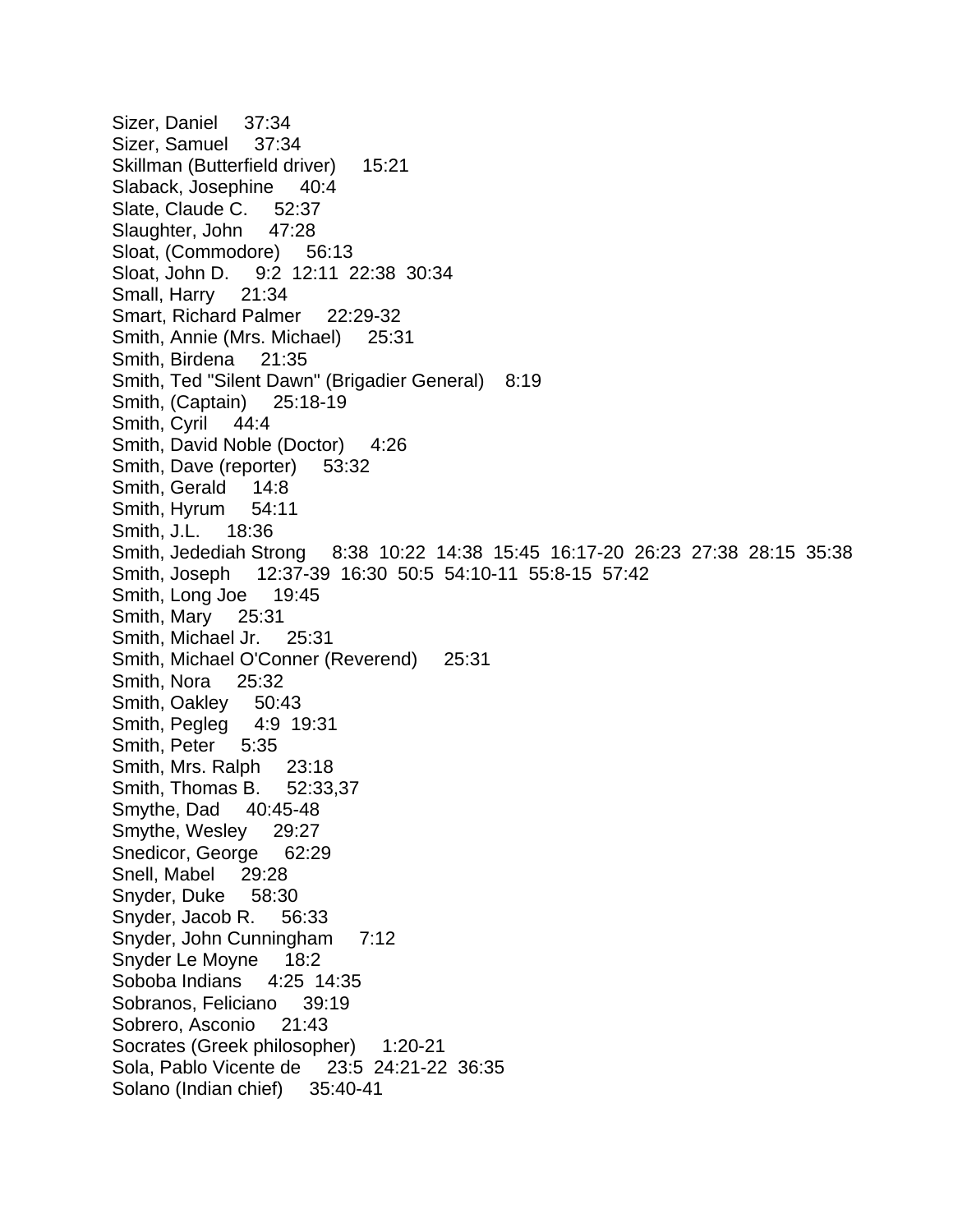Solano, Francisco (Indian Chief) 35:40 37:38 62:27 Somera, Angel 15:42 Songer, Nan 58:42-43 Sorensen, Cloyd Jr. 3:14 4:7,39,44-45 5:2,12,14 13:24-32 17:24 49:19 Sorensen, Suzanne 3:43-44 5:2 Sotello Family 25:13-14 Soto, Francisco 26:20 Soto, Lorenzo 3:17 South, Marshall 36:43-47 South, Rudyard 36:45 South, Tanya 36:43-47 South, Victoria 36:45 Sousa, John Philip 24:9-15 25:40-42,44-46 28:8 Southev, Robert 37:5 Sparkman, Philip Steadman 6:20 Spalding, Henry 32:37 Spaulding, A.G. 54:43 Sparkman, Philip Steadman 4:35 6:20 35:20-21 Speer, William 26:12 Spencer, Hamilton 12:26 Sperry, (Judge) 15:39 Sperry, Robert L. 20:20-23 32:24-31 53:10-16 60:13 Spider Lady 58:42-43 Spoor, Billy 38:33 Spreckels, A.B. 41:29 Spreckels, Grace 53:18 Spreckels, J.D. Jr. 41:29,32 Spreckels, John D. 41:28-32 53:17-24 54:43 Springborg, Axel 10:32 Springer, Gertrude 30:2 Springs, Fred J. 45:45 Stackhouse, Powell 18:35 Stalin, Joseph 32:18-19 Stamps, Mrs. Flovd 48:42 Stancliff, Joe 42:36-37 Standage, Henry 55:14 Standing Bear (Ponca Indian) 38:23 Stanford, Leland 9:11 22:38 24:23 Stanley, Augusta G. 33:33-35 Stanley, Will 45:33 Stanton, Edwin M. 30:40 42:32-33 Stark, Harold 32:11-14 Starry, Roberta 30:38 Stearns, Abel 1:6 5:13 8:38-40 13:28-30 19:27 23:31 25:37 26:20 36:39 38:21,39 45:8 46:14 49:28 52:12 Stearns, Arcadia Bandini 23:31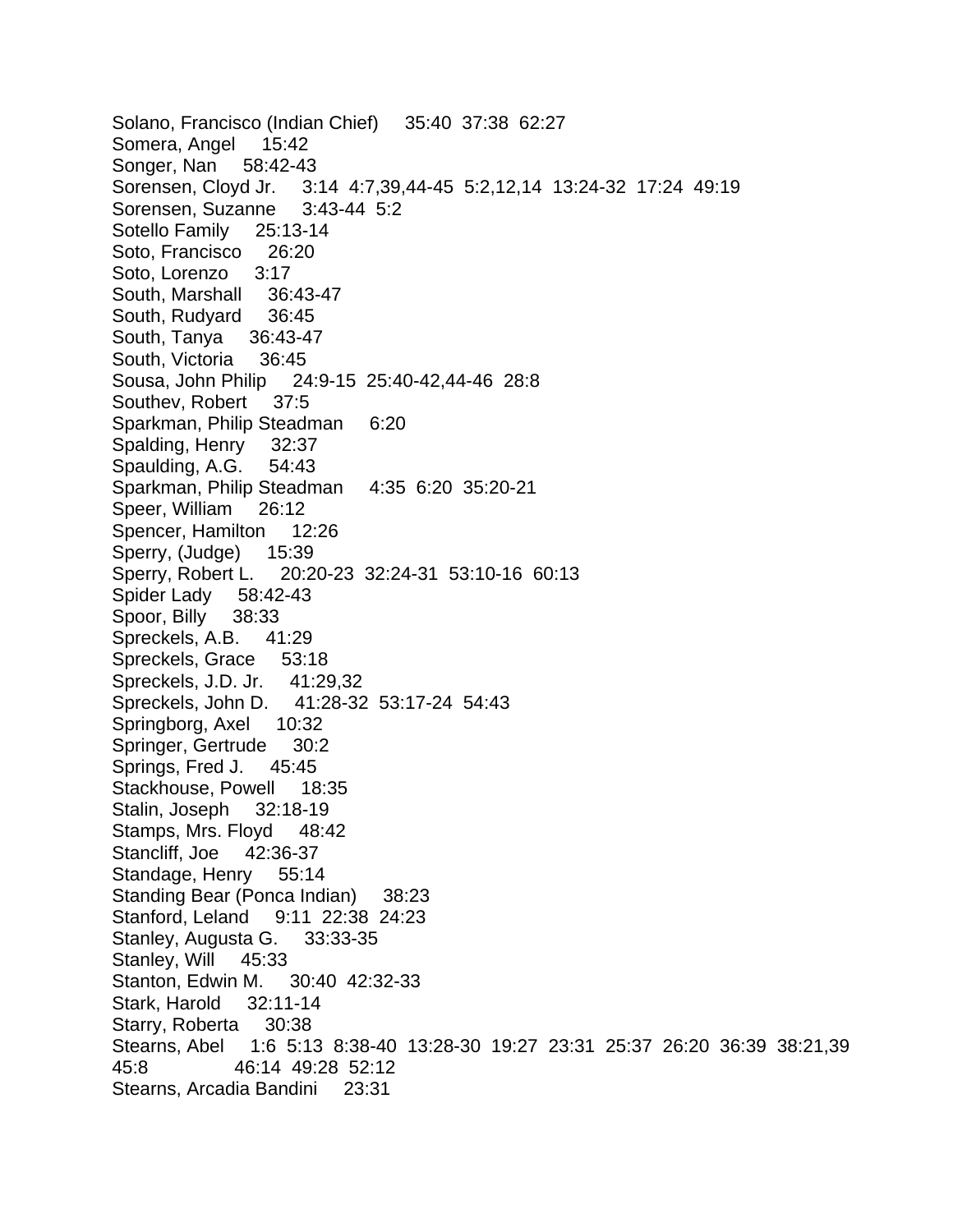Steeger, Harry 41:7,10 Steele, Elizur 34:16 Stein, Lou 39:36 Stephens, William D. 24:23 44:37-41 Stephenson, John 33:21 Stephenson, Terry 24:40,43 Stevens, Burton 31:40 Stevens, Clifford M. 24:40 Stevens, Isaac (General) 32:38 54:15-27 Stevens, Sherman (Colonel) 58:6 Stevens, Thaddeus 29:37 Stevenson, Noel C. 37:2 Stevenson, Robert Louis 6:30 32:22 56:24 Stevenson's New York Volunteers 5:36 Stewart, Helen J. 28:17 Stewart, Henry A. 15:38 57:41 Stewart, Jack 23:19 Stewart, Lyman 59:26 Stewart, Warner 38:43 Stewart, Sir William Drummond 10:22 Stewart, William M. 46:33 Stockton, Robert F. 6:29 8:38 9:3 24:22 36:23,41 38:20 39:39-41 46:31-32 50:47 Stokes, Adolpho 20:21 Stokes, Alfredo 20:21 Stokes, Don Edwards 20:21 Stokes, Dona Refugio (Mrs. Edwardo/Olvera) 20:21 Stokes, Edwardo 20:21 Stokes, Sir John 62:28 Stone, Robert 29:26 Stoneman, George 24:23 38:41 Storey, Hampton L. 53:18 Stovall, Dennis H. 39:21 Stowe, Harriet Beecher 38:26 Strahm, Frank 20:3 Strang, Dorothy L. 45:23-26 Strassel, Mrs. Harriet Bergman 15:12 Strasser, F.K. (Doctor) 50:42 Straubel, John 27:5-9 Streeger, Harry 41:7,10 Strong, Minerva 10:8 Strong, Mr. N.M. 10:8 Strong, Mrs. N.M. 10:8 Strosky, John 39:4 Stuart, Harry 3:43 Studley, C.K. 22:40 Sturgis, Samuel D. 32:46-47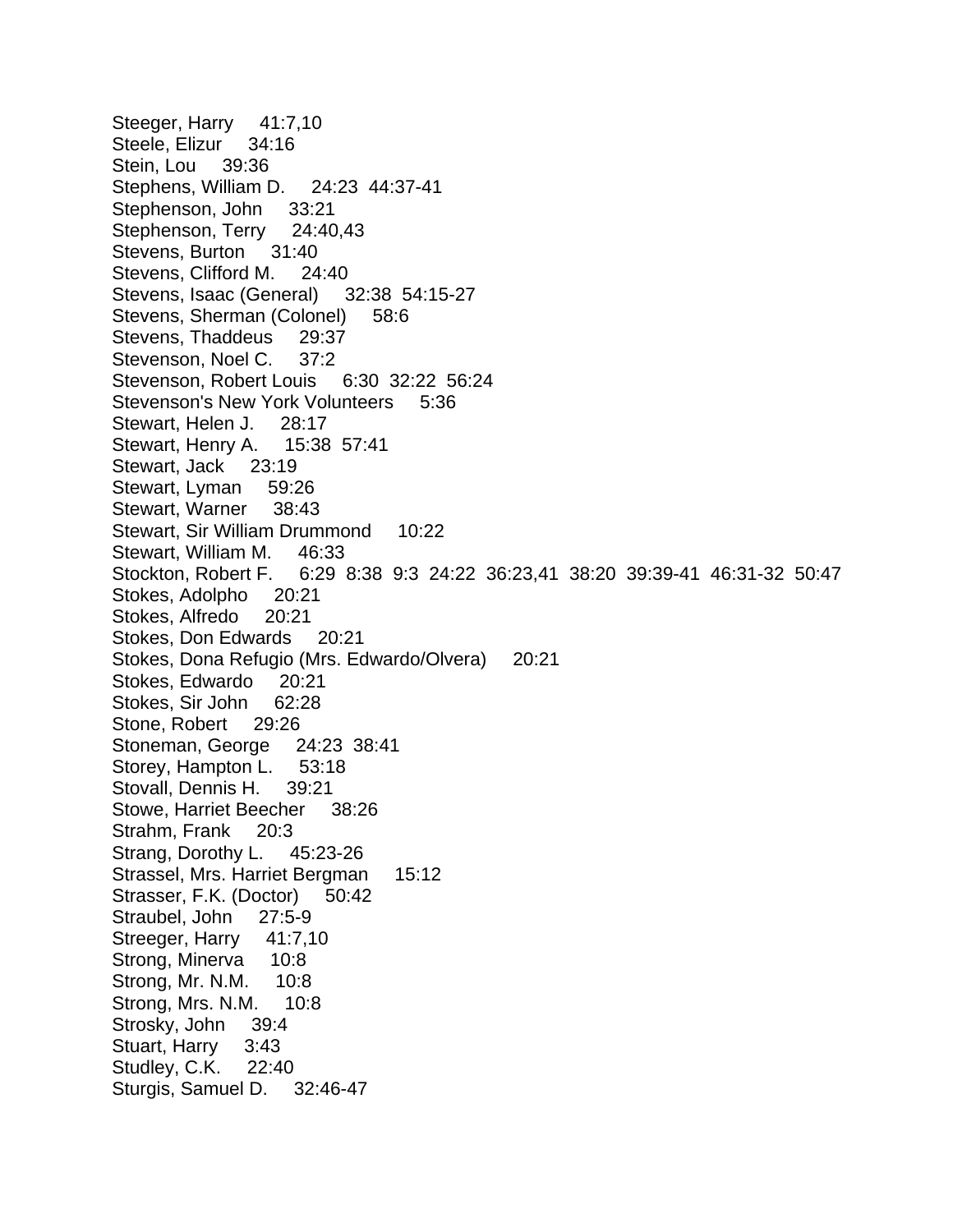Sublette, William 10:22 16:19 Subria, Felipe 3:16-17 Suisun Indians 35:40-41 Sullivan, John L. 38:41 Sulu, (Sultan of) 31:9 Sumner, Charles Almon 45:8 Sundance Kid 59:21 Sunnol, Antonio 49:10 Sun Yat-Sen 20:28 Suter, Hans 49:6 Sutter, Anna Elisa 49:13 Sutter, Emil Victor 49:13 Sutter, Mrs. John (Annette Dubeld) 49:6,13 Sutter, John A. 22:37,40 24:45-47 48:34 49:5-14 Sutter, Johann Jr. 49:13 Sutter, William Alphonse 49:13 Swanguen, Carl 16:34-37 Swank, (Editor) 18:36 Swanner, Charles D. 22:14 48:5 Swanner, Helen 48:40-41 Swanner, Patricia 48:40-41 Swanson, Gary 20:37 Sweeney, Bertie 52:44,46 Sweeney, Michael 52:45,46 Sweeney, Patricia Lee 52:45,46 Sweet, George A. 2:22 Sweeters, Clem 1:28-29 2:22 Swenson, Alex "Deadshot" 25:4-11 Swenson, Harold 55:25-33 Swenson, Jerry 55:28-33 Swift, Clarence ("Saint Chaser") 11:10-11 Swing-Johnson, Bill 27:41 Sylvester-(see Waters, Ethel)

# **-T-**

Tac, Pablo 7:37 41:17-23 Taft, William Howard (President) 31:9 50:24,25 Taggart, Charles P. 37:33 Talamantes, Tomas and Felipe 39:47 Tallack, William 12:27 16:44 Tamkins, Marguerite Alma 25:43 Tanner, Grant 38:44 Tapia, Jose Bartholome 21:9 Tapia, Maria (Mrs. Jose) 21:9 Tapia, Tiburcio 13:35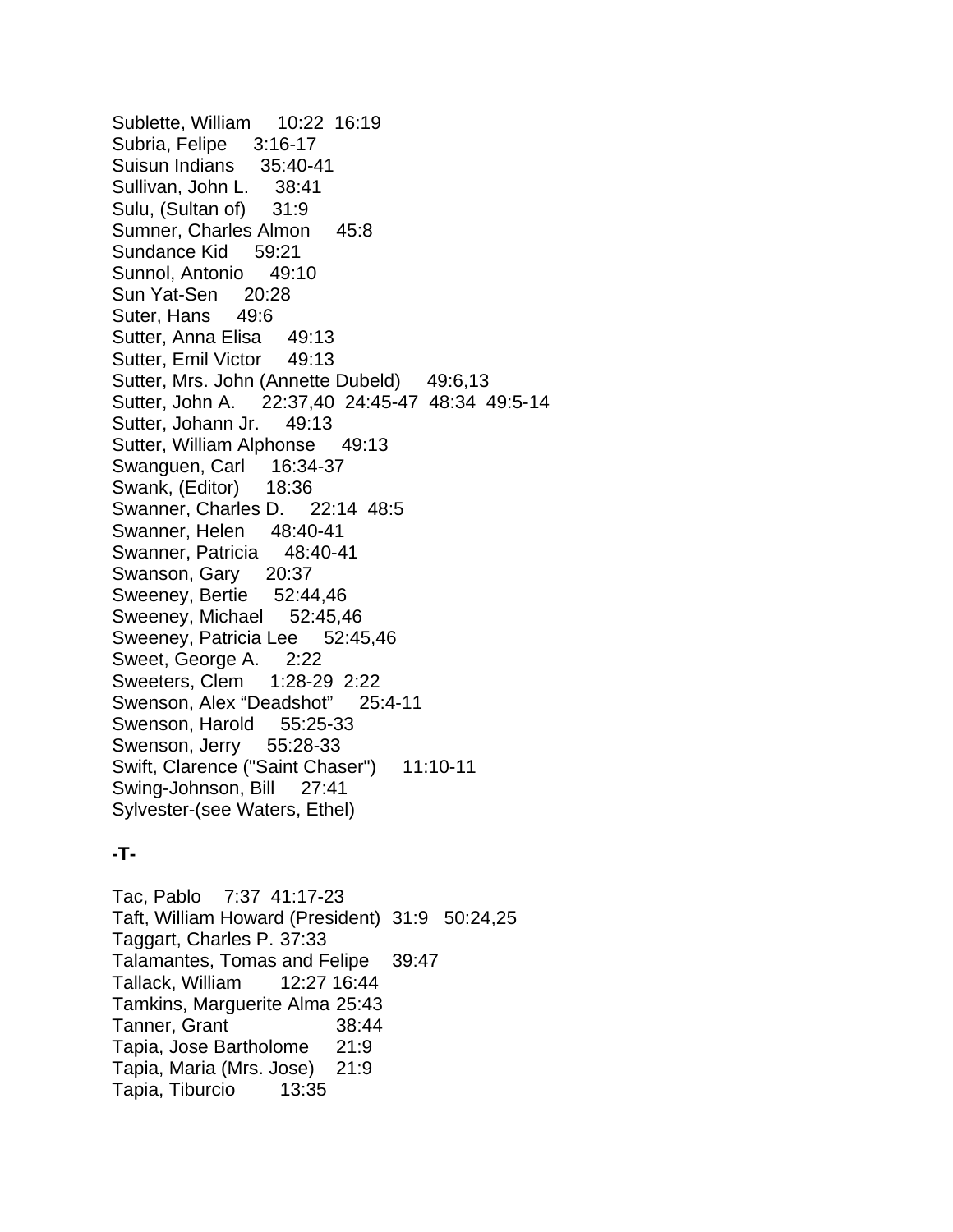Tapis, Estevan 41:12 Tarascan Indians 29:30,31 Tarr, Mrs. J. Earl 2:40 Tatum, Art 19:13 Taylor, Liz 16:36 Taylor, P.H. 60:14 Taylor, Sarah Knox 41:42 Taylor, Zachary (President) 8:17 27:12 41:42-43 49:26 Tecumseh (Indian Chief) 29:47 Tedford, A.C. 37:34 Teeple, Ray and Georgiana 27:20 Teller, Henry M. 38:25 Temecula Indians 9:20-26 12:42-48 Temple, John 19:27 24:18 Temple, Jonathan (Juan) 37:7-8 44:43 Temple, Antonia Margarita 44:43 Temple, Pliny Fiske 44:43 Temple, Walter 44:43 Temple, F.P. 37:9-10 Temple, Sam 45:23-26 Teola, Nikola 7:31 Termini, Mrs. Victor (Alice Miller) 58:35 Terry, Alfred H. 20:42 Tesla, Nikola 7:31 Teton Sioux Indians 20:44 Tetzlaff, Ted 26:12 Thayer, Timothy 35:13 Thomas, Andrew (Tom Hudson's grandfather) 53:7 Thomas, Bevan 27:17 28:21-22 36:16 Thomas, Charlie 11:10 12:30 28:24-29 45:29,31 Thomas, Mrs. Charles (Genevieve Bardico) 28:29 45:29,31 Thomas Children George 28:26-28 Jim 28:26-27 Joe 26:12 Victoria Brooks "Vicky" 28:24-26,29 45:29,31 Adeliza 28:29 Fannie 28:29 Charles 28:29 Lulu 28:29 George 28:26-29 Emma 28:29 Thomas, L.J. 43:38 Thompson, Alpheus B. 29:11 Thompson, Bunk 21:46 Thompson, James Vail 13:12 18:41-43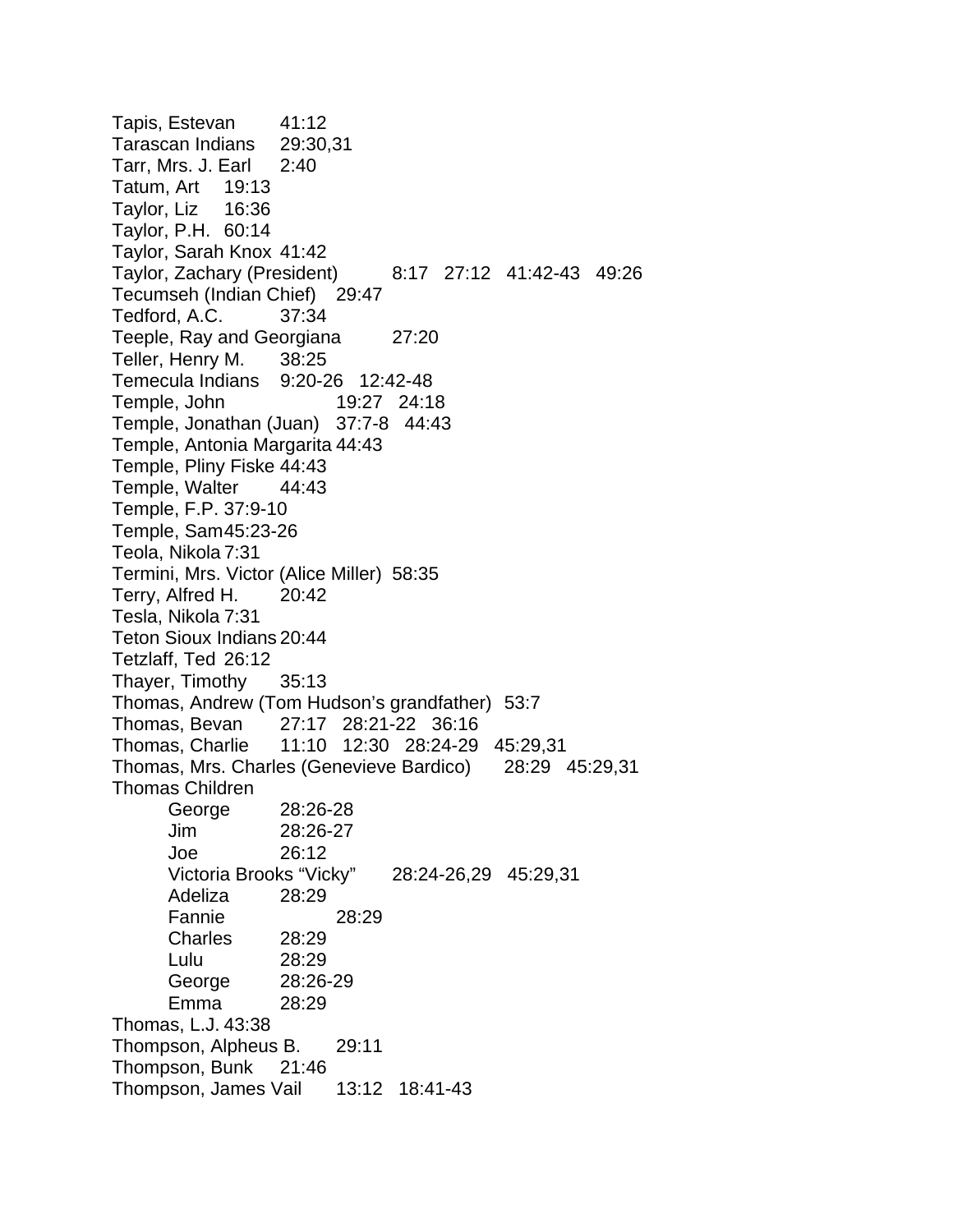Thompson, Raymond (Judge) 23:10 49:14 Thompson, "Snowshoe" 23:46 Thompson, Tom 57:22 Thompson, V.J. Mrs. 14:36 Thornburg, Bob 44:36 Thorpe, Jim 58:30 Thorvald (Viking) 29:7 Thorvaldsson, Eric 29:7 Three-Fingered Jack 12:23 18:43 30:12 39:44 Thurber, William, Jr. 57:42 Thurman, Helen Mrs. 9:6-10 Tibbets, Elizabeth Mrs. 6:40 Tiggerman, T.H. 17:5,7,9-10 Tilaukait (Cayuse Chief) 12:37-39 34:31-32,34-35 Tilley, Oscar 32:7 Timken, H.H. 57:20 Ting, Irwin P. 39:7,37 Tittle, Dix, Sr. 18:36 Titus, Harry 41:29 Todd, Bill 22:37 "Tom Hudson I Know, the" 53:7-9 To-mai-yo-vit (Indian for Earth Mother) 5:32 Tomlinson, Tommy 46:5 Tondo (legendary Indian Chief) 1:13 Tonnar, John 17:5,8-10 Toolhoolhoolzote (Nez Perce' Chief) 32:43,47-48 Torqua, Chief 23:41 Torre, Gabriel de la 26:20 Torres, Manuel 48:34 Traianus, Marcus Ulpius 50:15 Trammel, Jack 11:6 Trapper, Emma 41:39 Trehan, Linda Flinn 23:23 Tresslar, Vivian 59:12-15 Trimble, Bertha 52:32 Trimble, Larry 3:5 Triplett, Effie 14:19 Tripp, (San Jacinto Justice of Peace) 45:23-24 Tripp, Clint 17:37-38 Tripp, Judd 17:38 Tripp, Roy 7:23-28 Tripp, Samuel V. 37:44 50:37 Tripp, Rose Anne (Mrs. Samuel) 50:37 Tripp, Shasta, Ozro, Will, and Edith Rose 50:37 Tripp, Viola and Louise (Shasta's granddaughters) 50:37 Tripp, Will 28:26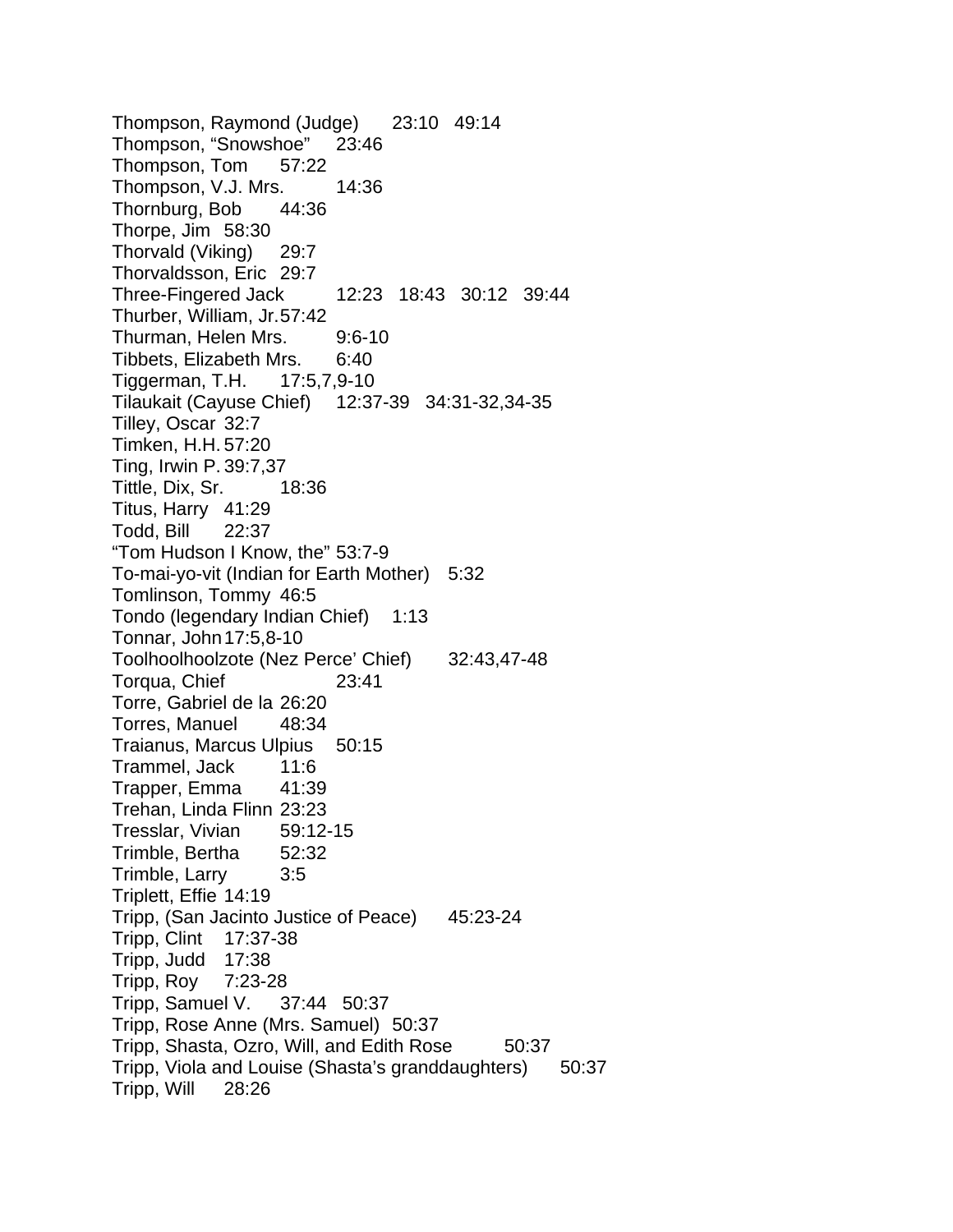Trotter, Bill 13:14 Trujillo, Lorenzo 38:18-21 Trujillo, Esquipula, Doroteo, and Teodoro 38:20 Trumbull, Jonathan 8:21 Trunnell, Mrs. Donald (Esther Bergman) 15:4-8 Truxton, (Commodore) 39:39 Tufts, Ed 23:42 Turner, John 14:40 24:26 Turner, Tom 27:26 28:42-46 29:19-22,24 30:9-10 Turnquist, Robert E. 32:18 Tutankhamen, (Pharoah) 46:19 Twain, Mark 6:30 13:31 22:28 27:15 Twist, (Captain) 18:43 Two Moons (Cheyenne Chief) 20:45-46 Tyler, Daniel (Sergeant) 4:24 54:7,13 55:8-15

## **-U-**

Uback, Antonio 37:31 38:24 Ugarte, Juan de 20:14-19 Uiloa, Francisco de 20:18 Uncle Nate (see Harrison, Nathan) Unruh, Sarah (see Baldwin, Sarah) Upson, Ralph 52:36 Uria, Francisco 41:14 Ushmomgah Indians 2:39 Ute Indians 4:17 5:24 19:18 Utt, James B. (Congressman) 13:24 Utt, Lee H. 6:18 37:33

## **-V-**

Vachell, Horace 48:19-20 Vagara, Manuel 24:46 Vail, Walter 11:33 13:6-12,13 19:39-31 24:30 25:12 27:25,30 28:42,45 29:19 30:9 44:5 48:11 57:34 62:6 Vail, Margaret Russell (Mrs. Walter) 13:9 28:45 Vail, Edward N. 13:9 Vali, Margaret R. 13:9 Vail, Mary E. 13:9 Vail, Mahlon 3;8 11:24,33-34 13:9,13 24:31 43:19,22 44:46 52:39 57:31-37 Vail, Nathan 13:9 Vail, Walter, Jr. 13:9 Vail, William 13:9 29:19-25 30:9 Vail Family Al (grandson) 13:11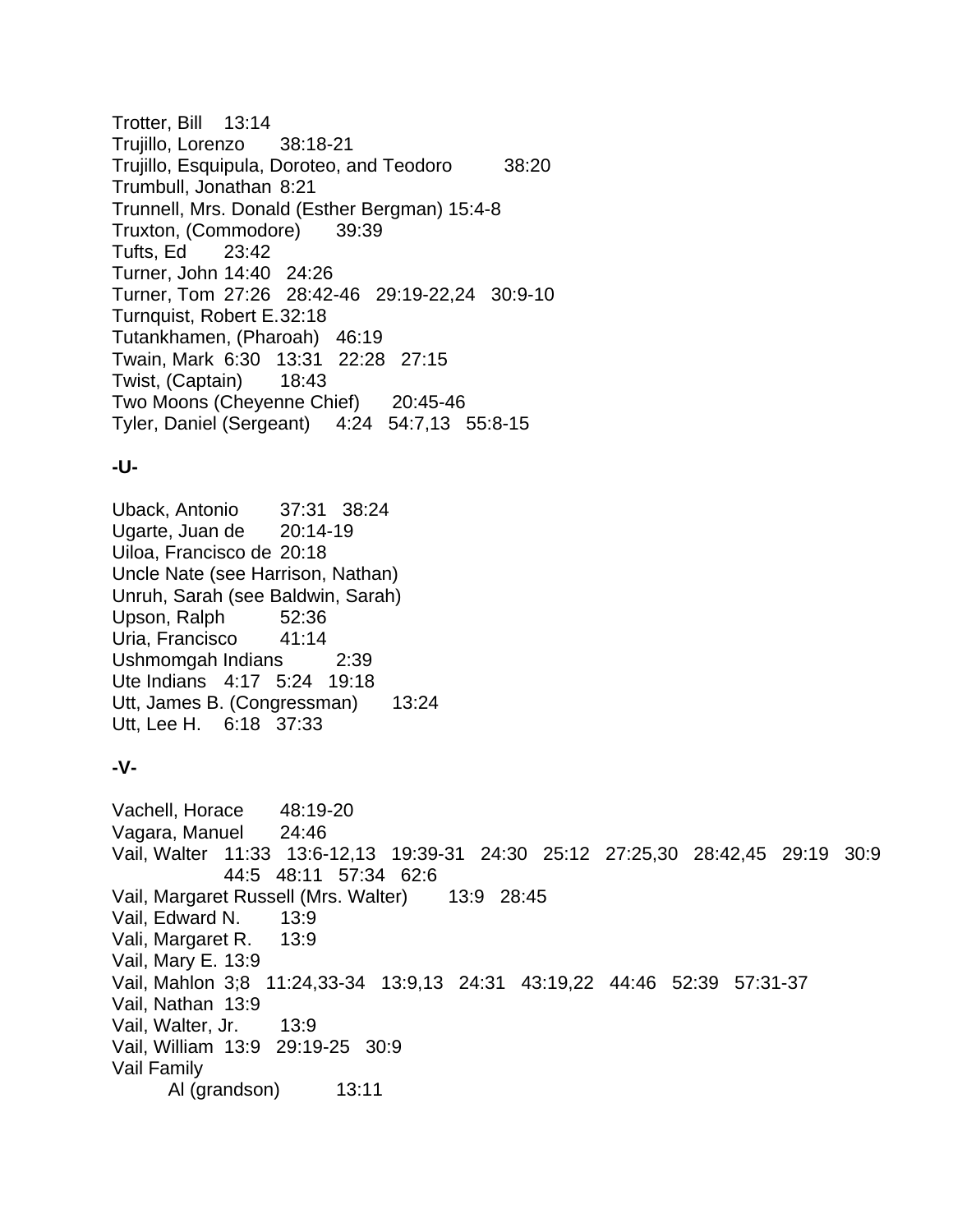Banning 57:33-35 Edward L. 27:24-32 28:42-47 Russell 57:35 Walter (nephew) 57:35 Valdez, Felix 11:29 Vallecitos, Hernandez Mrs. 30:15 Valle, Dona Ysabel del 45:26 Vallejo, Mariano 20:39 21:44-45 23:5-9,11 26:47 27:23 28:23 29:9 48:33-34 49:9,11 56:33 Vallejo, (Senora) 20:39 Van Dyke, Theodore 13:17 37:37 Van Fleet, Charles 14:35 Van Landingham, William Cleveland 9:5-10 Van Landingham, Florence (Mrs. William) 9:8 Van Landingham, Louis Jackson 9:7 Van Landingham, Elvira Swan Cooke (Mrs. Louis) 9:7 Van Landingham, Andrew Jackson 9:7 Van Swanguen, Preston 16:34 Varelas, Antonio Maria "Chino" 17:17 18:40 Vargas, Diego de 18:31 Vargas, Manuel 23:5 Vasquez, Tiburcio 18:43 Vasquez (?) 13:29 Vega, Placido 39:44 Vejar Family 39:48 Venancio (Diequeno Indian) 9:31 Verdugo Family 39:47 Verdugo, Felix 26:21-22 Verdugo, Jose Maria 11:23 37:9 56:11 Verdugo, Julio 37:9 Van Buren, Martin (President) 40:7 54:11 Vancouver, George 6:26 8:37 22:27-28 Verne, Jules 46:20 Vernon, W.C. 53:31 Verona Fathers (Sons of the Sacred Heart) 18:23 Vertrees, J.C. 35:34 Vespucci, Amerigo 16:23 29:4 Vickers, J.V. 13:10 Vickery, Joyce C. 44:42 Victoria, Manuel 24:22 36:39 Victoriana (Soboba Indian Chief) 49:33 Vignes, Jean Louis 6:29 11:32 12:14 48:7-9,12-14 Villa, Pancho 31:10 36:16 Villa, Silvestre Arce 8:10 Villa, Vicencio, Jose Rosas28:34 33:41 Villanueva, Dona Jesus 46:10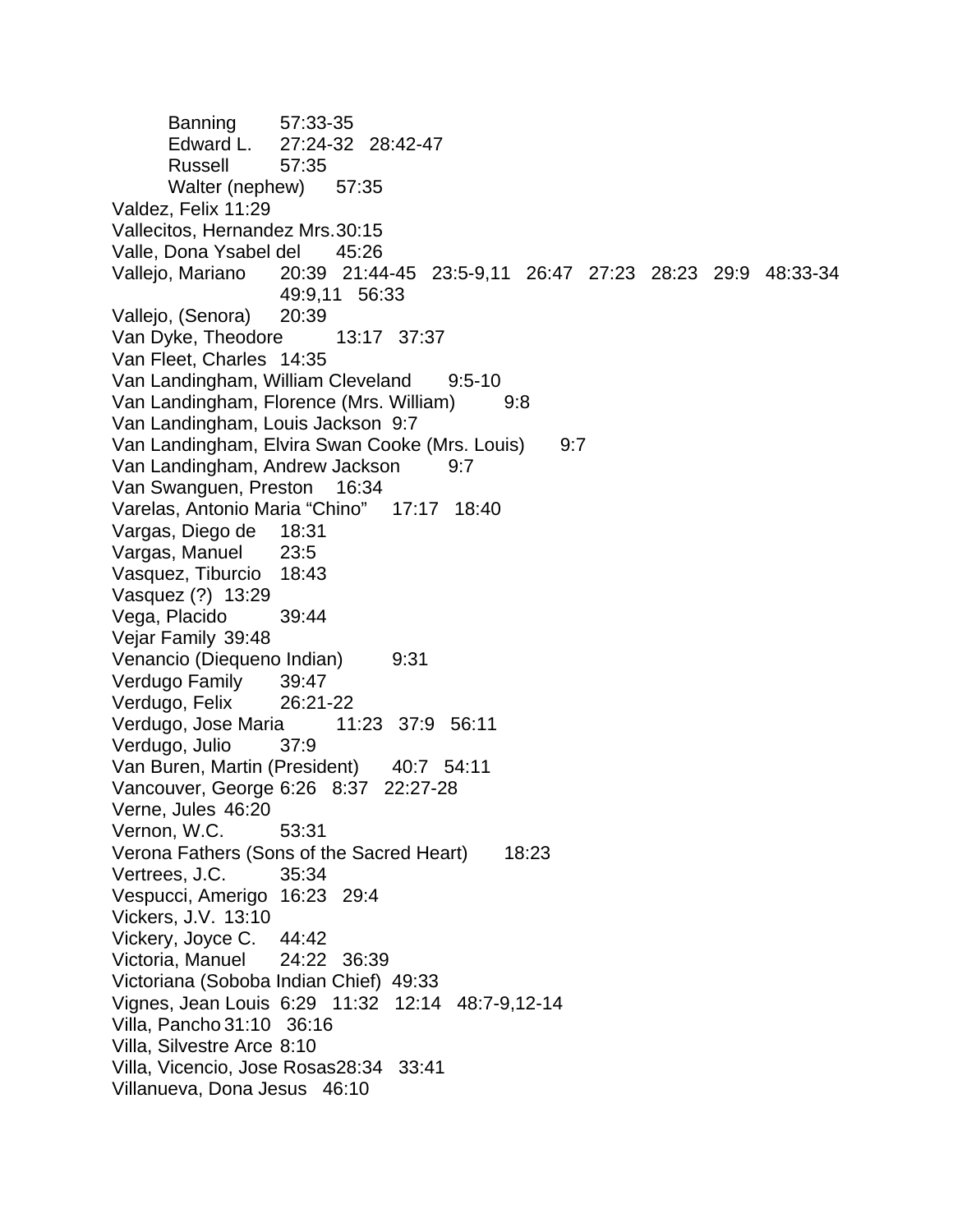Villaneuva-Williams, Manuelita 46:10,13 Vinning, Pierre 13:34 Vista Palomar Riders 16:25 Virmond (supercargo) 23:7 Viscaino, Sebastian 2:2 38:9,22 Vizcaino, Sebastian 30:34 31:16 33:40 45:21 Vlahovich, Olive 31:35 Von Dietz, Arthur 19:8,11 Von Dietz, Howard 19:7-14 Von Dietz, Wilhelm Oscar 19:11 Voorhees, Daniel W. 49:14 56:36

#### **-W-**

Waddell, (Captain of the ship, Shenandoah) 38:15 Wagner, Frederick 11:32 Wahawuz, (mythological Indian character) 3:31 Wak, (Piute Chief) 38:18 Wa-lap-wat-kin, (Cayuse Chief) 32:36 Waldzeemul, (German printer) 16:23 Walker, (Indian chief) 25:17-18 Walker, H.M. "Beanie: 15:30 16:37 Walker, James 57:39 Walker, Joseph 38:47 Walker, William 18:12-21 24:45 Wall, (outlaw) 6:9 Wall, Enos 23:19 Wallace, Anna 36:2 49:30-32 Wallace, Grant 15:25 Wallace, William 18:10 Wallace, Alice (Mrs. William) 18:10 Wallah Wallah Indians 5:24 34:11-12 Waller "Fats" 19:12 Wallowa Indians 32:36-39 Walsh, (Captain) 60:14 Walthall, (Assemblyman) 46:46 Ward, Ben E. 44:20 Ward, Edith Sill 29:18 Ward, Frank 20:28 Ward, John 42:8 Wardrobe, (Miss) 58:31 Warner, John Trumbull (Juan Jose) 4:24 5:35 6:2 8:21 16:19 19:27-31 23:10-11 25:36 41:27 52:6 55:12 Warner, Anita (Mrs. John) 19:28-31 Warner, Matt 6:9-12 42:8-10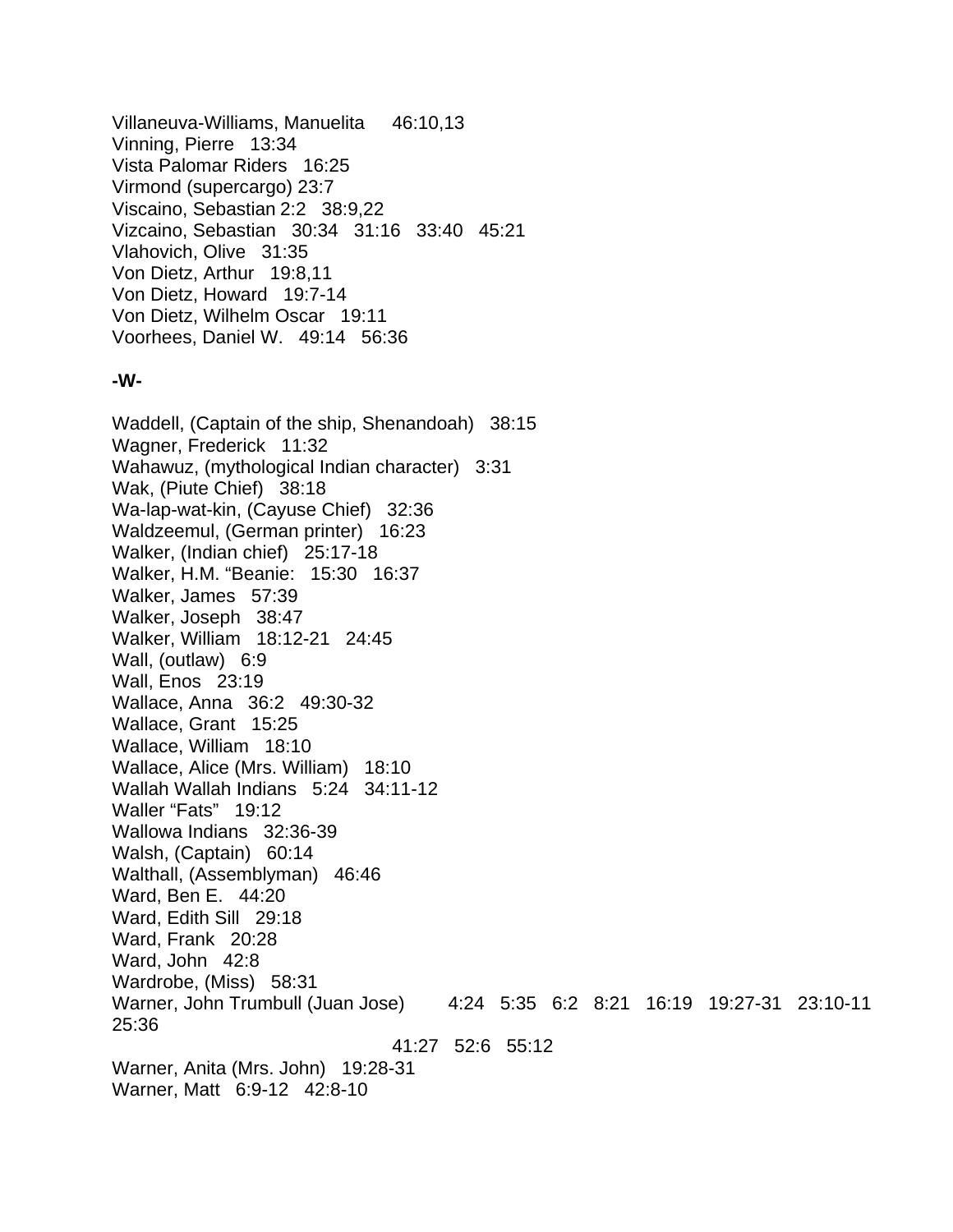Warren, Earl (Chief Justice of Supreme Court) 24:23 Warren, Mercy Otis 35:13-14 Warrington, F.M. 28:6 Washington, George (President) 5:33 14:40 31:16 35:5-7,13,15,17-18,28 40:5,10 Washington, Martha (Mrs. George) 35:17-18 Washoe, Pete 28:4 Waterman, Robert W. 14:7 24:23 Waterman, Waldo 27:17 Waters, Ethel 19:12 Watkins, Henry P. 18:16 Watkins, Leo 37:40-41 Watson, Arthur Charles 27:18-22 Watson, Edward 15:35 Watts, Lory (Mr. and Mrs.) 37:16 Watts, Stephen (General) 55:9 Wayne, Henry Constantine 31:25-26,28,30-31 Wayne, John 59:21 Wayne, Mary Collier 39:36 Webb, Walter 59:15 Weber, Anthony 50:42 Webster, Daniel 30:33 Webster, George 53:25 Webster, Mont 45:36 Webster, Red Horse 17:14 Wedgeforth, Harry 20:9-10 Weedin, Tom 47:30 Weil, Walter J. and Dr. 3:16,19 Weirich, Arthur 12:21 Welk, Lawrence 24:48 Weller, John B. 24:23 Wellman, Frank and Clara Arnaiz 35:36 Wells, H.G. 46:19 Welter, Henry 17:5,7,9-10 Welty, Hatty A. 7:10,12 11:43 Welty, Mary Jane 24:29 Werner, Karl 48:13 Wesner, M.H. 53:31 West, R.B. 23:39 Westfall Family 46:34 Wharton, James 22:41 Wheatley, Phillis 35:14-15 Wheatley, John (Mr. and Mrs.) 35:14 Wheeler, G.C. and Jeanette 38:11-16 Whetmore, Charles A. 34:20 Whipple, Amiel W. 3:17 13:27 33:4 49:20,25,27 Whistler, Michael 48:39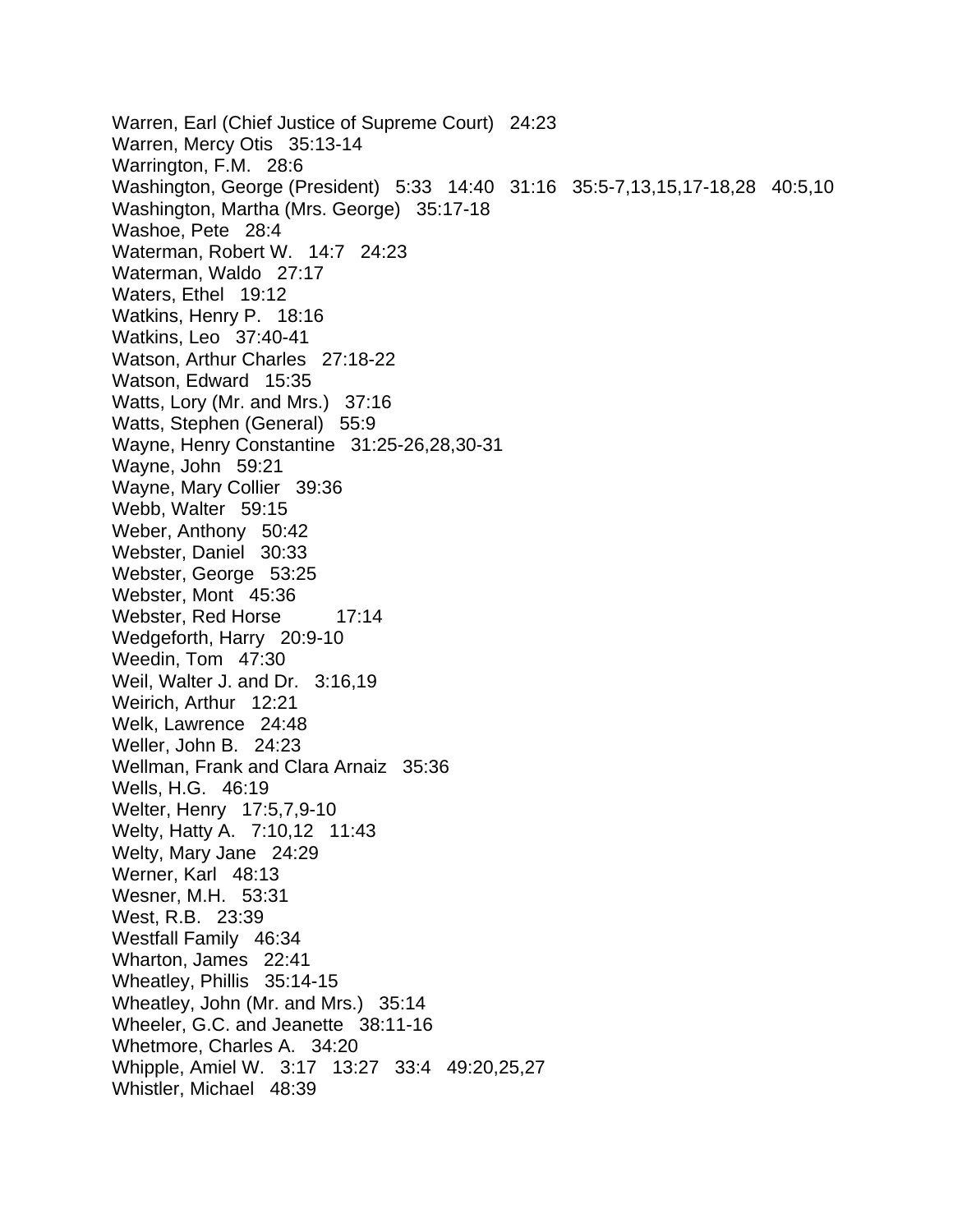White Bird (Nez Perce Chief) 32:43,48 White Bull, Joseph (Sioux Chief) 20:46 White, James L. (Lieutenant) 53:13 White, Michael 36:42 Whitefield, Georgia 35:14 White-Man-Runs-Him (Crow Indian) 20:42 Whitley, Frank Pancho 23:42 Whitley, Tom 23:41 Whitman, Marcus (Dr.) 12:37-39 34:31,33-34 Whitman, Narcissa (Mrs. Marcus) 12:38 34:31,33-34 Whitney, J.D. 15:23 Whittier, C.W. 12:30 45:29 Whittier, John Greenleaf 35:36 Whittier, W.F. 50:40 Wicht, Chris 46:45 Widney, Robert M. (Judge) 54:32 56:14 Wilcox, L.H. 4:13 Wilderness and Wife 21:39-40 Wilhelm I (Ruler of Germany) 30:23 Wilhelm, Paul 10:4 18:3-8 21:39-43 36:46 Wilkinson, James Vail (Sandy) 13:12 William IV (King of England) 40:29 Williams, Bill 12:44 25:18 Williams, Della Phillips 20:25 Williams, Isaac 38:20 46:9-11,14 Williams, Concepcion (Apis) 46:9-14 Williams, Francisca 46:10,13 Williams, Francisca (Apis) 46:9-11,14 Williams, Juan de Dios (also Feliciano--Apis) 46:9-11 Williams, Manuelita (Villanueva) 46:10,13 Williams, Maria Jesus (Isaac's wife) 46:10 Williams, Maria Merced (see Rains) Williams, Refugia (Apis) 46:9-14 Williams, Victoria Refugia (Apis) 46:9-14 Williams, Selma 35:13 Williamsen, Lavina 38:31-35 Williamson, R.S. 32:24,31 Willing, George 47:27 Willis, (Judge) 2:21 Willman, Mr. (Printer) 53:8 Wilmot, Mr. 57:42 Wills, W. LaMoyne (Dr.) 54:34 Willsey, Guy G. 53:31 Wilson, Benjamin David (Dan Benito) 36:40-42 38:18-20,40-41 39:42 40:15 46:14 Wilson, Ramona (Mrs. David) 36:41 Wilson, J. Debarth Shorb (Mrs. David) 36:41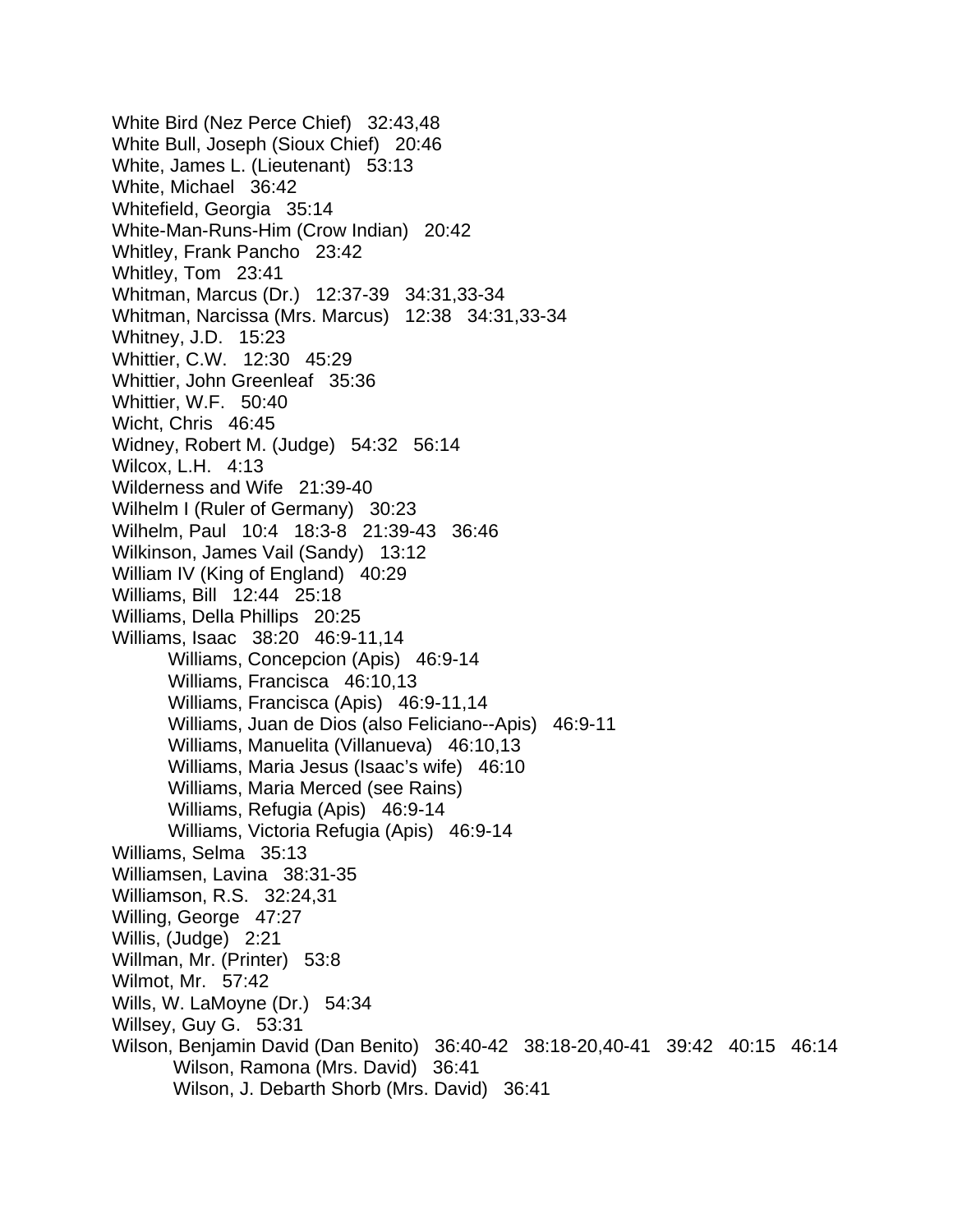Wilson, Annie and Ruth 36:41 Wilson, Billy 38:33 Wilson, Dale 58:14 Wilson, Frank 7:27-28 Wilson, Howard 50:43 Wilson, J.P. 18:36 Wilson, Menifee 35:34 Wilson, Roger (Dr. and Mrs.) 13:33,35 Wilson, Woodrow (President) 21:11-12 25:25 45:33 Winder, (Lieutenant) 53:13 Windle, Ernest 23:40 Winfree, Mary (Mrs.) 25:31-32 Winfree, Alice (Mrs. Bowron) 25:30-31 Winfree, James 25:31 Wing, John (Reverend) 56:38 Wing, Deborah Bachiller (Mrs. John) 56:38 Wing Family of America 56:38-39 Winkels, Joe 13:13 15:30 16:33-40 Winkels, Carol (Mrs. Joe) 16:38-39 Winkels, George 16:34 31:43-44 48:5 Winkels, Odessa (Mrs. George) 31:43-44 Winkels, Rose 16:38 Wisby, Hap 17:22-23 Winser, William A. (Lieutenant) 53:13 Witherby, O.S. 13:29 Witty, Robert W. 16:16 Wiyot (Indian god) 3:31-32,36 4:25 7:21 37:13 Wolf, Louis 5:36 7:9-10,12 8:15 9:18 11:43-44 13:40 24:28,46-47 29:37 62:6 Wolf, Ramona (Mrs. Louis) 11:43 13:40 14:31 24:28,47 Wolf, Albert, Henry, and Mamie 11:43 Wolff, Emile 17:7-10 Wolfskill, William 6:40 42:39-41 Wolfskill, John Reid 42:41 Wolfskill, Jose Guillermo 42:40-41 Wolfskill, Joseph 42:39 Wolgast, Ad 16:37 Woodruff, George H. 44:44 Woods, Catherine M. 57:42 Woods, Isaiah C. 27:33-36 Woods, J.W. 16:10 Woodward, Arthur (Dr.) 5:18 Woolley, Elizabeth and husband 30:28 Woolley, Frank M. 11:10 12:29-31 17:21-23 27:38 28:33-38 34:15-22 45:27-36 49:33-34 50:35-43 52:43-46 53:7-9 Woolsey, Sarah 38:26 Worcester, S.A. 37:27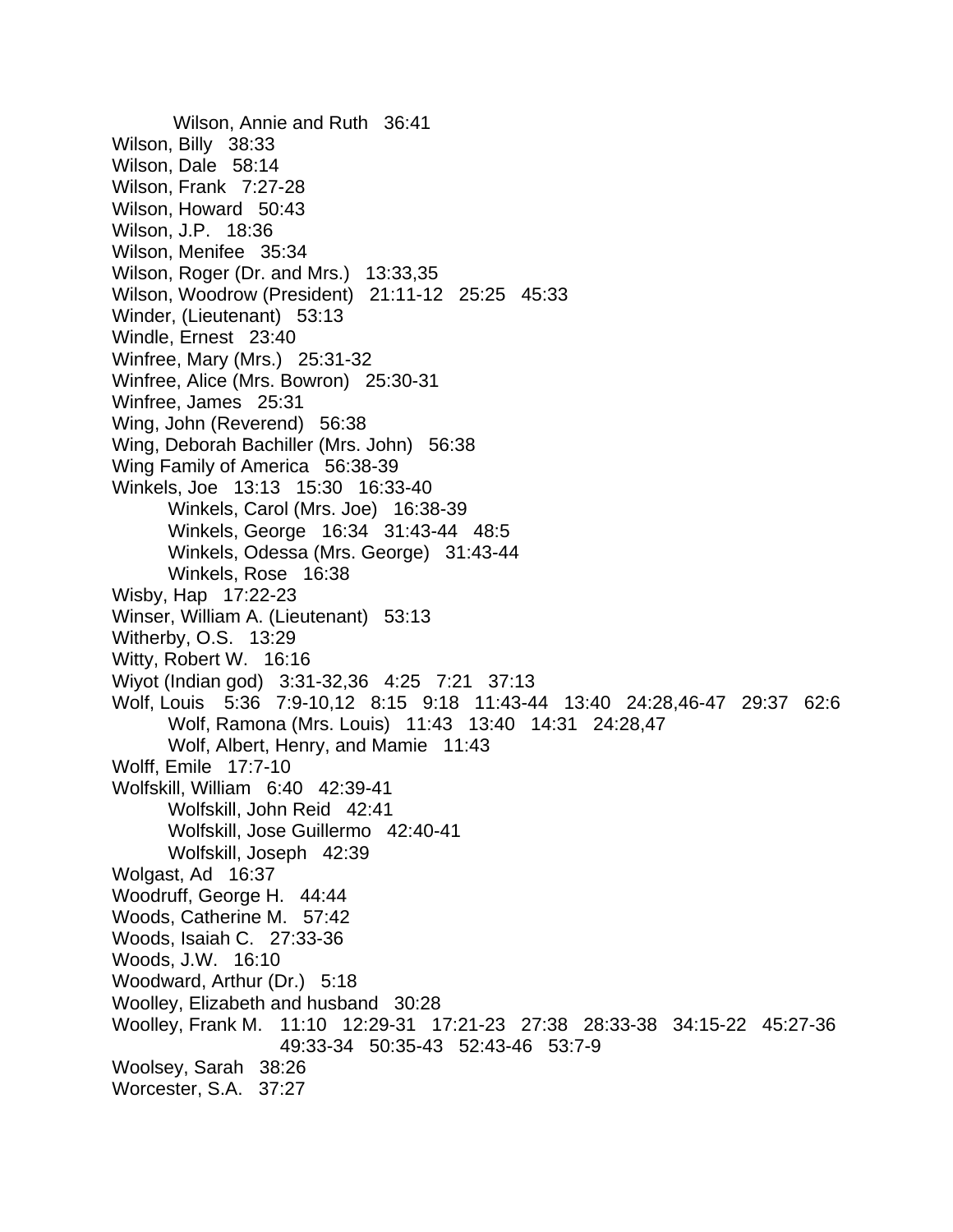Worden, John 31:18-19 Workman, David 42:40 Workman, William 37:9-10 38:18 40:14 42:40 44:43 Workman-Rowland Party 42:40 Wozencraft, O.M. 8:18 24:27 56:29,34 Wrangell, Ferdinand von 48:32-33 Wright, Al 41:38 Wrigley, Philip K. 22:4-5 23:46 Wrigley, William Jr. 23:39 Wrigley, (Mrs. William--Jr.) 22:8 **-X-Y-Z-**Xerxa, Cabot 4:27 Yager, George 14:7 Yale, Dick 27:16 Yankton Sioux Indians 20:41 Yaqui Indians 3:37-39 27:30 Yarborough, Tom 10:33 Yarnell, Jesse 24:35 Yegen, Peter Jr. 20:40 Yermack, (Russian Chief) 48:28 Yndart, Blanca 45:26 Yorba Family 39:47 Yorba, Bernardo 36:41 Yorba, Ramona 36:41 Yorba, Maria Presentacion (Mrs. Leandro Serrano) 25:34-35 Yorba, Teodocio 18:41-42 York (with Lewis and Clark) 34:10 Yost, Baby Joe 29:26 Young Brave Man (Brave Finder, Eagle Feather) 21:40-41 Young, Brigham 4:33 10:16 19:18 50:5,7,9,10,12,13 53:10 54:8,10 55:8-15 Young, C.C. 24:23 Young, Daniel 12:37-39 Young, Elam 12:36-39 Young, James 12:36-39 34:33-35 Young, John 12:37-39 34:33-35 Young, Ewing 5:35 19:31 24:26 42:40 46:10 Ysidro (Santa Rosa Chief) 4:22 18:10 Yucaipaien Indians 20:36 Yuma Indians 8:46 13:27 15:7 32:26,31 Zahu, Lorenzo and Oswald 24:48 Zalvidea, Jose Maria 38:38 Zamorano, Agustin 24:21-22